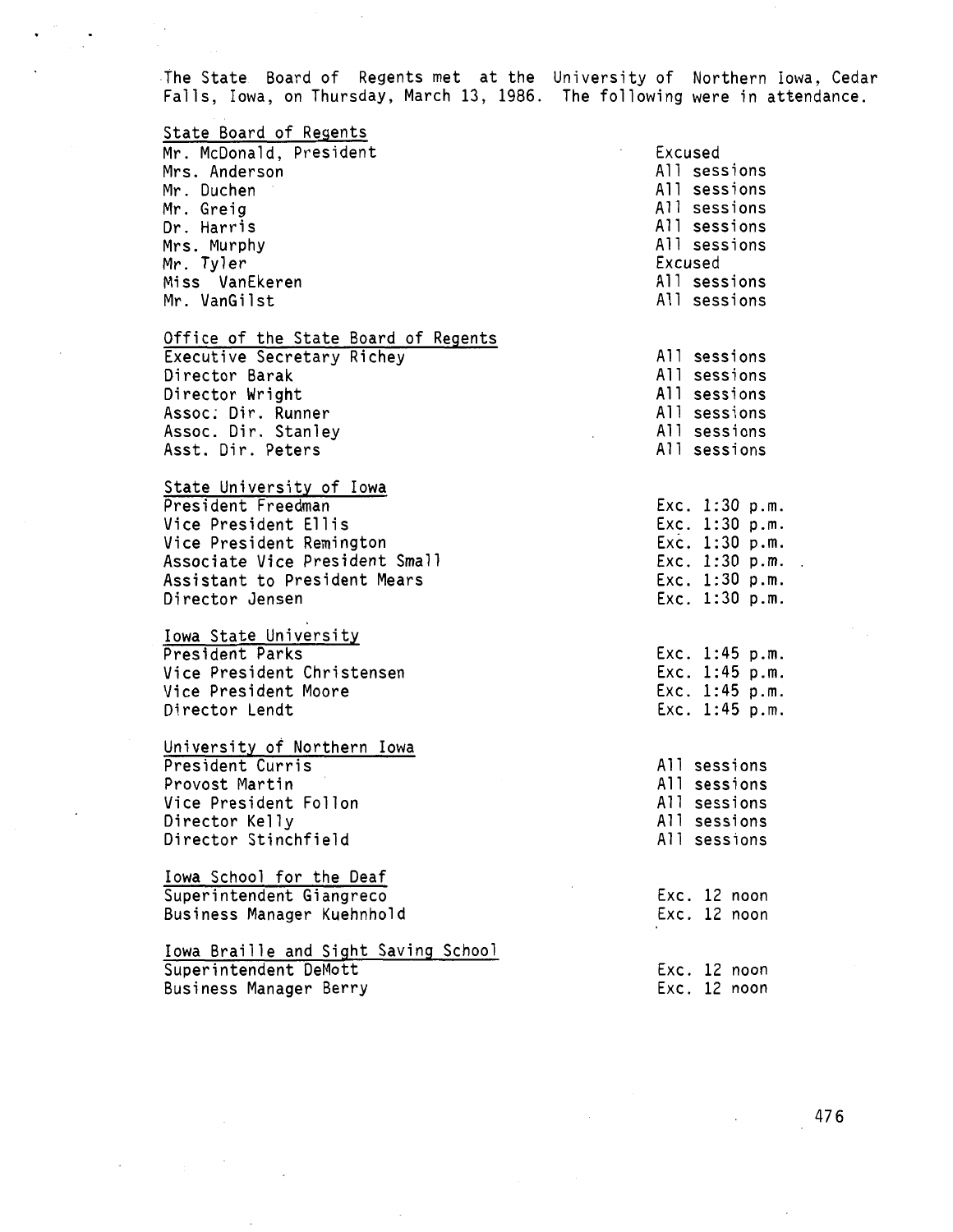## **GENERAL**

The following business pertaining to general or miscellaneous business was transacted on Thursday, March 13, 1986. President McDonald and Regent Tyler were excused from the meeting. Regent Harris presided. Prior to the convening of the· meeting, board members and Board Office staff personnel toured the new art building on the UNI campus.

**APPROVAL OF MINUTES.** The minutes of the February 19, 1986, meeting were approved as published by general consent of the board.

**CONSENT DOCKET.** The items on the consent docket appear in the appropriate sections of these minutes.

ACTION: Acting President Harris stated that the items on the consent docket were approved by general consent of the board.

**INTERINSTITUTIONAL COMMITTEE ON EDUCATION COORDINATION.** a. Proposed Curriculum Changes at the University of Northern Iowa. The Board Office recommended approval of the proposed curriculum changes for 1985-86 and approval of minor programs in Secondary Reading and Computer Science and major programs in School Counseling, Communication/Radio-TV, and B.S. degree in Biology.

The Board Office noted that the Interinstitutional Committee had recommended approval of the curriculum changes.

The university reported that a total of 59 courses were proposed to be dropped and 59 new courses were proposed. Vice President Martin stated the university encouraged rigorous review of the offerings and was also concerned about keeping the content of courses current.

The curricular trends in each of the departments are summarized below.

School of Business. In terms of curricular changes, the UNI School of Business has been relatively stable for several years. This year the Department of Marketing requested a rather sweeping reform of its required courses. Other than that, the School of Business requested involve only minor changes. The School of Business added eight new courses and dropped ten.

College of Education. The curricular changes initiated this year reflected ongoing improvement of both graduate and undergraduate programs. The Ele-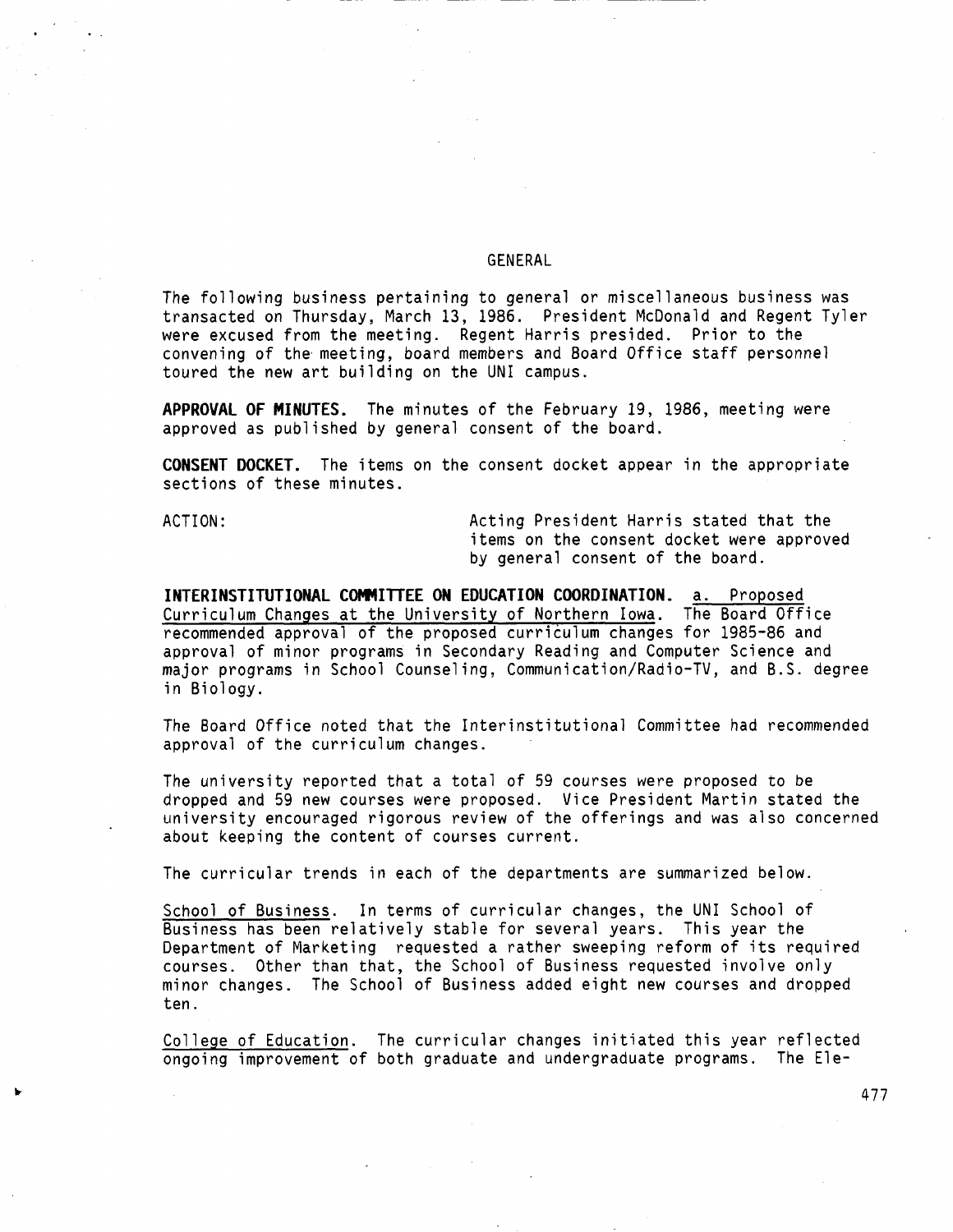mentary and Secondary Guidance and Counseling programs have been combined into a single School Counseling Program, majors in Elementary Education-- Reading Emphasis, Reading Education, Secondary Reading, General Educational Psychology, Health Education, Community Health, and Physical Education have been restated. These restatements were largely changes in titles, descriptions, or credit hours which more accurately reflected course content and requirements.

The Secondary Reading Minor--Teaching appeared to meet all of the Regents' criteria.

College of Humanities and Fine Arts. The Department of Communication and Theatre Arts proposed a major revision of the Communication/Radio-TV major to include an emphasis on production/performance and an emphasis on broadcast journalism. The department has also proposed that a new interdisciplinary major in Communication/Radio-TV Business, which includes a management emphasis and a marketing and sales emphasis. Other units within the college recommended only course changes. Twenty-seven new courses were proposed and 22 were being dropped. The proposed major in Communication/Radio-TV Business major is unique in Iowa and seemed to meet all of the criteria of the Board of Regents.

College of Natural Science. The College of Natural Science is continuing efforts initiated last year when it initiated Bachelor of Science programs in Chemistry, Geology, Physics, and Applied Physics, by developing a Bachelor of Science degree in Biology. The college also proposed the training of secondary school teachers in computer science.

The college currently offers Bachelor of Arts degrees in Biology and proposed the offering of a Bachelor of Science degree Biology. This program, while similar to courses offered at Iowa, Iowa State, and other institutions in Iowa, is consistent with the B.A. program currently being offered. The program otherwise meets the Regents' criteria for approval. The Bachelor of Arts minor in Computer Science-Teaching also meets the Regents' criteria.

College of Social and Behavioral Sciences. The faculties in the departments of the College of Social and Behavioral Sciences engage in ongoing analysis of programs and courses. In response to changing demands and opportunities, a number of course changes have been made. Ten courses have been added, while eight have been dropped.

MOTION: Mr. Duchen moved that the board approve the curriculum changes at the University of Northern Iowa for 1985-86. Mrs. Anderson seconded the motion, and it passed unanimously.

b. Faculty Activity Analysis Report. The Board Office recommended the board receive the report of the three universities regarding faculty activity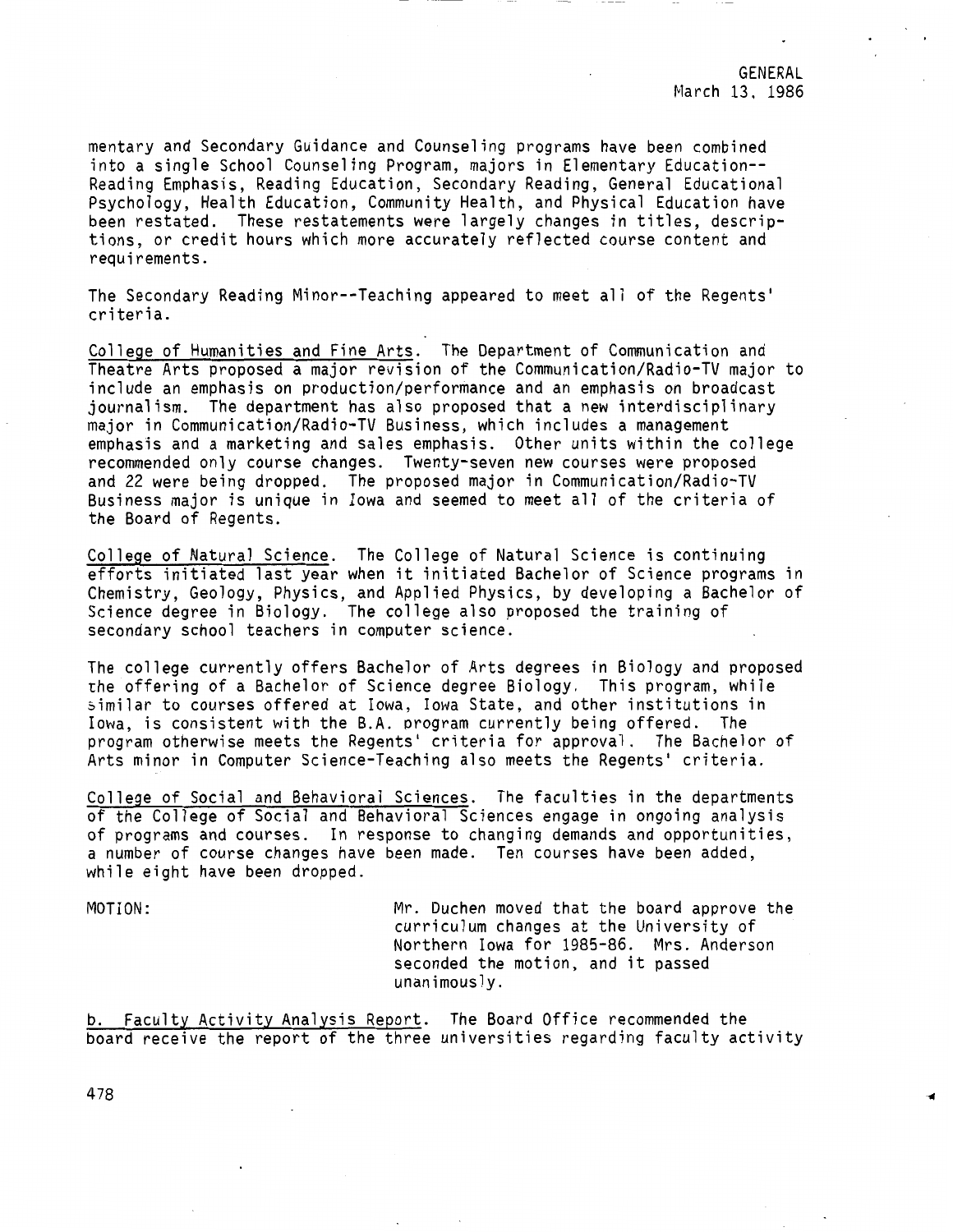analysis, 1984-85; and approve a change in the Procedural Guide to reflect the new activity categories.

The Board Office noted the policy approved by the board required the biennial faculty activity analysis reports would consist of two parts: (1) a faculty activity report based on the percent of effort; and (2) a faculty effort report of the average hourly work week using a sampling procedure.

The faculty activity report is based on a percent of effort in six categories -- teaching activities; administrative activities; nonsponsored research; sponsored research; other sponsored activity; and other university, public and professional service. The information was provided with respect to the six categories and the number of full-time equivalent faculty by institution and rank and by college and rank within each institution. The table below summarizes the faculty activity reports of the three Regent universities.

#### **FACULTY ACTIVITY REPORT**  Fi **seal Year 1984-85**

|                             | PROFESSOR  |                     |            | <b>ASSOC</b><br>PROFESSOR | ASST        | PROFESSOR   | INSTRUCTOR |             |              | TOTAL       |  |
|-----------------------------|------------|---------------------|------------|---------------------------|-------------|-------------|------------|-------------|--------------|-------------|--|
|                             | FTE<br>--- | %                   | FTE<br>--- | ℁<br>---                  | FTE<br>---  | ℁           | FTE        | ℁           | <b>FTE</b>   | ፟፟፟፟        |  |
| UNIVERSITY OF IOWA          |            |                     |            |                           |             |             |            |             |              |             |  |
| Teach Activities            |            | 56.8                |            | 58.9                      |             | 64.1        |            | 86.6        |              | 60.7        |  |
| Admin Activities            |            | 12.5                |            | 9.3                       |             | 3.9         |            | 0.4         |              | 8.7         |  |
| Nonspon Research            |            | 18.8                |            | 20.0                      |             | 21.5        |            | 6.0         |              | 19.3        |  |
| Sponsored Research          |            | 9.7                 |            | 9.7                       |             | 8.9         |            | 3.4         |              | 9.2         |  |
| Other Spon Activity         |            | 0.9                 |            | 1.2                       |             | 1.0         |            | 0.0         |              | 1.0<br>1.1  |  |
| Other Univ/Pub Svc          |            | 1.3                 |            | 0.9                       |             | 0.6         |            | 3.6         | 1752.5 100.0 |             |  |
| TOTAL                       |            | 721.5 100.0         |            | 471.1 100.0               |             | 483.4 100.0 |            | 76.5 100.0  |              |             |  |
| IOWA STATE UNIVERSITY       |            |                     |            |                           |             |             |            |             |              |             |  |
| Teach Activities            |            | 67.2                |            | 75.0                      |             | 77.7        |            | 76.9        |              | $-73.3$     |  |
| Admin Activities            |            | 3.9                 |            | 2.9                       |             | 1.6         |            | 1.0         |              | 2.6         |  |
| Nonspon Research            |            | 7.0                 |            | 4.2                       |             | 3.0         |            | 1.6         |              | 4.4         |  |
| Sponsored Research          |            | 14.3                |            | 7.4                       |             | 6.3         |            | 6.1         |              | 9.3         |  |
| Other Spon Activity         |            | 6.4                 |            | 6.6                       |             | 6.4         |            | 3.2         |              | 5.9         |  |
| Other Univ/Pub Svc          |            | 1.3                 |            | 3.9                       |             | $-5.1$      |            | 11.2        |              | 4.5         |  |
| TOTAL                       |            | $630.2 \cdot 100.0$ |            | 423.6 100.0               | 472.8 100.0 |             |            | 307.6 100.0 | 1834.2 100.0 |             |  |
| UNIVERSITY OF NORTHERN IOWA |            |                     |            |                           |             |             |            |             |              |             |  |
| Teach Activities            |            | 68.5                |            | 70.0                      |             | 79.8        |            | 70.7        |              | 73.0        |  |
| Admin Activities            |            | 16.5                |            | 8.0                       |             | 3.5         |            | 2.2         |              | 7.7         |  |
| Nonspon Research            |            | 5.9                 |            | 7.0                       |             | 6.2         |            | 1.9         |              | 5.7         |  |
| Sponsored Research          |            | 1.2                 |            | 2.4                       |             | 0.9         |            | 0.0         |              | 1.3         |  |
| Other Spon Activity         |            | 2.9                 |            | 3.3                       |             | 1.9         |            | 2.9         |              | 2.7         |  |
| Other Univ/Pub Svc          |            | 5.0                 |            | 9.3                       |             | 7.7         |            | 22.3        |              | 9.6         |  |
| <b>TOTAL</b>                |            | 153.6 100.0         |            | 177.4 100.0               | 209.0 100.0 |             |            | 95.1 100.0  |              | 635.1 100.0 |  |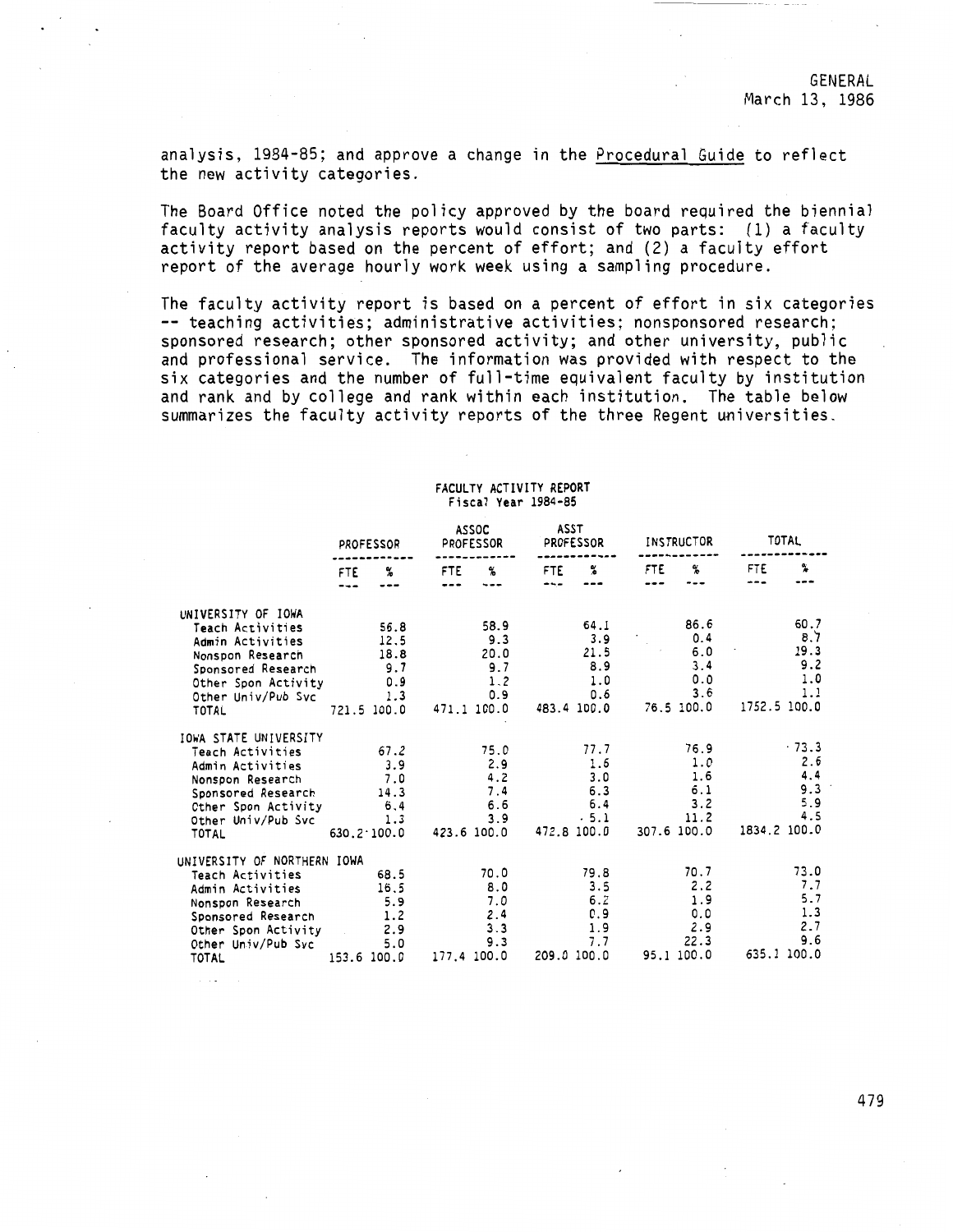Each university also provided a report of the average hourly work week using sampling procedures. The mean number of hours worked per week at the University of Iowa was 56.7, 54.86 at Iowa State University, and 57.03 at the University of Northern Iowa. In the last report to the board in 1980, the average effort expended on all university activities by the average full-time equivalent faculty member was 57.14 at SUI and 56.3 at ISU. The last report to the board from the University of Northern Iowa was in 1974 when the average work load for faculty was 61.1 hours per week.

The Board Office recommended that the Procedural Guide be revised to reflect the change in reporting categories (i.e., change "Educational Service Agreements" to "Other Sponsored Activity"), as necessitated by federal reporting regulations.

Vice President Christensen stated that the reports indicated the faculty members were very dedicated and were stretching themselves to meet the increasing enrollments.

Vice President Remington noted that the majority of time was spent in teaching, but a substantial amount was spent in scholarship and research.

Vice President Martin stated the report showed that the faculty was very productive and was working almost incessantly.

Regent Duchen stated he was pleased to see Vice President Remington quoted in the paper recently concerning the amount of time the faculty at the University of Iowa spent in the classroom per week. He said that the board needed to not be so modest about what is going on at the universities and needed to do a better job getting the word out to the public. He added that the legislature should also be made aware of the faculty activity report.

MOTION: Mr. Duchen moved that the board approve the actions as recommended. Mr. VanGilst seconded the motion, and it passed unanimously.

c. Name Change of the Afro-American Studies Program to the African-American World Studies Program - University of Iowa. The Board Office and the Interinstitutional Committee reviewed the request and recommended approval of the name change. Changing the name of the program will more accurately describe the scope of the program for prospective students and the general public, and the change has no programmatic or budgetary implications.

MOTION:

Mrs. Anderson moved that the board approve the name change as outlined above. Mrs. Murphy seconded the motion, and it passed unanimously.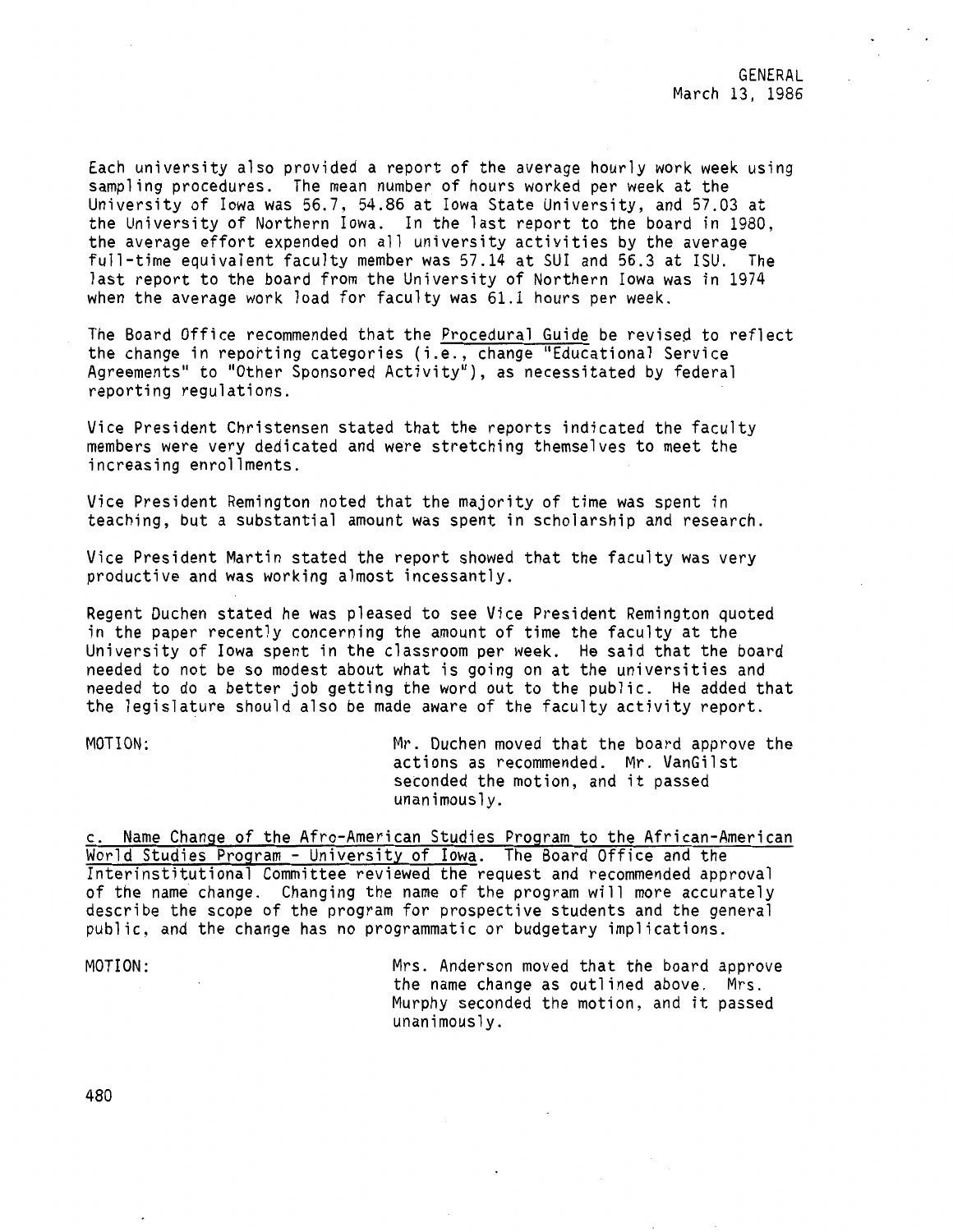d. Name Change of the Farm Operation Curriculum to the Agricultural Studies Farm Operation at Iowa State University. The Board Office and the Interinstitutional Committee reviewed the request and recommended approval of the name change. The change was felt to be more appropriate to the designation of the program in terms of departmental location and the placement and careers of graduates.

MOTION: Miss VanEkeren moved that the board approve the name change as outlined above. Mr. Greig seconded the motion, and it passed unanimously.

**IOWA COORDINATING COUNCIL FOR POST-HIGH SCHOOL EDUCATION.** The Board Office recommended the board receive the report of the March meeting of the council.

Highlights of the meeting are as follows:

Summer Institute for Teachers. The council discussed the situation with respect to the funding for the Summer Institute for Teachers and concluded that the institutions whose grants were approved by the Coordinating Council should be notified of the availability of funds for these grants. John Hartung reported that it was estimated that the portion of the lottery funds allocated for this purpose would be about \$500,000 by the end of the fiscal year which would fund most of the projects approved by the council. The council indicated that those institutions whose grants were at the top of the priority list should go ahead and plan for the Summer Institute Program with the understanding that full funding may not be available. The others could also go ahead and plan for the summer but would do so at their own financial risk. The council authorized a letter that would be distributed to each of the grant recipients advising them of the situation.

President Curris stated that the proceeds from the Iowa Lottery were approved for distribution by the General Assembly and toward the end of the distribution process, a good amount of money was made available to the Coordinating Council for the purpose of summer institutes for teachers which were directed to-strengthening skills in areas of critical shortages--math, science, and<br>foreign language. The council elicited proposals and ranked them and prepared to have them awarded. Subsequently, the proceeds from the lottery did not materialize at the level anticipated. Due to the decrease in the amount of funds, only four of the six proposals would be funded.

Policy Statement on Intra- and Intersector Cooperation. The council heard reports from the sectors (including the Regents' action in February) regarding the status of the proposed policy statement on Intraand lntersector Cooperation in Program Planning and approved a final version of the statement. The statement is now regarded as policy of the Coordinating Council. The council then discussed the next steps with respect to this matter and requested that a committee develop recommendations with respect to "monitoring" compliance with the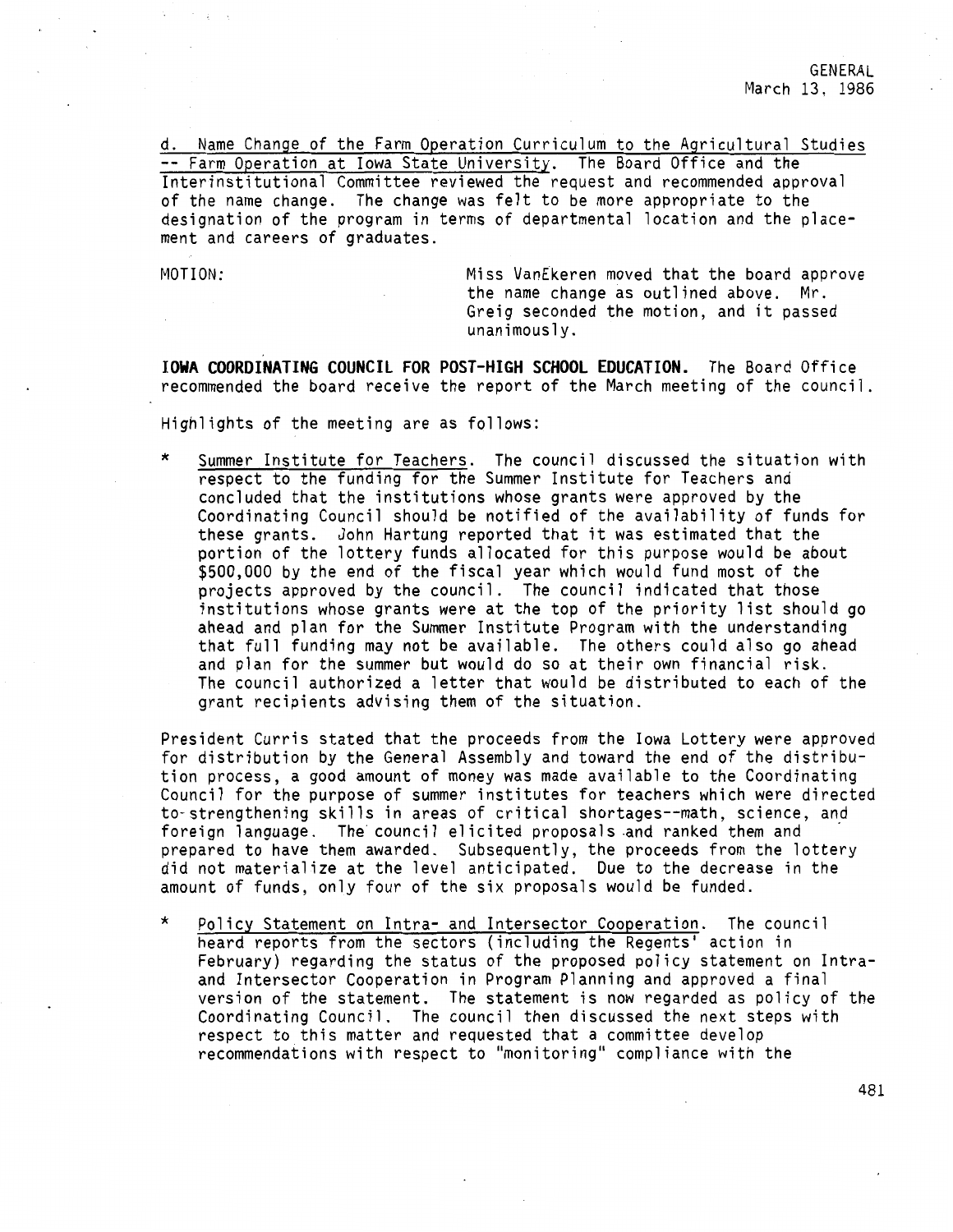Coordinating Council's policy. It is expected that this report would be provided to the council at its April meeting.

Regent Anderson stated she still had concerns about the policy statement and asked what was the intent of the committee appointed by the council.

President Curris said there was a good discussion about what the council was trying to accomplish in the process of coming up with the statement. He said that the big issue was whether there was a problem and if there was, how it should be addressed. He said that most of the problems that have arisen have not involved the Regent institutions. The sentiment seems to be to assure better communication, and there should be some kind of effort to try and avoid the duplication in offerings which generates ill will. He said there would be duplicative offerings. The thinking is to have good communication; and if some things are really awry, they would be resolved before its goes public. The idea behind the specific language was that either on an ad hoc or a continuous basis the council should have a process by which to hear such problems. He added the council had no authority to veto. The only thing it had was the persuasive ability to address the issue.

Regent Anderson stated she still had some real concerns about the wording of the policy and that it could very well come back later on to haunt the board.

Director Barak stated that the statement would be sent to the all the institutions, public and private, with an explanatory letter from the president of the council.

Regent Harris stated the important thing is to keep the lines of communication open with the private colleges.

- \* Communication with Congressional Delegation. The Coordinating Council reviewed a draft letter to be sent to the Iowa Congressional delegation regarding the status of student financial aid and tax reform. Two letters, one on each of these subjects, will be sent to each member of the Congressional delegation. The council is also pursuing the possibility of recommending legislation to have board members of voluntary organizations covered under a "good samaritan"-type law.
- \* The Coordinating Council heard a brief report on the legislative programs of each of the sectors. There was a long discussion of several proposed bills, including the reorganization of the executive branch. The council noted with concern the proposal to do away with the lay board appointment of the Commissioner of Education and the Executive Director of the College Aid Commission. There was a feeling on the council that this would result in political intrusions into the academic area. A letter will be prepared on behalf of the council to be sent to appropriate legislative bodies.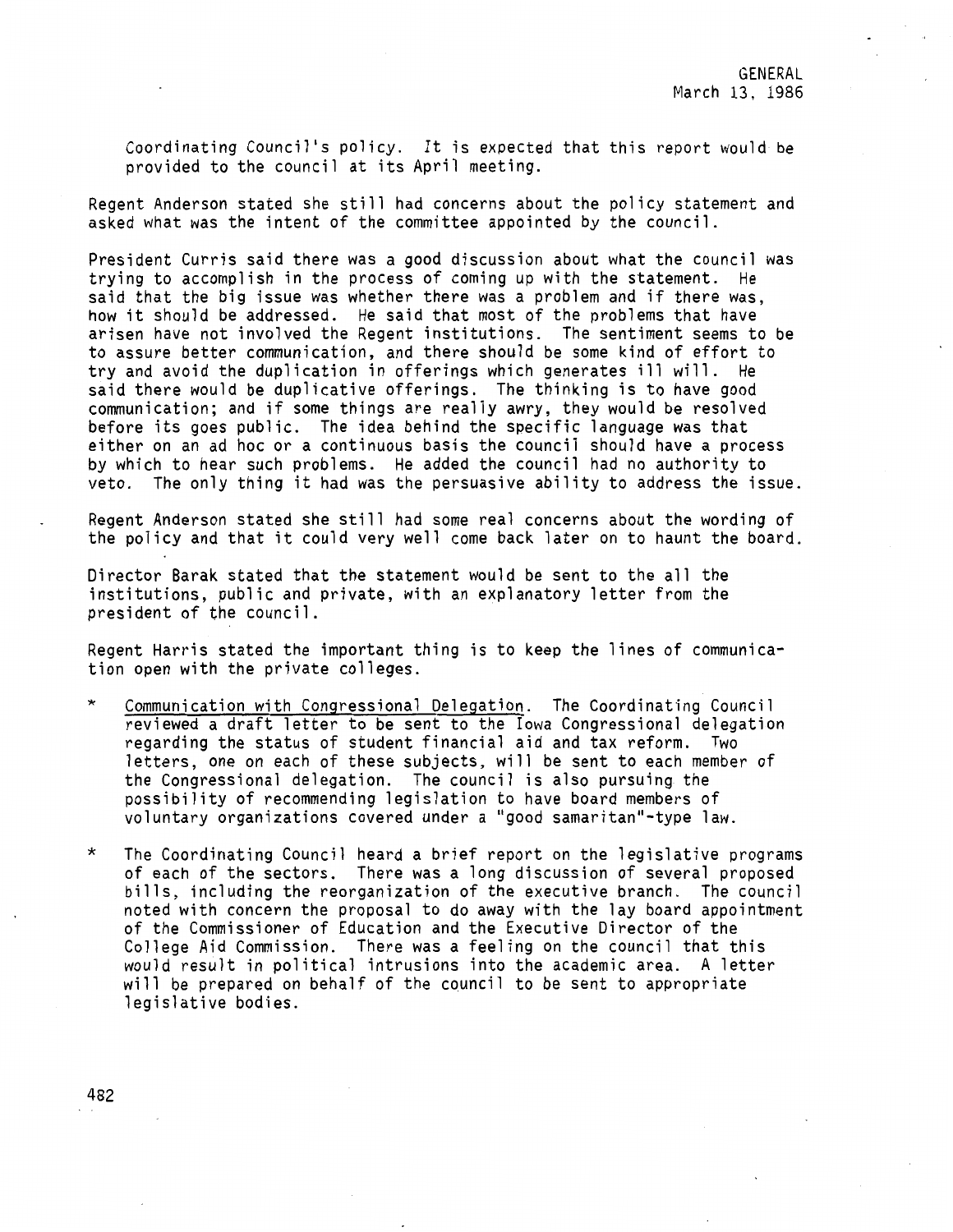ACTION: Acting President Harris stated that the report of the meeting was received by general consent of the board.

**ACCREDITATION REPORTS.** a. Iowa State University - B.S. Program in Forestry. The Board Office recommended the board receive the accreditation report.

Iowa State University was notified that the Council of the Society of American Foresters voted to accept the "Progress Report" submitted and to continue accreditation of the first professional degree program currently accredited in Forestry through 1991.

A complete copy of the accreditation report is on file in the Board Office.

ACTION: Acting President Harris stated that the accreditation report was received by general consent of the board.

b. State University of Iowa -- Nursing Program. The Board Office recommended the board receive the accreditation report.

The report consisted of a review of information regarding certification of faculty and specific consideration of the program with respect to: philosophy and objectives, finances, contractual agreements, organization, faculty, evaluation, students, curriculum, and facilities. While all of these areas were found in compliance, the Board of Nursing did note some rather minor concerns with respect to data collection and the organizational chart of the college, the establishment of a mechanism for assuring continued active licensure of all R.N. faculty, and the development and implementation of a systematic program evaluation plan.

It should be noted that a mechanism has been established for assuring continual active licensure of all R.N. faculty and the other items noted by the report have been responded to.

A complete copy of the materials relating to this accreditation are on file in the Board Office.

ACTION: Acting President Harris stated that the accreditation report was received by general consent of the board.

Mr. Richey stated Regents VanGilst, Greig, and McDonald met recently with the North Central Accreditation team.

Regent VanGilst stated meeting with the team was a good opportunity and that the verbal report of the accreditation appeared to be quite favorable.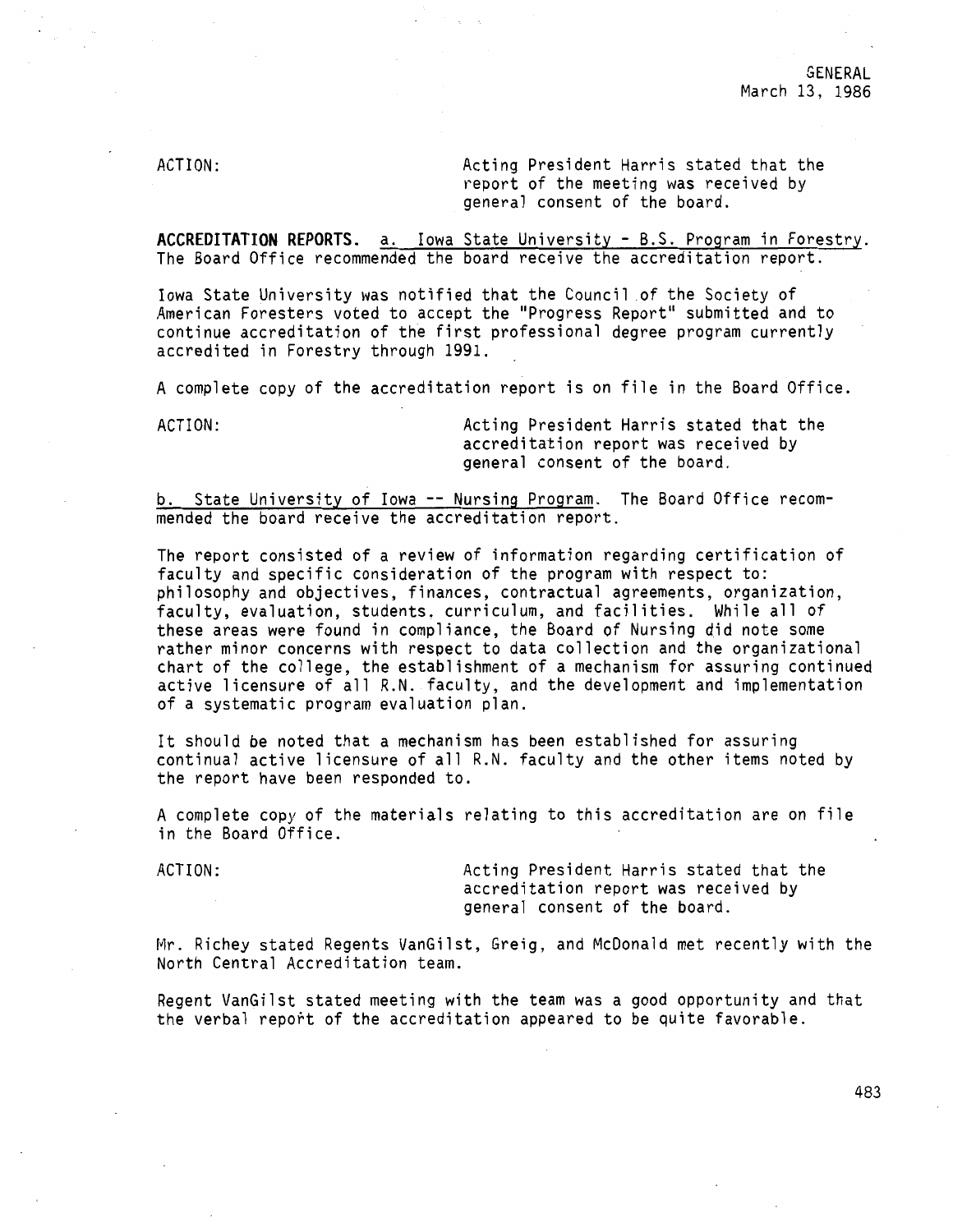Vice President Christensen said the university was grateful the board members had the opportunity to meet with the accrediting team and that it was important that the team had the opportunity to find out what the board thought about the institution.

**LEGISLATIVE REPORT.** Mr. Richey stated board members had met with several legislative leaders at dinners and on other occasions over the past month. President McDonald and Regent VanGilst had a very productive meeting with Speaker Avenson and the majority and minority leaders of the House and Senate.

Mr. Richey stated the major legislative item was the state government reorganization bill which had passed the Senate and was being considered by the House State Government Committee. As the bill passed the Senate, there was one area of concern to the Regents. There was a provision in the bill for the State Treasurer to coordinate the issuance of obligations by all state agencies, including the Board of Regents, which would affect the Regents bonding authority. The bill as amended by the House committee clarified that section so that there would be no doubt that the Regents were included. Another vital issue is one that puts the Equal Employment Opportunity and Affirmative Action programs for employees of the Regents under the new State Director of Personnel who would be appointed by the Governor and serve at the Governor's pleasure or be appointed by the State Personnel Commission.

He stated that another area of concern in.the reorganization bill was the Minority and Women Business Enterprise set aside. He explained that last month the board had approved alternative language to a bill proposed by Representative Brammer which would have required the Regents to set aside five percent of the value of anticipated total procurement of goods and services for small businesses owned and operated by females and socially or disadvantaged persons. The board's amendment authorized the board to develop and implement a program to set aside a portion of its anticipated total procurement for minority business enterprises and women business enterprises. An amendment is now proposed which would place some of the purchasing authority of the Board of Regents under the State Department of Economic Development. He indicated that he had serious concerns about such an amendment.

Mr. Richey stated there was another issue concerning economic development which would require that economic development related programs of the universities be approved by the State Department of Economic Development. He stated the major concern is the governance authority of the universities; and for the first time in years, there is very serious consideration given to legislation that would authorize intrusion by state departments headed by direct appointees of the Governor into the research programs and personnel decisions of the universities. He indicated our people had stressed to the fullest degree the traditional and long-standing concern of the board about that kind of action. He stated he didn't know how the bill will come out of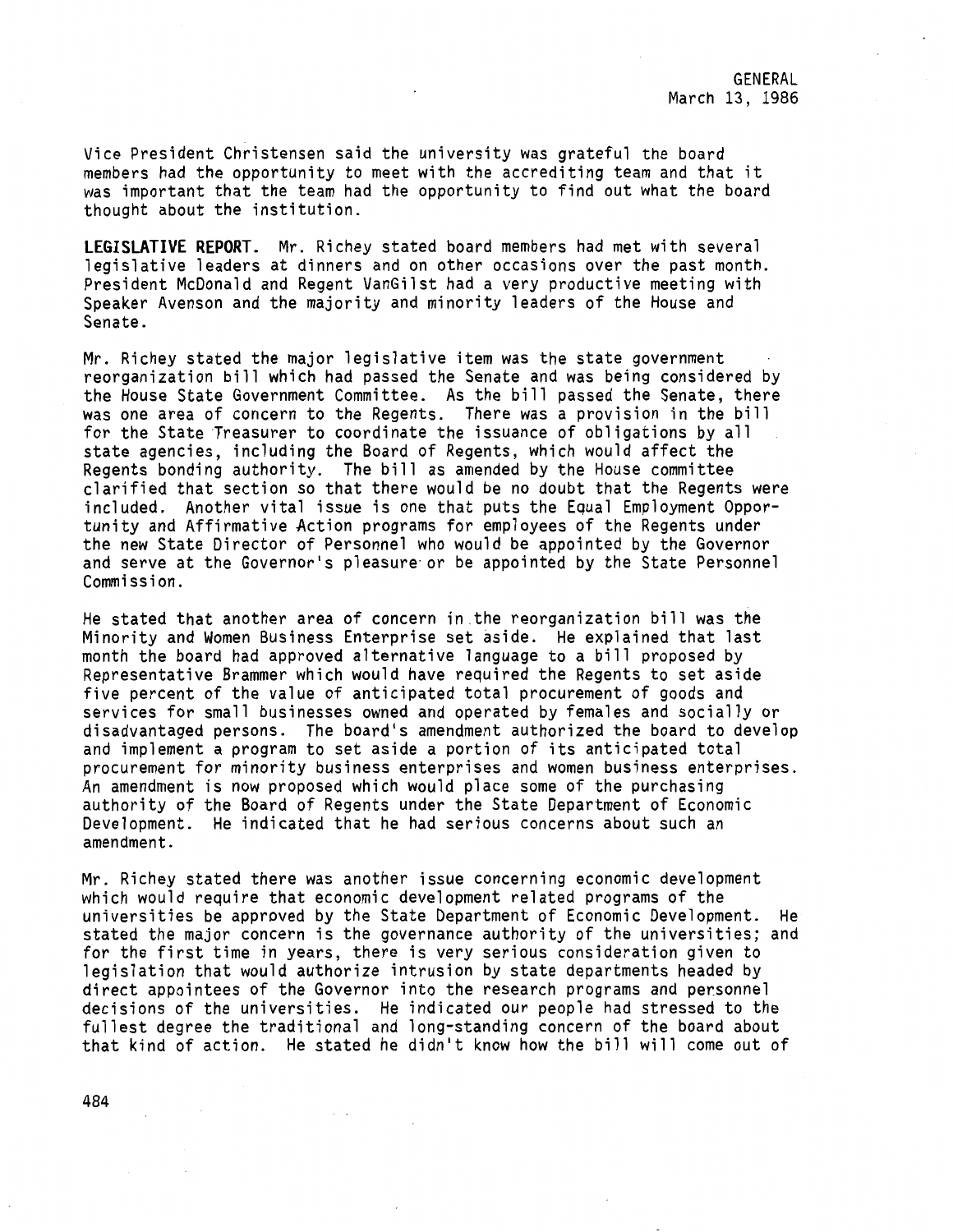the house but that there would undoubtedly be a conference committee established due to the major differences in the two versions of the bill.

Regent Anderson asked if the amendments were to the original Governor's reorganization bill.

Mr. Richey stated there was no intention in the Governor's bill that the State Department of Personnel would have any authority over the Regents.

Regent Anderson asked if there was a pattern to the amendments as an attempt to undermine the authority of the Board of Regents.

Mr. Richey stated he didn't feel there was a pattern to the amendments but that as they related to each issue, they take power away from the board which is very dangerous to the board's governance function.

Vice President Ellis stated it was a little hard to characterize the dynamics in the legislature right now. The university has found it has been difficult communicating with legislators who have been supportive of the universities and the board in the past. He added that the legislative liaisons and others have been trying to every extent possible to get the supporters to understand the implications.

Regent Anderson asked if the amendments are not a part of the Governor's original bill, was he using his influence to gain support for the board.

Mr. Richey stated he had talked with the Governor's legislative liaison but that he did not know what was being done specifically and noted that the Governor's office had interest in many other major areas of the bill. He indicated there was a keen appreciation in the Governor's office of the huge success the board has had in its bonding and financing functions. From a fiscal standpoint, the board could incur serious damage should the bonding authority no longer rest with the Regents. There would be the burden of additional costs of administration, and such systems normally involved great delays. He noted that in Michigan approval for a bond issue took from six to eight months when a central system was in effect.

Regent Harris asked if the point had been made with the legislature concerning experiences in other states.

Mr. Richey stated the legislative liaisons had been thoroughly briefed.

Regent Greig stated that, as we look at what the legislature was doing in the reorganization process, he thought the board had been too complacent. He stated he felt the board should "blow its own horn" more. He said that it was up to the Regents to let the public know how good the institutions were.

Regent Harris stated it would be generally agreed that the legislature was doing what it thinks it right for the state, and it is up to the board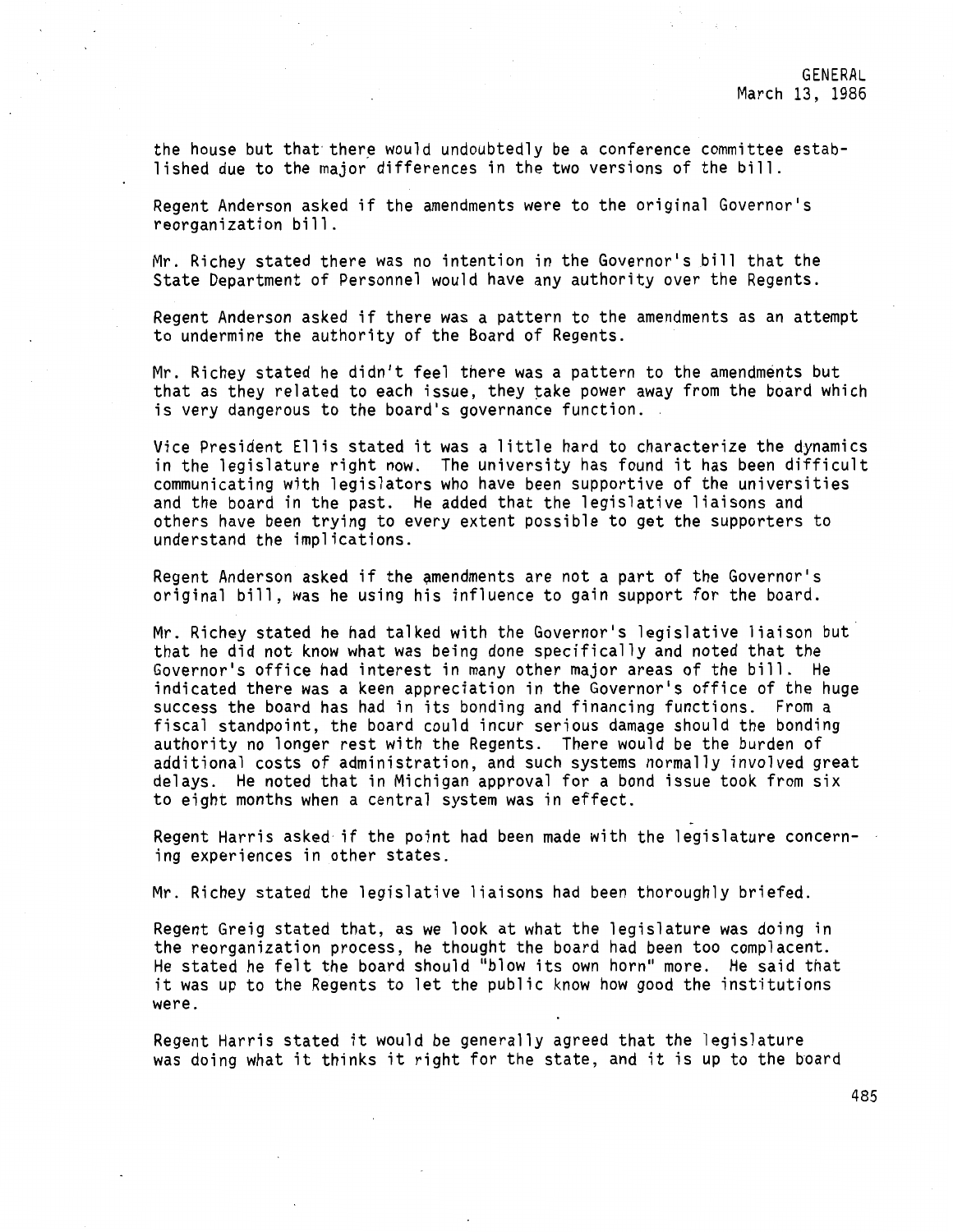to point out to the legislature that some things may be devastating as far as the Regent institutions were concerned. He added that it was very important that the message get to each of the legislators and that as much help as possible be obtained from the media.

Regent VanGilst stated the legislature has heard nothing from the alumni. He said when he was a legislator, there was an active alumni legislation program. He said we needed local people contacting their local legislators to tell them of the tremendous product of the Regent institutions.

Regent Greig agreed with Regent VanGilst and said that something had to be formulated along those lines.

Regent VanGilst stated that the responsibility was on the Board of Regents.

Regent Harris stated he would appoint Regents VanGilst, Murphy, and Greig as a committee of three to develop a strategy to carry out the thoughts expressed by the board members.

President Parks stated he felt the public information people at each of the universities should work closely with the committee.

Regent Harris stated the committee would seek assistance from the universities and from the Board Office staff.

Director Wright explained President Curris had contacted the Board Office concerning pending federal legislation which would impact negatively on TIAA-CREF. He said that he had consulted with the other two presidents and TIAA-CREF. The legislation would change the federal tax code to allow TIAA-CREF reserve to become taxable.

Director Wright recommended the board direct the board president or the executive secretary to write letters on behalf of the board asking that the tax law not be changed.

President Freedman stated he had written to Senator Grassley, and he is in a special position to be helpful.

MOTION: Mrs. Anderson moved that the board receive the legislative report and approve the action as recommended concerning TIAA-CREF. Mrs. Murphy seconded the motion, and it passed unanimously.

**ANNUAL RESIDENCE SYSTEMS REPORT, 1984-85.** The Board Office recommended the board receive the residence system summary report and the university annual residence system reports for FY 1984-85.

Associate Director Stanley stated that the reports are prepared annually by the universities and report on all aspects of the residence system. She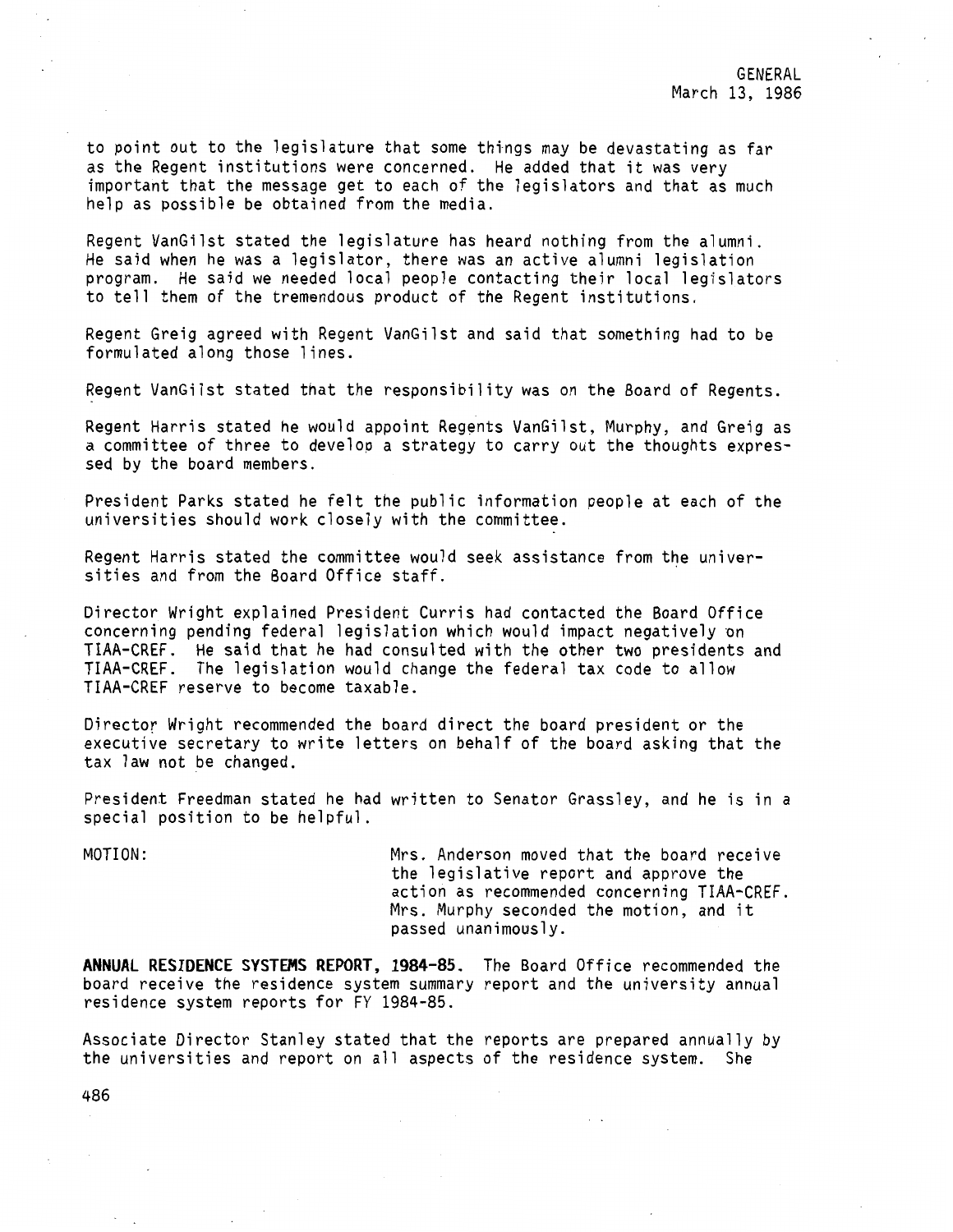noted that occupancy continues to be at good levels and the financial condition of the systems appeared sound.

Highlights of the Board Office summary report is as follows:

- Residence hall occupancy continued above design capacity at the University of Iowa and Iowa State University with 111.9 percent and 111.3 percent, respectively. The University of Northern Iowa residence hall occupancy declined from 98.8 percent in FY 1983-84 to 95.1 percent in 1984-85 but increased in the current year to 102.7 percent of design capacity.
- University apartment occupancies declined slightly at the University of Iowa and Iowa State University to 99.2 percent and 99.1 percent of design capacity, respectively. The University of Northern Iowa, in part as a result of changes in access policy, significantly improved occupancy rates from 82.5 percent in FY 1984 and 95.1 percent in FY 1985. Excess apartment capacity in Iowa City and Cedar Falls made it increasingly difficult to maintain high levels of occupancy.
- In FY 1985, social/cultural/recreational/educational programming continued to be broadened in scope with expanded participation of students as program developers and presenters at the "grass roots" level of student governance.
- Suspension of the parietal rule for freshmen and sophomore students continued in FY 1984-85 at the University of Iowa and the University of Northern Iowa.
- Freshmen enrollment at the University of Iowa declined in the fall of 1984 and again in the fall of 1985. Substantial increases in juniors and seniors in the residence halls helped maintain full occupancy.
- Total revenues increased in FY 1984-85 *by* 4.1 percent to \$52.1 million, while operating expenses increased 3.9 percent to \$40.1 million.
- The residence system dining service served 7.9 million meals in FY 1984-85 and in the process produced \$26.8 million in revenue or 51.4 percent of total residence system operating revenue.
- The FY 1984-85 residence system net operating income, or income available to replenish required and contingency reserves was \$11.9 million in FY 1984-85, or approximately 4.5 percent greater than those generated in FY 1983-84. This was sufficient to meet all required debt service, mandatory transfers and to replenish contingency reserves.
- Year-end voluntary reserves, or those reserves available for improvements and contingencies, amounted to \$12.998 million compared to \$12.890 million in FY 1984. These reserves amounted to approximately 25 percent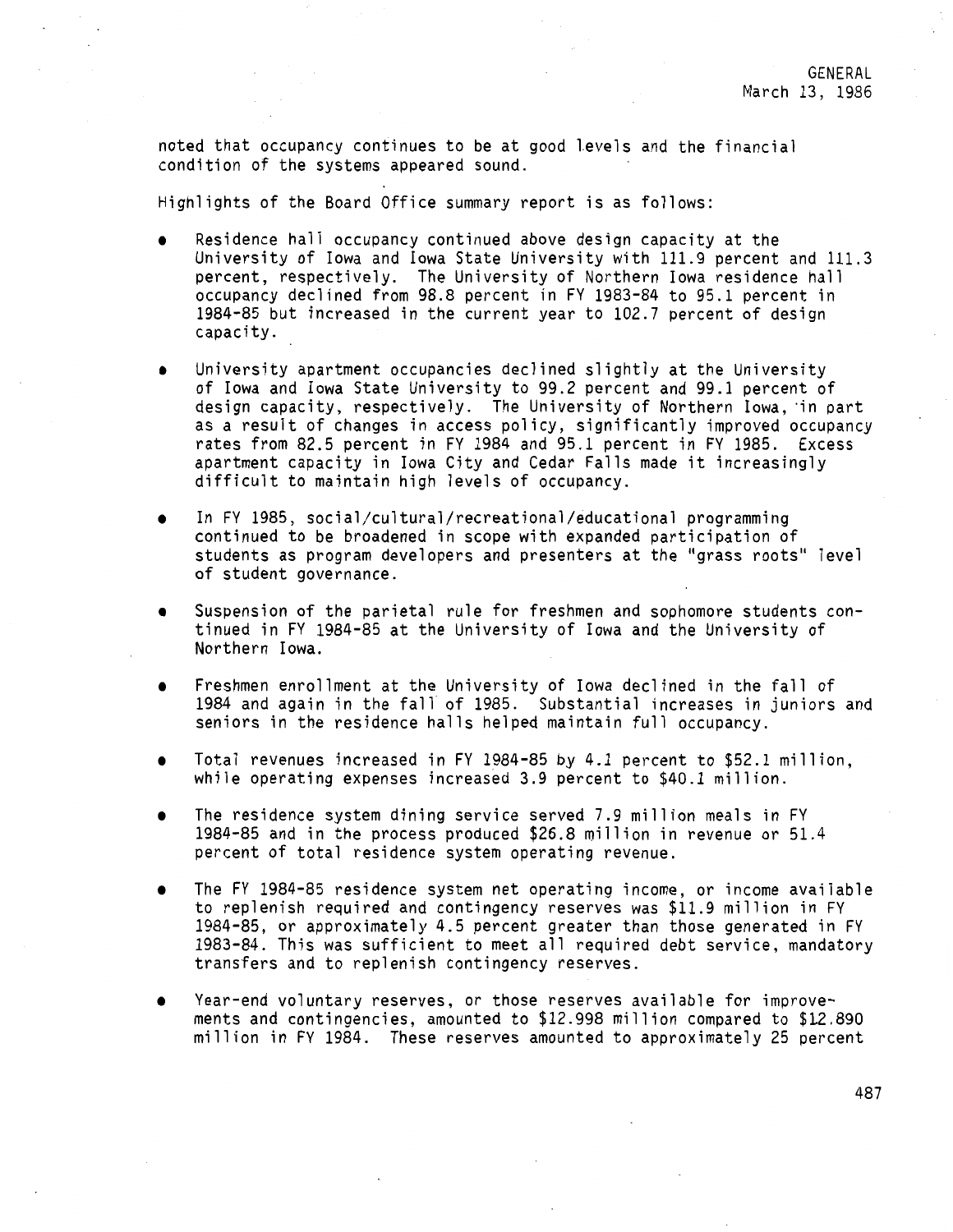of FY 1984-85 revenues; however, they were comparatively lower at !SU than at either SUI and UNI.

- Year-end restricted reserves or those necessary to hold approximately one year's debt service payments in reserve, amounted to \$5.936 million.
- In FY 1984-85, residence system space was approximately 26.6 percent of all Regent-maintained space. Residence system space amounted to 6.7 million gross square feet. The average maintenance cost per square foot of space in FY 1985 was \$1.25 which was approximately six percent more than the cost in FY 1983-84. Outlays for.maintenance, replacements and repairs in FY 1985 were \$8,331,000.
- The replacement value of the residence system buildings and contents for FY 1984-85 is estimated at \$347.2 million. This compares to the original value of plant assets of \$118.1 million.
- Overall, the university residence systems closed FY 1984-85 in good financial condition although the impact of projected declining student enrollments and associated revenues were an area of concern.

ACTION: Acting President Harris stated that Annual University Residence System Reports were received by general consent of the board.

**UNIVERSITY RESIDENCE SYSTEM TEN-VEAR PLANS, 1986-1996.** The Board Office made the following recommendations: (1) that the residence systems' Ten-Year Plans, prepared by the universities, be received; (2) that the Board Office and institutions closely monitor the condition of the residence systems' monetary reserves; and (3) that the residence systems' staffs, in cooperation with the Board Office, continue to review present reporting format for the Ten-Year Plan, and initiate appropriate refinements in format or content for next year's update.

Associate Director Runner stated that the plans, which are prepared annually, look forward through a ten-year horizon.

The Ten-Year Residence System Planning Reports focused on resource requirements for the coming decade. The three reports were prepared using a similar format--incorporating sections on program directions, space planning and management, building improvements, and operating finances and reserves.

The planning reports provided information on the condition, planning assumptions, and anticipated actions of the residence systems through the ten-year planning horizon. The statistics discussed in the reports were estimates and represented the best available long-range perceptions of the residence administrators.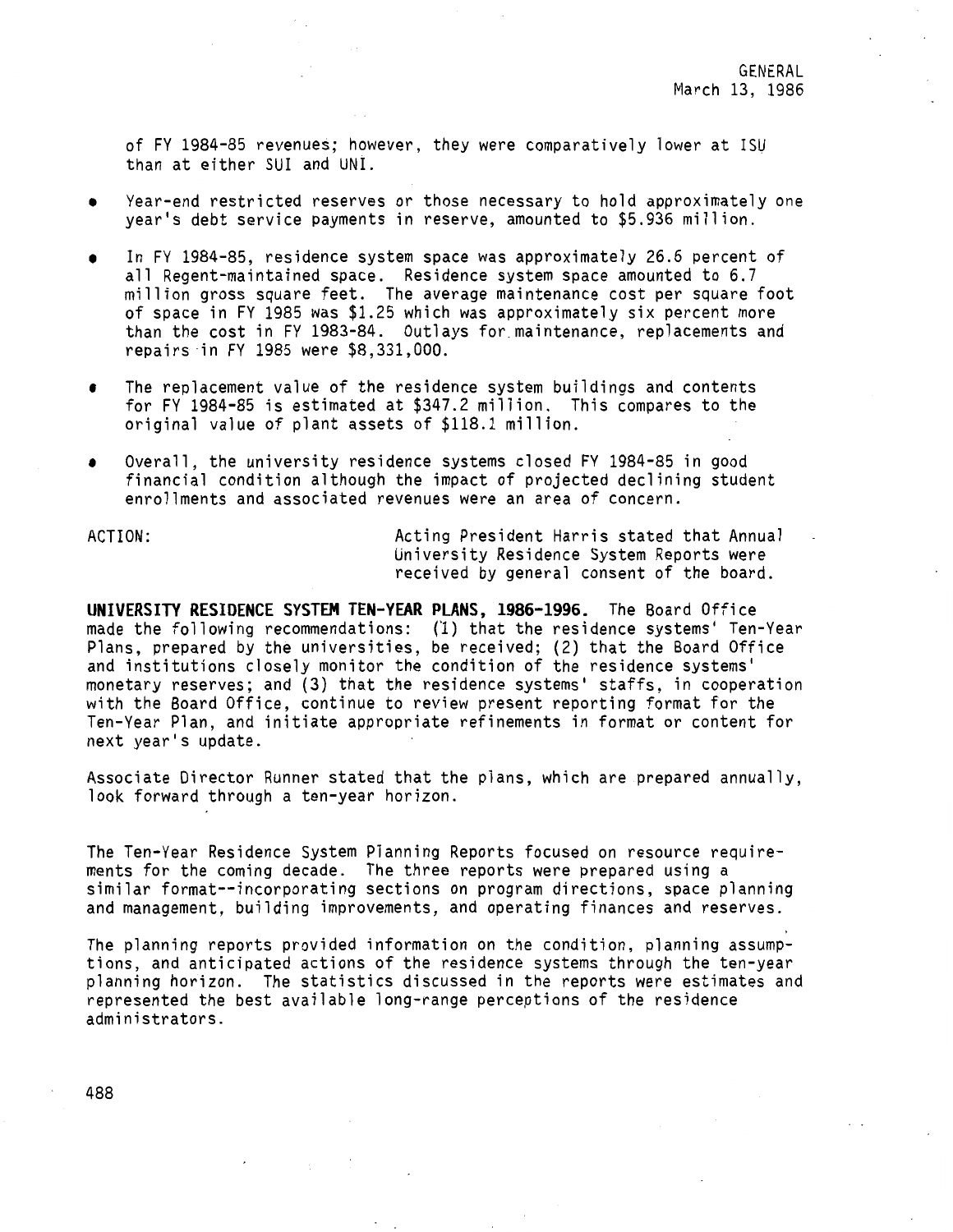Each university projected future occupancy rates for the residence systems based on the most recent enrollment reports presented to the board in Fall 1985. The projected demand for university housing was based on university enrollment projections through the ten-year planning period and the application of historical percentages by class levels in each of the ten years.

Enrollments are projected to decline over the next ten years by 20 percent at the University of Iowa, 11.5 percent at Iowa State University, and 14.3 percent at the University of Northern Iowa. Undergraduate student enrollment is projected to decline over the next ten years by 24 percent at the University of Iowa, 14 percent at Iowa State University, and 16 percent at the University of Northern Iowa. Lower division undergraduate (freshman and sophomore) enrollment is projected to decline by 21 percent at the University of Iowa, 13 percent at Iowa State University, and 16 percent at the University of Northern Iowa. The largest proportion of students living in the residence halls is drawn from the lower division undergraduate student population.

The projected decline in total occupancy of the residence system is most significant at the University of Iowa, where the expected decline in fall headcount for the residence halls and student apartments is expected to decline 11 percent by 1995. Iowa State University and the University of Northern Iowa expected that the anticipated decline in total university enrollment would be offset by an increasing portion of the student body selecting university housing.

Over the ten-year planning horizon, Iowa State University projected that the portion of the student body housed in university housing would increase from 43 percent to 48 percent, and the University of Northern Iowa projected that its portion of the student body would increase from 43.6 percent in 49.7 percent. Therefore, at those two institutions, only a slight decline in total occupancy was anticipated, 1.5 percent decline in Iowa State, and 2.4 percent at the University of Northern Iowa. The expectation that the number of students selecting university residence halls or apartments as a percent of the student body would increase is an assumption that should be carefully monitored by the universities and the Board Office in the coming years.

All three residence systems currently operate their residence halls above design capacity.

Apartment housing operated by the residence systems operates at or near capacity. The expected decline in total occupancy over the ten-year planning horizon will be managed through reductions in the operating capacities of the residence systems.

No major new construction in residence halls or apartments are contemplated at the University of Iowa or the University of Northern Iowa. Iowa State University does plan to increase residence hall space by an addition to Buchanan Hall, a hall for graduate and older students. Iowa State also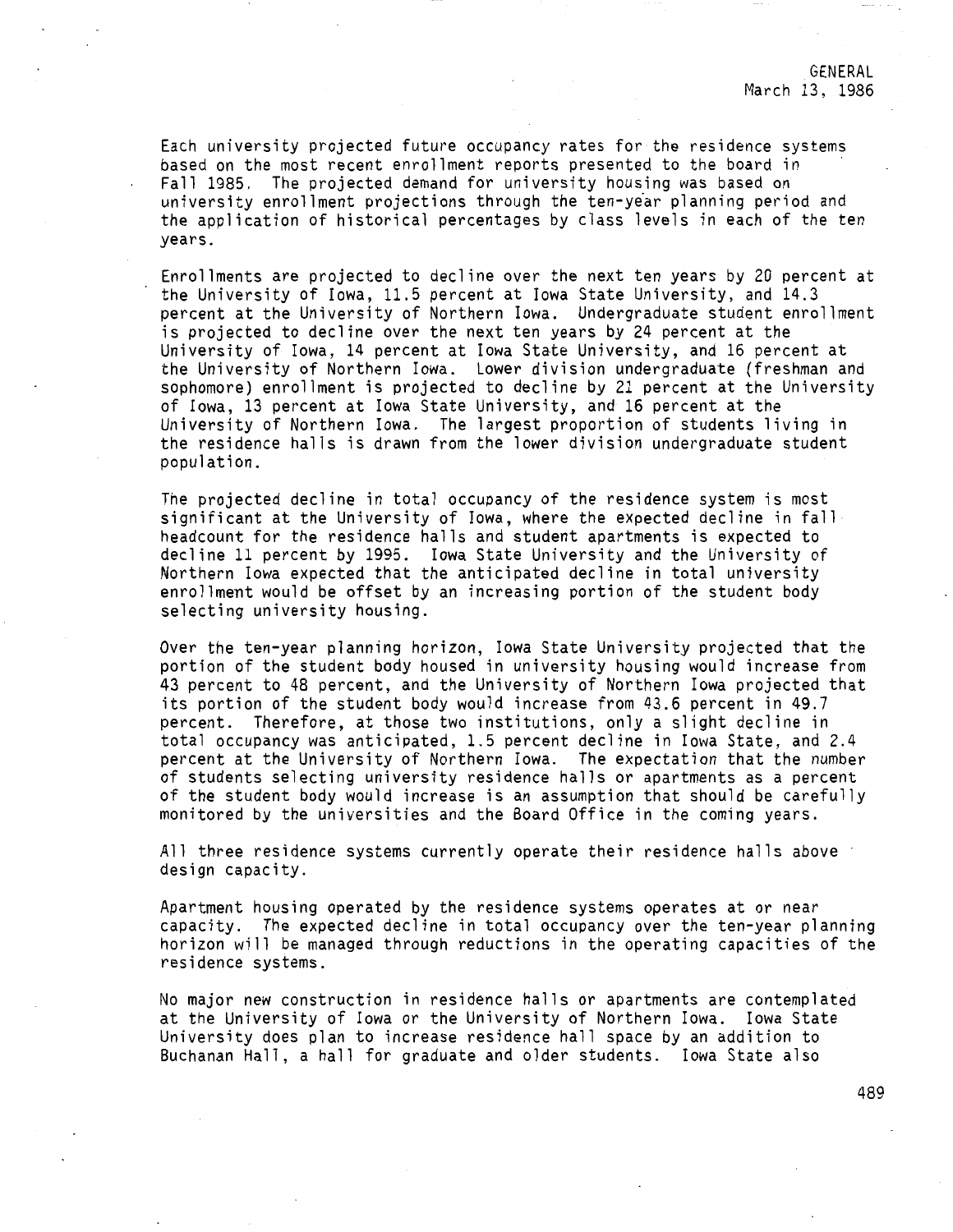GENERAL March 13, 1986

anticipates replacing a large number of the Pammel Court Apartments over the next ten years. This phased replacement would be accomplished by the construction of 75 apartments every three years, beginning in 1989-90. These actions are based on enrollment projections and the high demand for housing- the demand that at present exceeds the system's capacity. The Board Office noted the need for 200 new residence hall beds in Buchanan Hall and 225 new replacement apartments in Pammel Court should be carefully reviewed before seeking board approval.

Regent Anderson asked why would the university request additional residence hall space with a projected decline in enrollments.

Charles Frederiksen, Director of Residence, ISU, stated the additional residence hall beds and the replacement apartments had been in the ten-year plan for several years. He noted that nothing definite had been done about either project, and before a request for approval was brought before the board, the university would assess the need for the projects very carefully. He added that they were continuing to tear down some of the Pammel Court structures so that there may be a time when others should be replaced.

Over the ten-year planning horizon, the residence departments intend to continue ongoing programs of repair, renovation, and improvement. Through 1995 the University of Iowa expects to spend over \$20 million or an average of \$2.8 million per year on building improvements, including window replacements, tuckpointing, roof replacements, and major renovation to building utility systems. ISU expects to spend \$41.7 million, or \$4 million per year, on window and roof replacements, and fire safety improvements. Over this same time period, UNI expects to spend \$14 million, or \$1.4 million per year, on ventilation system improvements, window replacements, and air conditioning projects. Major remodeling and renovation planned for the next ten years are discussed in each university's report.

The residence reports from the University of Iowa discuss the budgetary impact of cost increases for utilities purchased from the university. The issue is the scheduled implementation in 1989-90 of a utility system charge at ISU and SUI, which would finance the boiler replacement projects. The cost of utilities purchased by the residence system from the university is expected to increase 20 percent by 1989-90, when the new fluidized bed boiler is operational. This increase is \$340,000 above 1986 figures.

The university residence reports discussed the importance of offering a broad spectrum of programs and opportunities to students in the residence systems. The reports indicate the universities were responding to the increasing use of computers by installing additional terminals in monitored study rooms in the residence halls.

The Board Office noted the 1986-87 ratio of voluntary reserves to operating revenue at Iowa State was considerably below the ratios of the other two schools. The projections for !SU for the future years remain at a minimal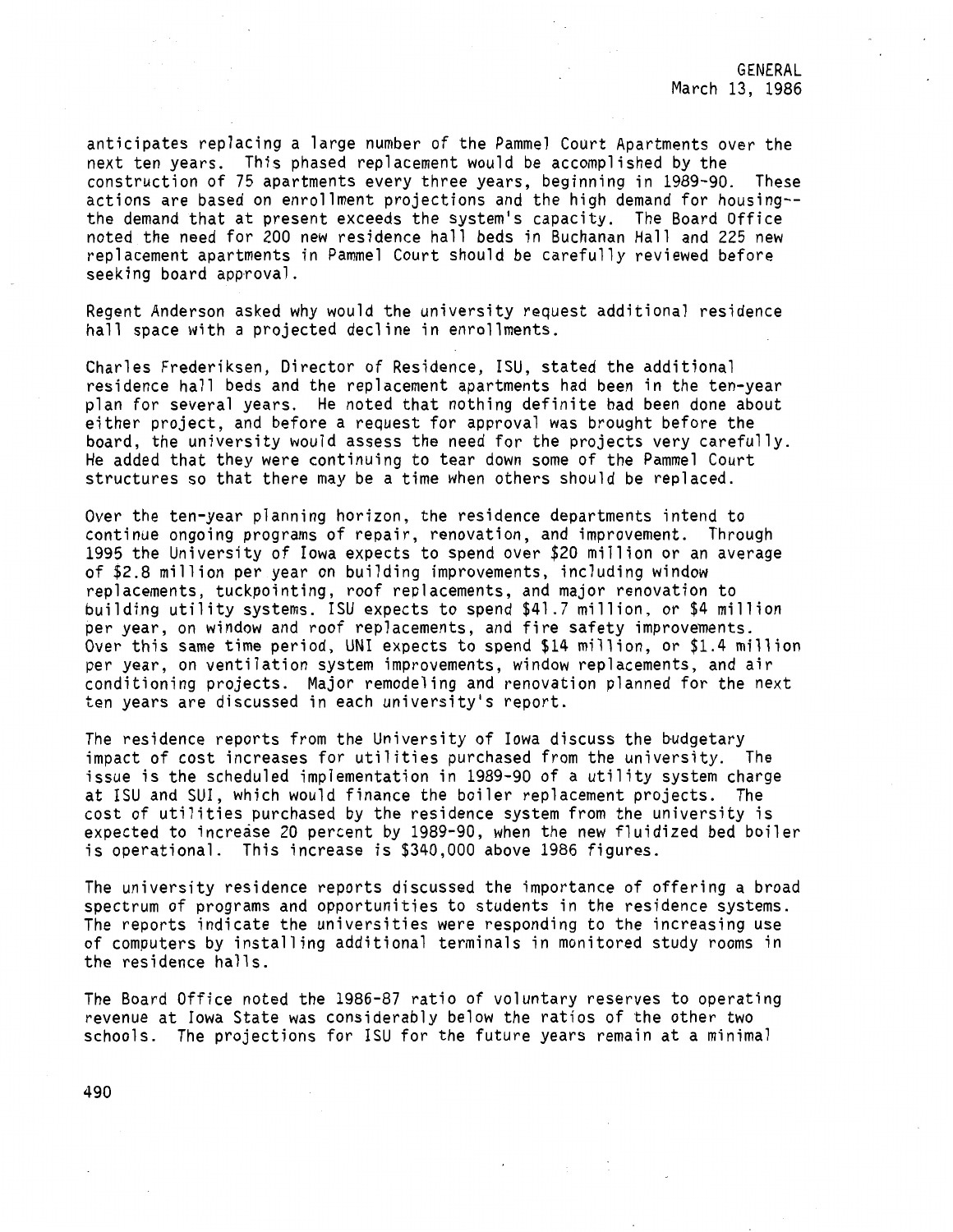level and should be monitored closely. The Board Office indicated it would work with the university and keep the board informed.

It should be noted that all of the income and expense estimates are expressed in 1985-86 dollars. Price inflation was not been added; however, future rate changes necessary to maintain adequate reserves were factored in the calculations.

ACTION: Acting President Harris stated that the reports on the Ten-Year Residence Systems Plans were received by general consent of the board.

**SETTLEMENT OF LAWSUIT.** Director Wright explained that, when the docket was prepared, the board, at the request of the Office of the Attorney General, was asked to approve the settlement of Tenney v. Board of Regents by arranging for TIAA/CREF to refund to Dr. Tenney and the university their contributions to Dr. Tenney's retirement account and by paying to !PERS the employer's share of contributions, including interest, for the same time period. He noted that the Board Office recommendation was based on a letter received from the Assistant Attorney General which confirmed a telephone conversation in which Dr. Tenney's legal counsel had concurred with the settlement of the case.

Director Wright said that he had received a call from Dr. Tenney prior to the board meeting. Dr. Tenney indicated that the board had been asked to unilaterally approve a settlement with which he did not agree. Director Wright noted that it was the longstanding practice of the board not to deal with both the employee and his representative. Director Wright said he told Dr. Tenney that he would recommend to the board the item be dropped from the docket and that the Board Office and the Assistant Attorney General would continue to work with Dr. Tenney's counsel until Dr. Tenney informed him the counsel no longer represented him.

ACTION: Acting President Harris stated that the settlement of the lawsuit would be withdrawn from the docket by general consent of the board.

**BOARD OFFICE PERSONNEL REGISTER.** The following action on the register was approved as part of the consent docket: Merit Increase--Barbara Read, Secretary II, to \$15,225 annually (Grade 507, Step 4), effective March 4, 1986.

**REGENTS MERIT SYSTEM PAY PLAN PUBLIC HEARING.** The Board Office recommended the board schedule annual public hearing on the Regents Merit System Pay Plan for Tuesday, APril 22, 1986, at 8 p.m. on the campus of the University of Iowa.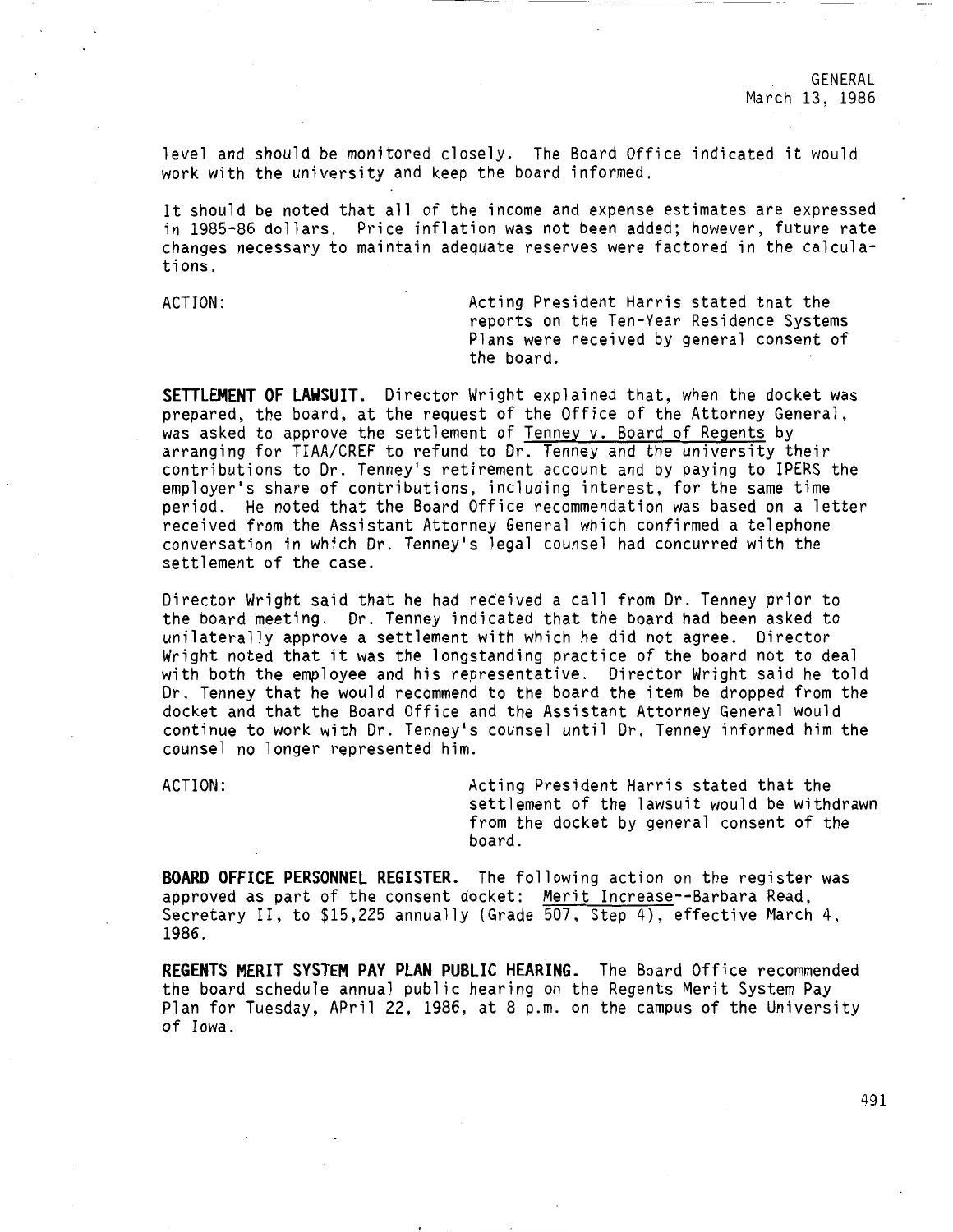Acting president Harris asked Regent Anderson to chair the hearing and stated that all other board members should attend if possible.

**NEXT MEETINGS.** 

| University of Iowa          | Iowa City      |
|-----------------------------|----------------|
| Iowa State University       | Ames           |
| University of Northern Iowa | Cedar Falls    |
| University of Iowa          | Iowa City      |
| NO MEETING                  |                |
| Iowa State University       | Ames           |
|                             | Des Moines     |
| Iowa School for the Deaf    | Council Bluffs |
| University of Iowa          | Iowa City      |
|                             | Des Moines     |
| University of Northern Iowa | Cedar Falls    |
| Iowa State University       | Ames           |
| University of Iowa          | Iowa City      |
|                             |                |

Acting president Harris then asked the board members and institutional executives if there were additional matters to be raised for discussion pertaining to general or miscellaneous matters.

Mr. Richey reported on the meeting of the **Iowa College Aid Conmission.**  He stated the commission at an earlier meeting had considered the application of the Business Institute of Technology in Waterloo for approval for the Iowa College Tuition Grant Program. The commission approved the application based on the letters submitted at the time from three colleges in Iowa saying they would accept the credits of that institution for transfer purposes. The law requires that either the institution be accredited, be a candidate for accreditation or have a letter from three accredited Iowa institutions stating that they would accept that institution's credits as if they were granted by an accredited institution. He stated a special meeting was held in late February to consider the same issue because some of the independent institutions that had submitted the letters withdrew them. The letters were<br>written by the registrars and the institutions indicated they should have come from the top administration. The commission then withdrew approval of the institution because it did not have three·letters. At the same time, a committee of the commission was established to draft new policies and rules for filing under the Administrative Rules. It had never adopted rules because it was not specifically required to under the the Administrative Procedures Act. Mr. Richey stated he was a member of that committee, and it was working on rules to make it very clear to become eligible for the Iowa College Tuition Grant Program.

Vice President Christensen stated the Regent Committee on Educational Relations had also been looking at the issue. They decided that any letters coming from the registrars must be co-signed by the academic vice president.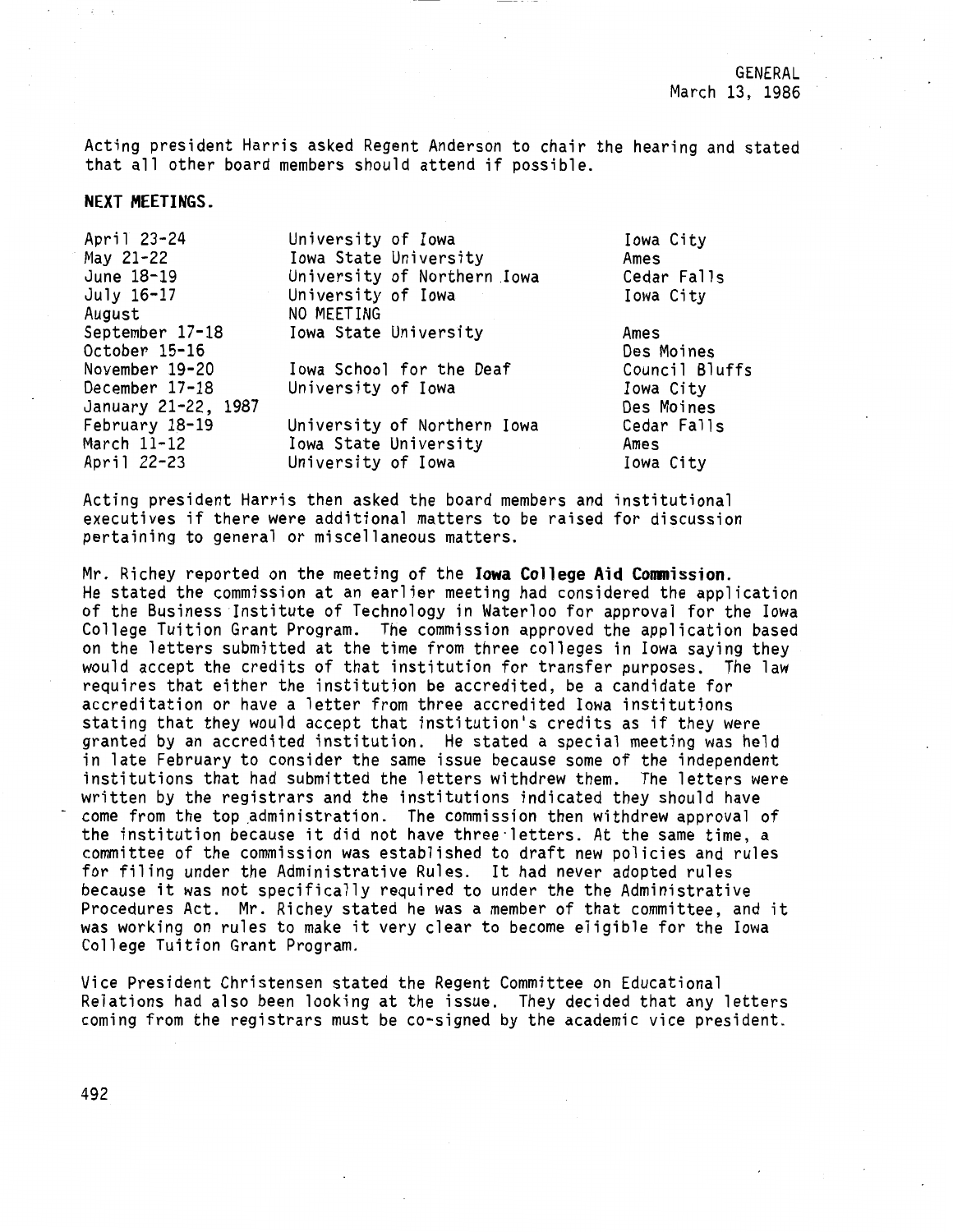#### STATE UNIVERSITY OF IOWA

The following business pertaining to the State University of Iowa was transacted on Thursday, March 13, 1986.

**REGISTER OF PERSONNEL CHANGES.** The register for February 1986 was approved as a part of the consent docket.

**APPOINTMENT.** The appointment of Wallace Chappell as Director of Hancher Auditorium, effective March 13, 1986, was approved as a part of the consent docket.

**PHASED RETIREMENT.** The phased retirement request of Elaine M. Lown, Clerk III, effective April l, 1986, was approved as a part of the consent docket. Ms. Lown proposed to reduce her appointment to 80 percent effective April 1,1986; to 60 percent effective April 1, 1988; and to 50 percent effective April 1, 1990.· The university reported that savings generated by her phased retirement would be used for student employment to cover the remainder of her schedule. Ms. Lown meets the age and service requirements for eligibility for phased retirement.

**PROFESSIONAL AND SCIENTIFIC CLASSIFICATION PLAN.** The Board Office recommended approval of the following revisions in the university's professional and scientific classification plan:

#### New Classes

Assistant to the V.P. for Finance and University Services Grade 11 (\$25,520 - \$40,810)

Assistant Manager, Telecommunications Services Grade 9 (\$21,780 - \$34,520)

Revision

Assistant Manager, University Payroll and Employee Records From Grade 10 (\$23,570 - \$37,710) to Grade 8 (\$20,110 - \$31,900)

The functions of the Assistant to the V.P. for Finance and University Services would encompass certain duties and responsibilities such as preparation of materials related to budget construction and appropriation requests previously performed by the Associate Vice President. The Assistant Manager, Telecommunications Services would manage the daily operations of the Telecommunications Department for the University of Iowa Hospitals and Clinics and otherwise assist the Manager on special projects as assigned. A departmental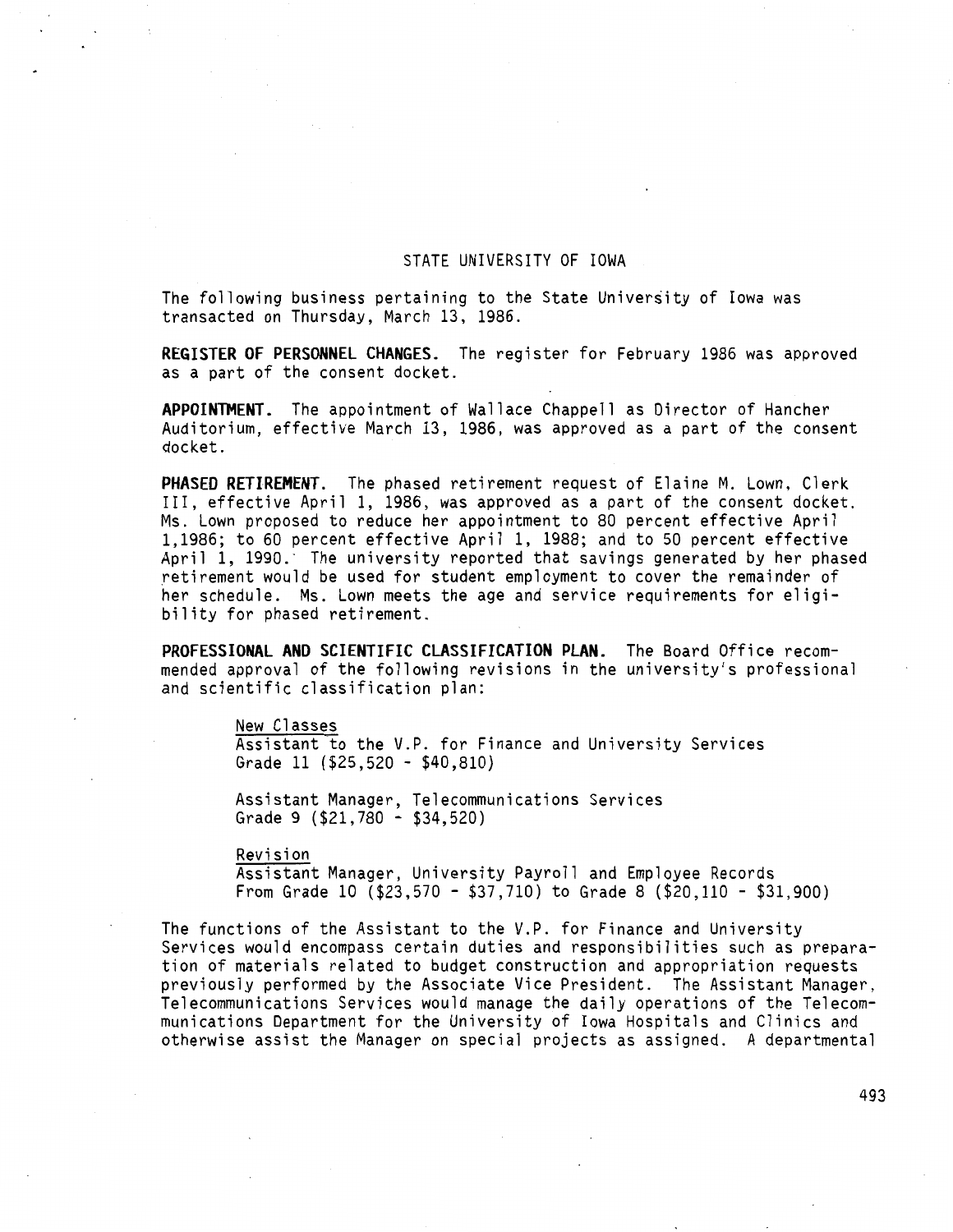reorganization resulted in reduced responsibilities and subsequent grade change for the Assistant Manager, University Payroll and Employee Records.

Each pay grade assignment was based on a point count evaluation, and funds for implementation are available from existing resources.

Vice President Ellis explained that the position of Associate Vice President would not be filled at the present time. The position of Assistant to the Vice President had been carried on the budget line but had not previously been filled. Line responsibilities of the Associate Vice President will be taken over temporarily by others.

MOTION: Mrs. Anderson moved that the board approve the changes in the Professional and Scientific Classification Plan outlined above. Mrs. Murphy seconded the motion, and it passed unanimously.

**REGISTER OF CAPITAL IMPROVEMENT BUSINESS TRANSACTIONS.** The Board Office recommended approval of the register for February 10 through February 28, 1986.

Highlights of the register are as follows:

CONSULTANT AGREEMENTS

University Hospitals--Telecommunication Main Switchroom Completion<br>Kimmel-Jensen-Wegerer-Wray, Rock Island, IL \$23,900 Kimmel-Jensen-Wegerer-Wray, Rock Island, IL

The university requested approval of Kimmel-Jensen-Wegerer-Wray to provide engineering services to renovate a portion of the hospital basement for a telecommunications switchroom. The total project cost was estimated to exceed \$250,000. This project has not yet received board approval. University Hospitals plans to present budget details and project description to the board in April 1986. The university requested authorization for the Executive Secretary to sign the agreement.

## CONSTRUCTION CONTRACTS

The following contracts were awarded by the Executive Secretary on behalf of the board.

University Hospitals--Centralized Ambulatory Surgery Center Merit Construction Company, Cedar Rapids, IA Base Bid of \$1,547,400, plus Alt. #1 of 32,250, plus Alt. #2 of 35,600, plus Alt. #3 of 7,850 =  $\overline{10}$ <br>TOTAL AWARD OF: (5 bids received) (5 bids received) \$1,623,100

This project will complete a portion of the fifth floor of the Colleton Pavilion to create a centralized ambulatory surgery center. The project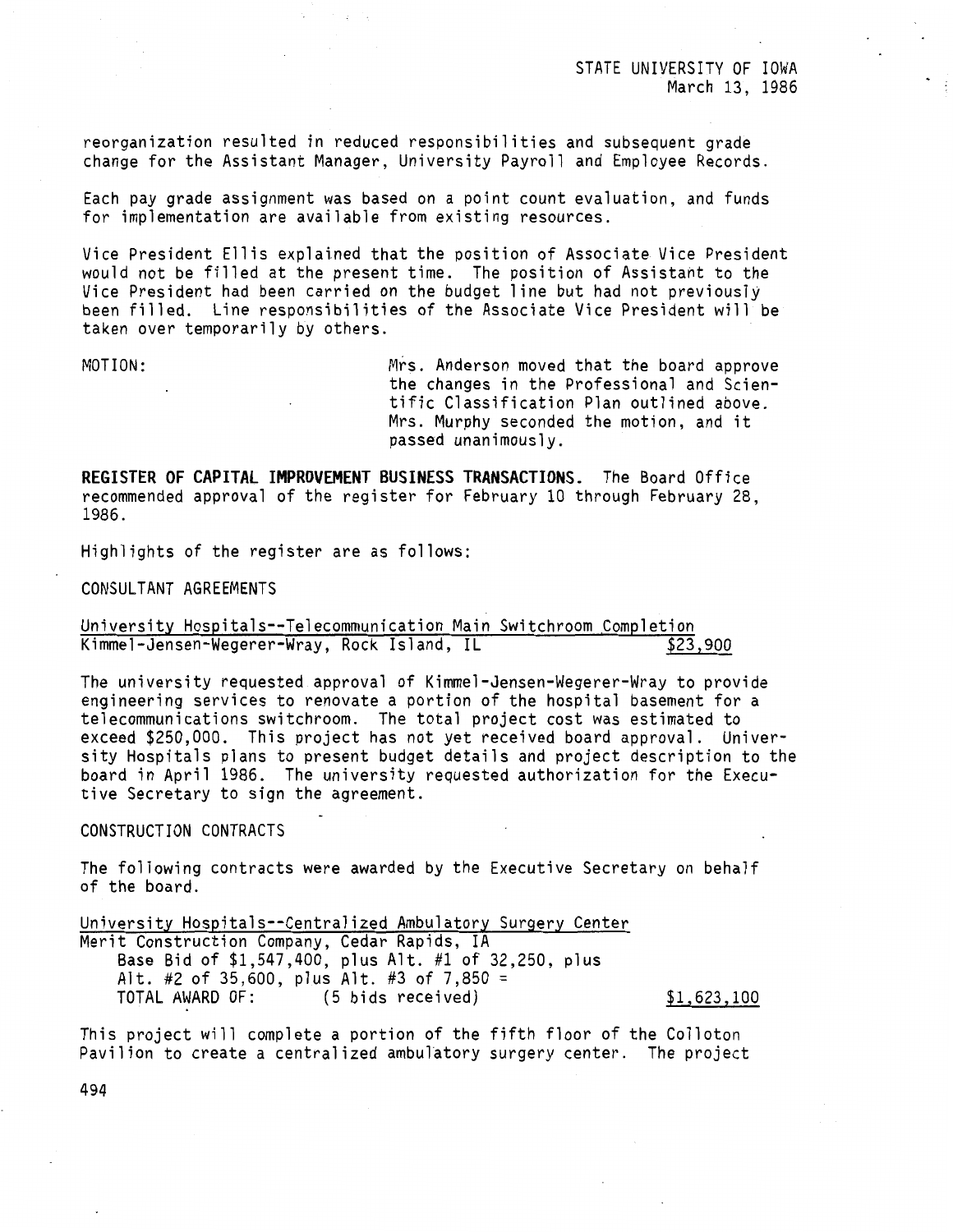involves-construction of four outpatient operating rooms, recovery, examination, and support space, and future expansion capability of two additional operating rooms.

Main Power Plant Boiler Replacement Program--Phase I, Boiler #11 -<br>Contract 3 - Steam Generating Unit Riley-Stoker Corp., Worcester, MA **Base** Bid of \$8,095,445, plus Alt. #3 of \$25,000, and Alt. #4 of \$50,000 =<br>TOTAL AWARD OF: (4 bids received) \$8,170,445

The project involved the replacement of an existing boiler with a new fluidized bed combustion boiler in the Main Power Plant of the university. This contract is for the acquisition and installation of a 170,000 lb/hr fluidized bed coal boiler with baghouse smoke stack and furnishing and erecting structural steel.

## ACCEPTANCE OF COMPLETED CONSTRUCTION PROJECTS

The university reports acceptance of a construction contract on the John W. Colloton Pavilion (Phase B} - Penthouse Extension project. Final inspection of the work on the contract found that the contractor had carried out the terms of the contract in accordance with the plans and specifications. The university recommends that the work be accepted as complete.

The university requested approval to use institutional personnel for a portion of the construction of the 15 KV Electrical Loop I Extension --Phase II project. The university estimated the cost of university manpower to accomplish this work at \$47,000. Last month, the university requested approval of this \$2,374,000 project.

The Regents capital procedures enable the institutions to undertake construction projects over \$25,000 using institutional staff with the approval of the board.

The university indicated that the primary and secondary electrical equipment would be installed by Physical Plant personnel after acquisition of the equipment by purchase orders.

Vice President Ellis indicated the use of institutional personnel would protect the integrity of the system and that costs would be higher if institutional personnel were not used because the institutional personnel would need to be present at the site if the work were performed by contractors.

Master Builders of Iowa and three trade associations were notified on Monday, March 3, of the university's interest in using institutional staff to accomplish this installation work. A letter was received from the Iowa Chapter of National Electrical Contractors Association expressing concern about the use of institutional personnel on the project.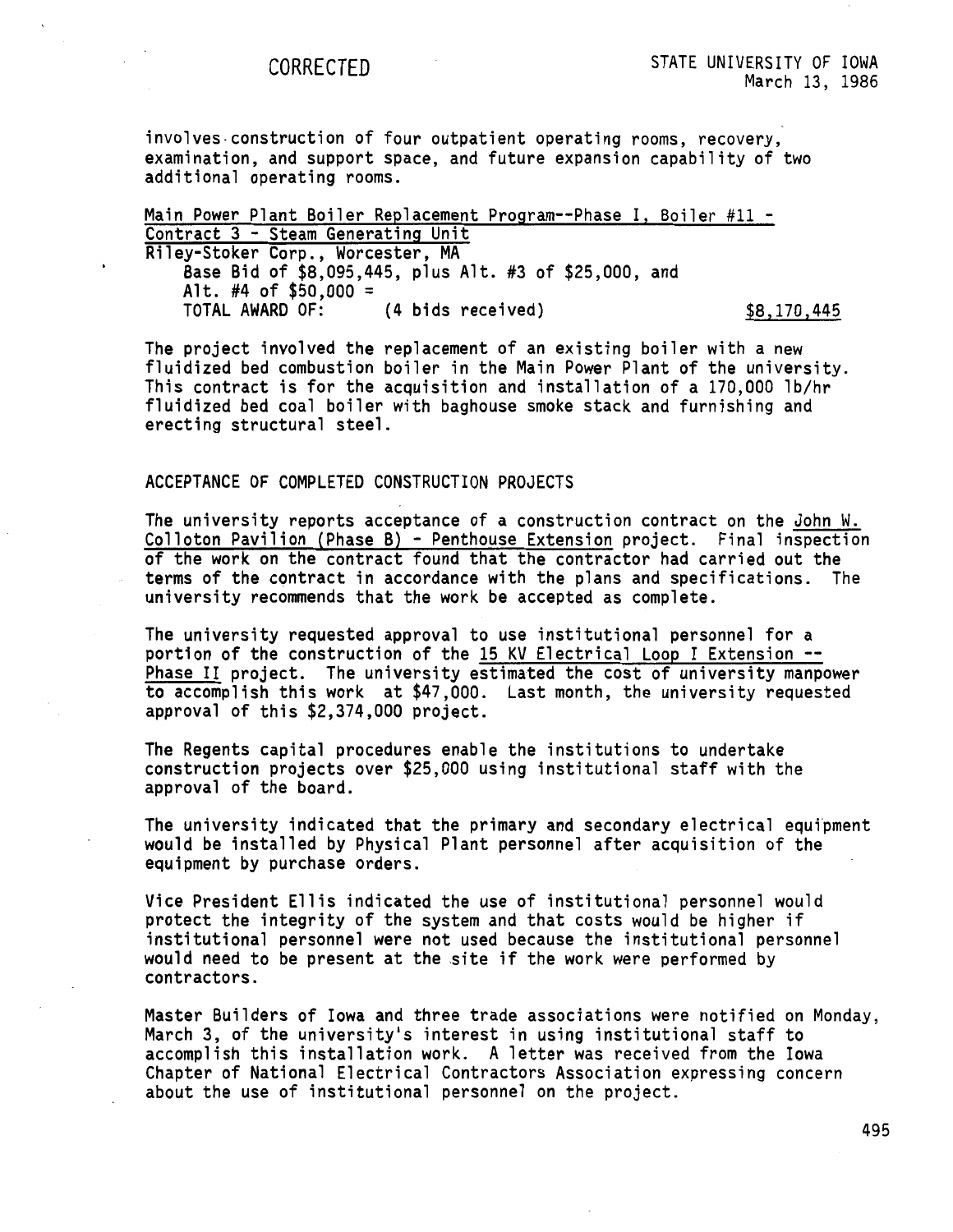Regent Duchen stated he wanted to be sure safety had not been minimized.

Vice President Ellis indicated safety was one reason they wanted to use institutional personnel.

MOTION: Mrs. Murphy moved that the board approve the Register of Capital Improvement Business Transactions as presented. Mrs. Anderson seconded the motion, and it passed unanimously.

Associate Director Runner stated the board had awarded a contract last month to A'Hearn Plumbing to provide mechanical work .on the Human Biology Research Facility - Phase II. The contractor had initially expressed reservations about accepting the contract because of an error in their bid. A representative of the contractor informed the Board Office that A'Hearn would be going ahead and accepting the contract award.

**RESIDENCE SYSTEM RATES.** The Board Office made the following recommendations:

- 1. Approval of the proposed rate schedule for residence halls, beginning with the 1986-87 academic year.
- 2. Approval of the proposed rate schedule for family housing units,. beginning with new and renewed leases May 1, 1986.
- 3. Acceptance of the proposed residence system preliminary budget for 1986-87, subject to further review and action when university operating budgets are approved for 1986-87.

The University of Iowa proposed a rate for a double occupancy room with full board of \$2,244 per occupant, an increase of \$117 or 5.5 percent over 1985-86. Increases of 3.6 to 4.3 percent were proposed for family housing units. The basic dormitory rates for single students in double occupancy units with 20-meal contracts for the past five years are shown below:

| Rate    | Change |
|---------|--------|
| \$1,912 | 4.3%   |
| 1,976   | 3.3    |
| 2,051   | 3.8    |
| 2,127   | 3.7    |
| 2,244   | 5.5    |
|         |        |

The university reported income generated by the proposed rate increases was intended to support price inflation and salary increases and to protect future levels of voluntary reserves. Projected increases in expenditures included increases for required insurance and telecommunications and the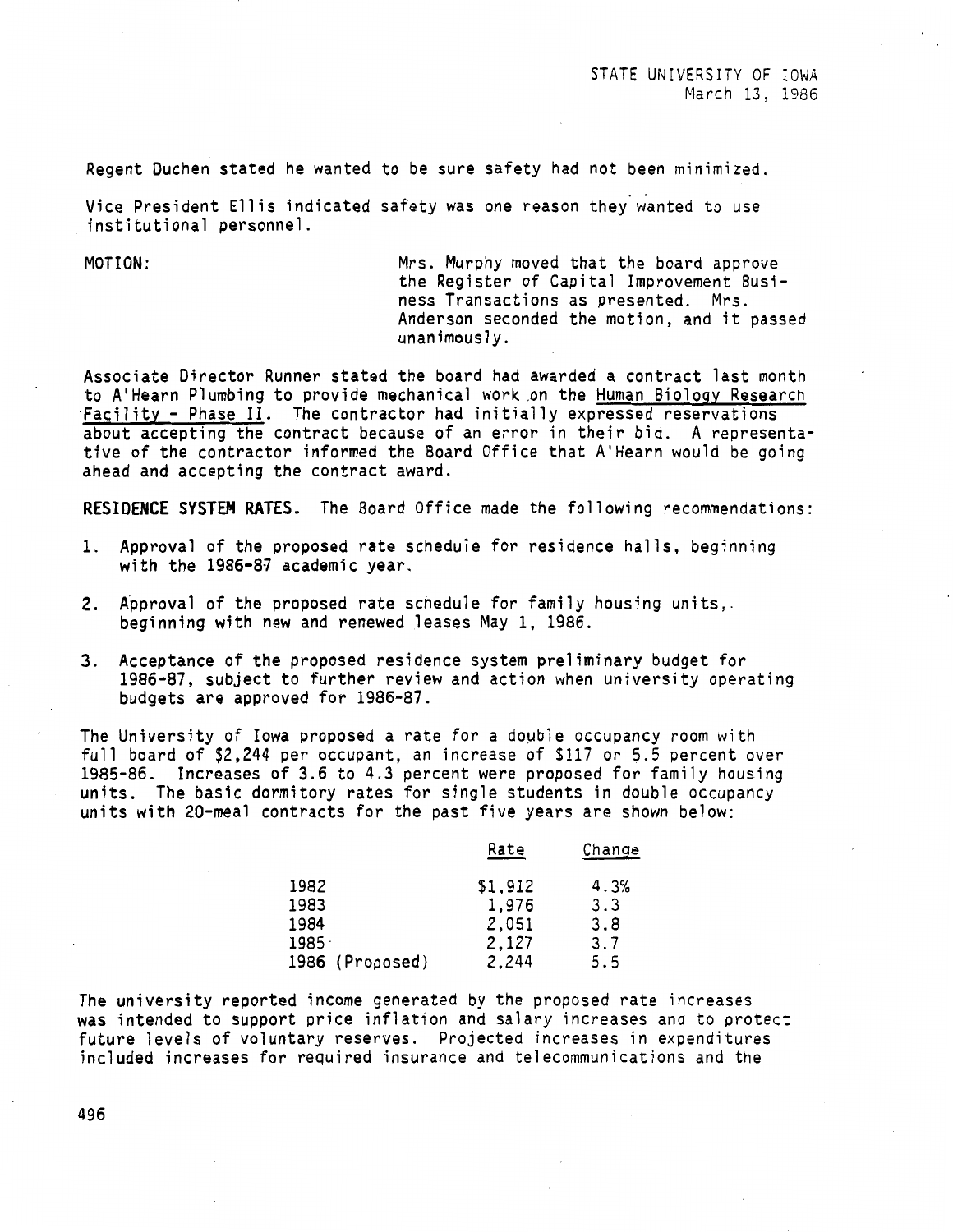continued transition from partial general fund support to full residence system support for student life activities.

The University of Iowa reported its proposed rate increases average 5.3 percent for residence hall room and board operations. The proposed rates for multiple, triple, double and single occupancy rooms with full board range from \$1,960 to \$2,511 per academic year. The increases over 1985-86 range from 4.9 to 5.5 percent. Additional fees were assessed for rooms with air conditioning, private baths, kitchen units, or suites. The proposed rates for double occupancy rooms represent increases of 8.3 percent in the basic room rate and 2.8 percent in the annual board rate for a 20-meal contract.

The university also listed its proposed rates for summer session and additional board options. The proposed basic room rates include an Associated Residence Halls activity fee of \$4 per academic year.

Monthly rates for family housing are proposed to range from \$115.50 to \$228.75 with increases of \$4 to \$9.50 per month (3.6 to 4.3 percent). All rates include water and all units are unfurnished.

The university reported that members of the ARH (Associated Residence Halls) were involved· in developing the rate proposal and that students recommended the distribution of rate increases by type of room. Information on the proposed rates for family housing has been provided to residents who will have the opportunity to comment in a "town meeting."

The university's budget proposal included a revised estimate of the residence system 1985-86 budget which indicated revenues slightly greater than previously expected and expenditures below the originally budgeted level. The revised budget provided \$2.0 million for voluntary reserves, an increase of \$490,479 over the original budget level.

The university proposed a preliminary revenue budget for 1986-87 of \$19,780,347. This included \$15,553,747 for operating expenditures with the remainder for debt service, reserves and university overhead. The proposed budget for 1986-87 represented a 1.9 percent increase in revenues and a 5.5 percent increase in operating expenditures in comparison to the revised budget estimate for 1985-86.

The university's budget projections were based on an anticipated decline in occupancy in single student housing of 191 students.

Budgeted increases for 1986-87 over the revised estimates for 1985-86 are shown as follows by expenditure category: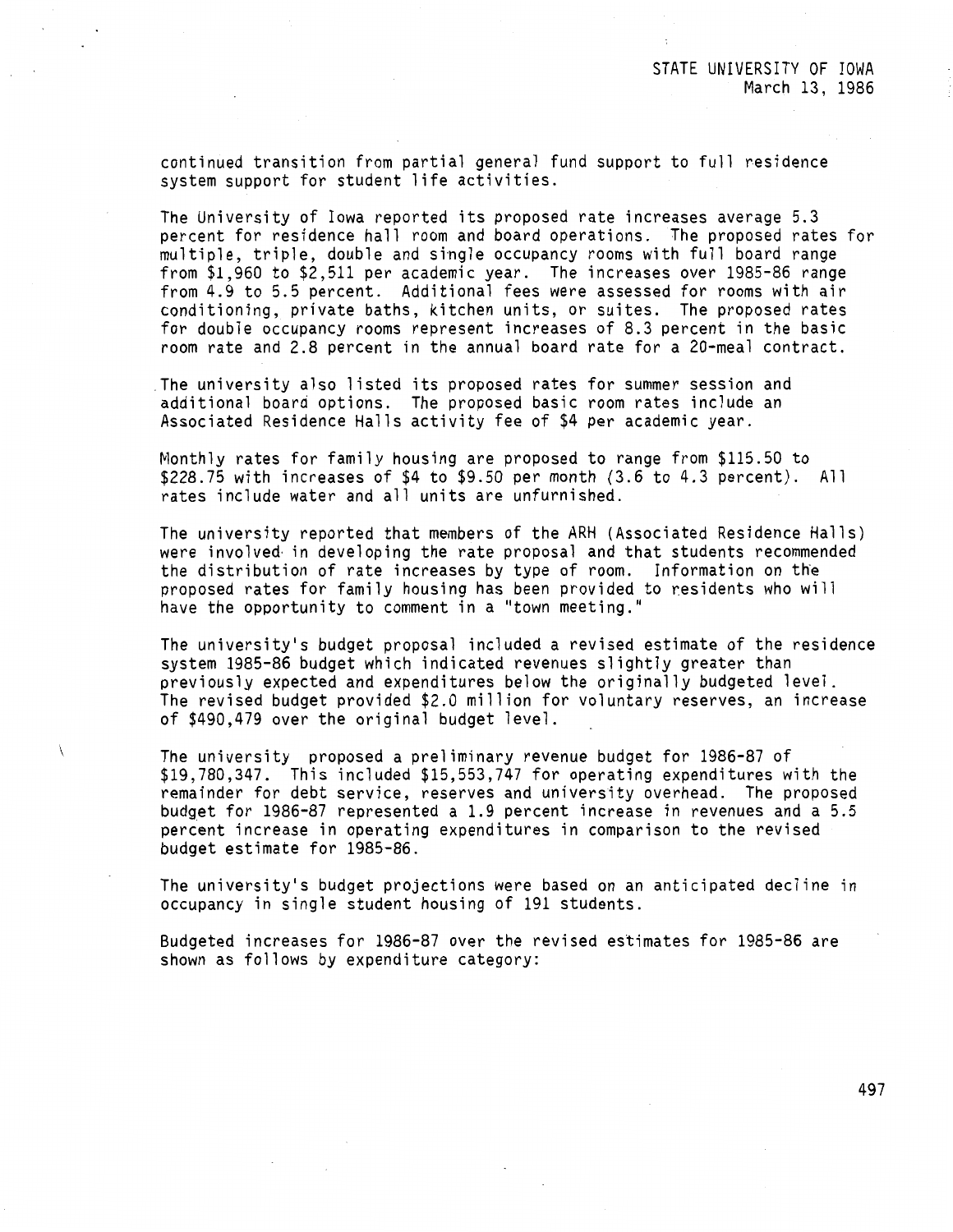## Proposed Change 1986-87 Over 1985-86

| Salaries, Wages and Benefits | 6.9%   |
|------------------------------|--------|
| Cost of Food or Goods Sold   | $-0.3$ |
| Repairs and Maintenance      | 3.1    |
| Utilities                    | 9.0    |
| Other Operating Expense      | 8.1    |
| TOTAL OPERATING EXPENDITURES | 5.5%   |

Total revenues are projected to be \$19.78 million which includes increased income from contracts  $(2.9$  percent) and interest  $(3.6$  percent). Other Income was projected to decrease by 3.6 percent. The increase projected in contract income represented both the increase in rates and the projected decrease in occupancy.

The residence system reported total indebtedness as of June 30, 1985, of \$26,325,000 (outstanding principal only) and \$125,092 in the Hawkeye Park Loan Agreement. This included \$7.5 million in dormitory system bonds sold for the purchase and renovation of the Mayflower Apartments in 1983. Bond resolutions for outstanding bonds require minimum payments and transfers as shown below for 1986-87:

Debt Service (Principal and Interest--Sinking Fund) Mandatory Transfers (Improvement Fund) \$2,032,270 600,000

The bond resolutions also require that the ratio of net operating income to debt service due must exceed 1.5 for additional bonds to be issued. This ratio has consistently been well above 2.0 in recent years and is projected at 2.1 for 1986-87.

The proposed budget for 1986-87 indicated net revenues, after deducting expenditures for operations, debt service, and mandatory transfers, of \$1,594,330. This amount is available for voluntary reserves, including the operation and maintenance fund, the improvement fund and the surplus fund. The total voluntary reserve balance as of June 30, 1986, is projected to be \$5.96 million. This will represent approximately 30 percent of revenues, a level well in excess of the 10 percent generally accepted by the institutions as a minimum reserve standard.

Although the level of the voluntary reserves appeared to be more than adequate at this time, the university reported that a portion of its proposed rate increase for 1986-87 was necessary in order to avoid future deterioration of voluntary reserves.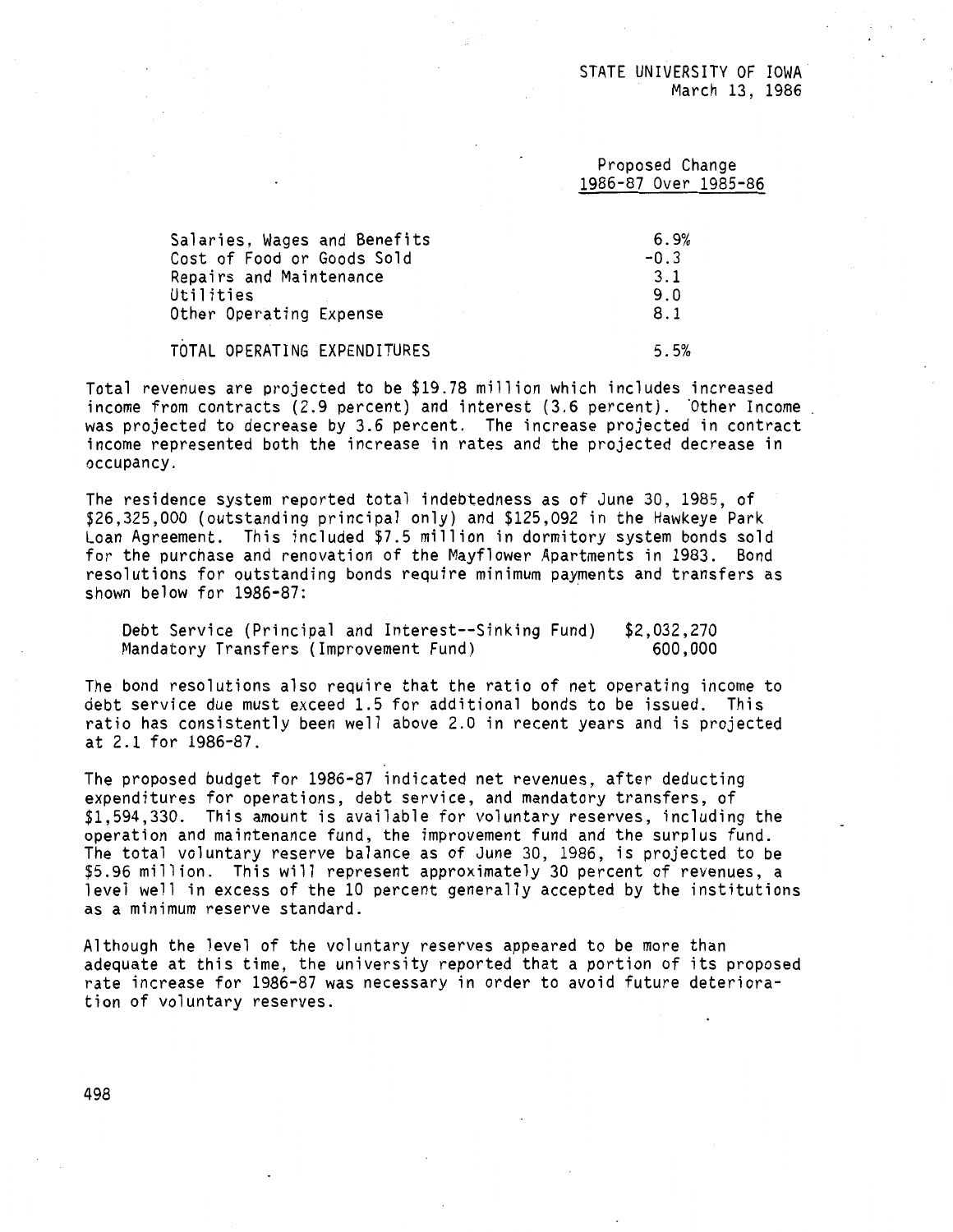Regent Murphy asked for an explanation of the mandatory and voluntary reserves and the Board Office concern about Iowa State's voluntary reserves being too low.

Vice President Ellis explained that there were two different categories of reserves--mandatory reserves which are required by bond resolutions and voluntary reserves which are required by good fiscal management. He stated that the reserves proposed were in line with what the university had done in prior years to maintain the financial integrity of the system.

Charles Frederiksen, Director of Residence, ISU, explained they had by intention and design reduced the voluntary reserves to approximately \$3 million and the estimate for June 30 is \$2.9 million.

Mr. Richey stated that Iowa State University had a very large residential and dining system, and the larger the system, the larger amount of reserves are needed. He said that the Board Office was suggesting that the level of the reserves be watched because of the size and-age of the system.

Mr. Frederiksen said they were watching this level and may raise it over the next few years. He also indicated that it was difficult to sell a rate increase to students to increase the voluntary reserves.

Regent Duchen stated that the board always heard from the students on tuition issues and asked how the students were heard on the residence system rate issue.

Mr. Frederiksen stated they had a process where they shared very detailed information in February on individual cost centers within the residence system with the student leaders. The information is taken to the students before it is approved by the administration.

Regent Duchen asked if the accounting procedures allowed for a depreciation schedule.

Mr. Frederiksen stated they relied on their continuing contribution to voluntary reserves to take care of operating depreciation.

Vice President Ellis stated that their voluntary reserves were in effect a depreciation reserve. With regard to dorm rates, he stated, the student government leaders were consulted and go over the costs and budgets and the students themselves make the determination as to what the rates would be to bring about the revenue needed.

Regent Duchen asked where Iowa was in comparison with other like institutions.

Vice President Ellis stated the University of Iowa's rates were at the bottom of the Big 10.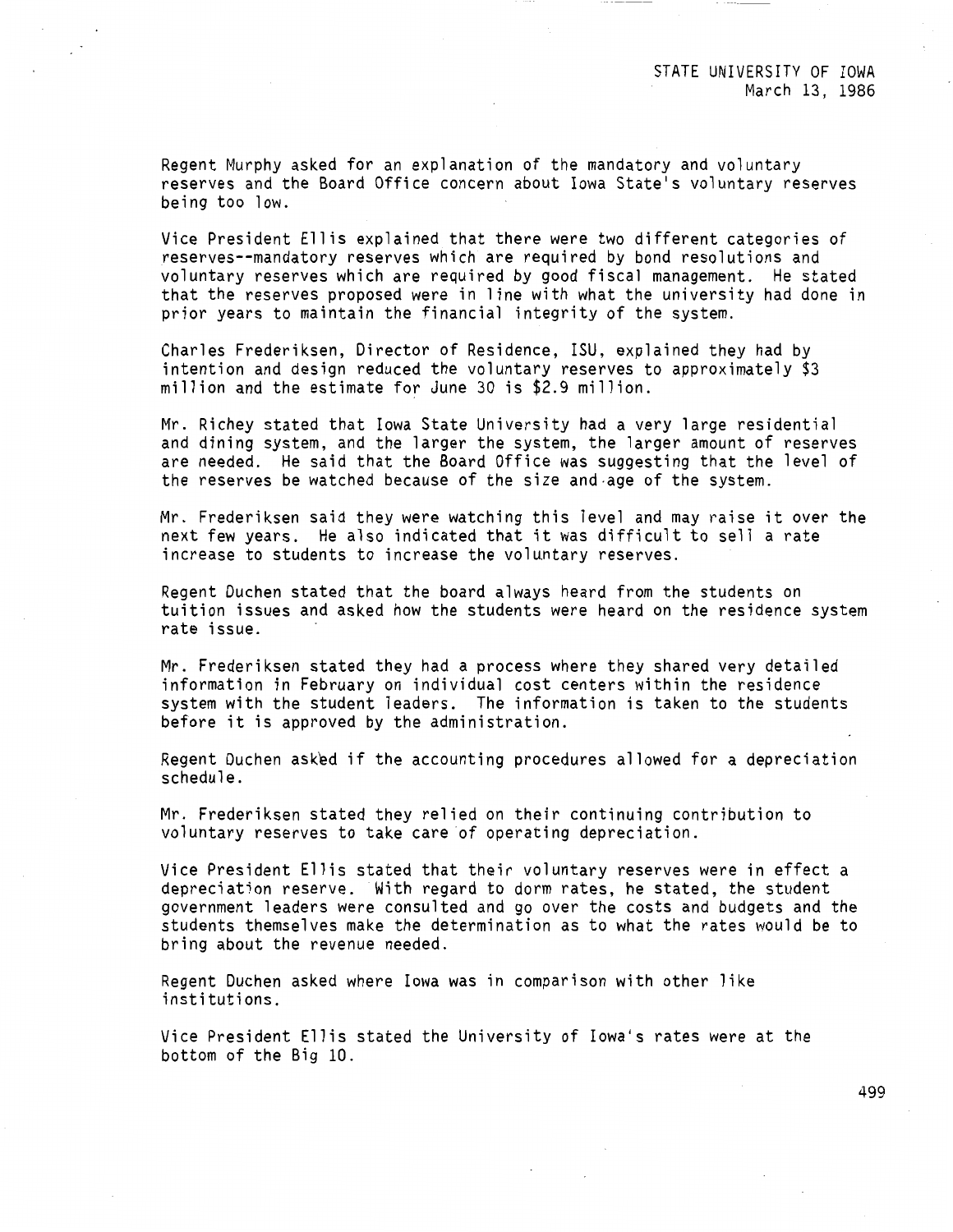Mr. Frederiksen stated Iowa State University's rates were at the bottom of. the Big 8.

MOTION: Mr. Duchen moved that the board approve the actions as recommended. Mr. VanGilst seconded the motion, and it passed unanimously.

# **SALE OF \$9,000,000 IOWA MEMORIAL UNION REVENUE BONDS, SERIES SUI 1986.**

In February 1986, the board authorized· the University of Iowa and the Board Office to proceed with making arrangements for the sale of revenue bonds to renovate the Iowa Memorial Union. The board approved resolutions authorizing and providing for the issuance of the bonds, and directing the advertisement of the sale of the bonds.

These resolutions directed the advertisement for sale of \$9,000,000 Iowa Memorial Union Revenue Bonds, Series SUI 1986, and fixed the date for the sale of these bonds for March 13, 1986, at 1 p.m., in Gilchrist Hall of the University of Northern Iowa, in Cedar Falls, Iowa. The notice of the sale and the public hearing were advertised in the customary manner.

Acting President Harris called the meeting to order at 1 p.m., central standard time, on March 13, 1986. The roll being called there were present Percy Harris, acting president, in the chair, and the following named board members: Anderson, Duchen, Greig, Murphy, VanEkeren, and VanGilst. Regent Tyler and President McDonald were absent.

Acting President Harris stated the purpose of the meeting was to institute proceeding and take action for the issuance of Iowa Memorial Union Revenue Bonds, Series SUI 1986, in the principal amount of \$9,000,000 for the purpose of defraying the cost of remodeling and equipping the Iowa memorial Union on the campus of the University of Iowa.

Acting President Harris stated that the notice of the meeting for issuance of said bonds had been published in both the Des Moines Register and the Iowa City Press-Citizen on February 28, 1986.

Acting President Harris asked the executive secretary whether anyone had filed a petition, protest, appeal, or objection of any kind of this bond issue prior to the meeting. There being no objections, the acting president declared the public hearing closed.

Acting President Harris requested the filing of all sealed bids. After making a second and third call for the filing of sealed bids, Acting President Harris announced the closing of receipt of sealed bids.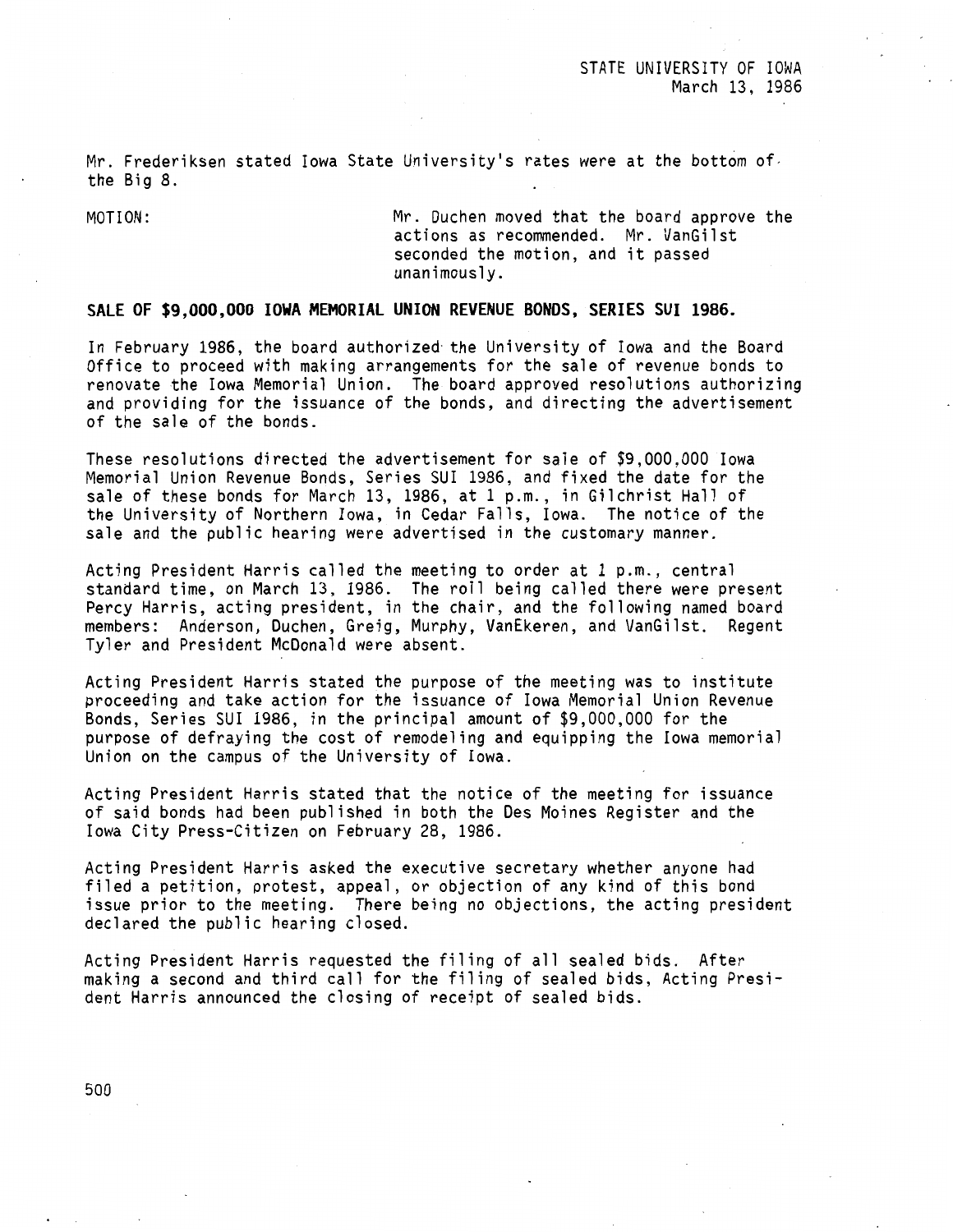Acting President Harris introduced Derek Engelen of Speer Financial, Inc., the board's bond consultant. He directed Mr. Engelen to open and read the sealed bids.

The bids were as follows:

Net Interest Rate

| Merrill Lynch Capital Markets and Associates          | 6.1643   |
|-------------------------------------------------------|----------|
| John Nuveen & Co., Inc. and Associates                | 6.29     |
| Smith Barney, Harris Upham & Co., Inc. and Associates | 6.682924 |

Mr. Engelen indicated that all bids had good faith checks attached and were accurate. He stated that these were all exceptional rates and were the lowest interest received since June 1978 when \$12 million hospital bonds were issued at a rate of 6.02%. He recommended acceptance of the bid by Merrill Lynch.

MOTION:

This being the time and place fixed by published notice, the board took up consideration the matter of bids for the purchase of \$9,000,000 Iowa Memorial Union Revenue Bonds, Series SUI 1986. After all sealed bids had been opened, the results thereof<br>were incorporated in a resolution entitled "Resolution providing for the sale and award of \$9,000,000 Iowa Memorial Union Revenue Bonds, Series SUI 1986, and approving and authorizing the agreement of such sale and award." Member VanEkeren moved that the said resolution be adopted, seconded by Member Greig, and the roll being called, the following voted: AYE: Anderson, Duchen, Greig, Harris, Murphy, VanEkeren, VanGilst. NAY: None. ABSENT: McDonald, Tyler. Whereupon the acting president declared the

motion duly carried and said resolution adopted.

The board took up for consideration the matter of authorizing and issuing \$9,000,000 Iowa Memorial Union Revenue Bonds, Series SUi 1986. Whereupon Member Murphy introduced and caused to be read a resolution entitled "A resolution authorizing and providing for the issuance and securing the payment of \$9,000,000 Iowa Memorial Union

MOTION: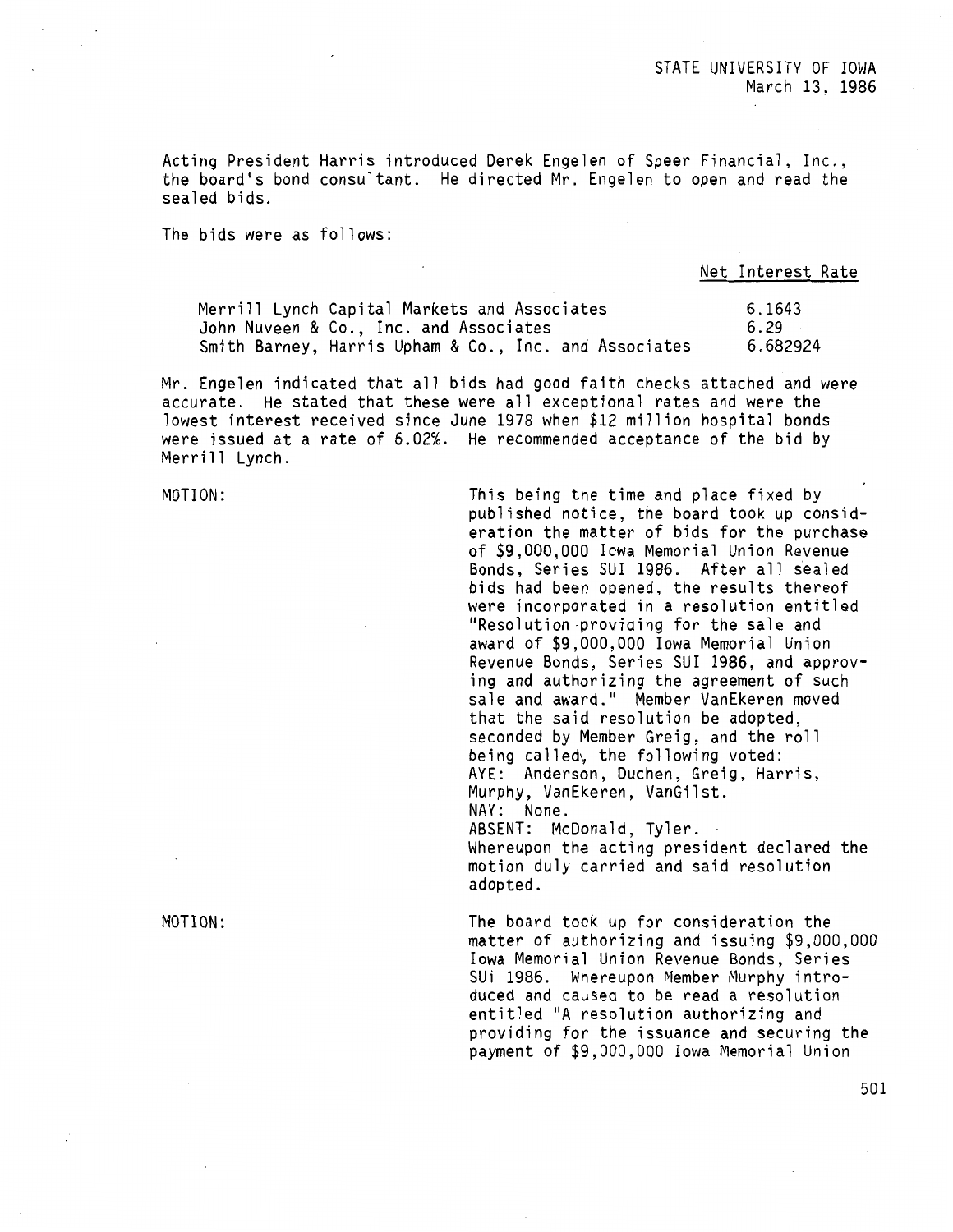## STATE UNIVERSITY OF IOWA March 13, 1986

Revenue Bonds, Series SUI 1986, for the purpose of defraying the cost of constructing alterations and improvements to the Iowa Memorial Union on the campus of the State University of Iowa." and moved that said resolution be adopted. Member Anderson seconded the motion and after due consideration by the board, the acting president put the question on the motion and upon the roll being called, the following voted: AYE: Anderson, Duchen, Greig, Harris,

Murphy, VanEkeren, VanGilst. NAY: None. ABSENT: McDonald, Tyler.

MOTION:

Mrs. Anderson moved that all certified checks submitted by bidders, except that of the best bid, be returned. Mr. Duchen seconded the motion, and it passed unanimously.

**RESIDENCE SYSTEM FUND TRANSFER.** The Board Office recommended that the board authorize transfer of \$1,374,000 from the residence system Surplus Fund to the residence system Improvement· Fund.

Existing bond resolutions call for \$600,000 in mandatory transfers from operating revenues to the Dormitory Improvement Fund on an annual basis. Originally, in 1963, the mandatory transfer was \$480,000. The purchase of the Mayflower Apartments in 1983 resulted in an additional \$120,000 mandatory transfer to the Improvement Fund.

Over the years, partly from inflation and partly from the aging of the buildings, the mandatory transfer has proved inadequate to meet continuing renovation and improvement needs.

The university estimated its repairs, replacements, and renovations from the Improvement Fund for FY 1985-86 at \$1.9 million. The mandatory transfers of \$600,000 and the requested approval of an additional \$1,374,000 transfer is sufficient to cover the current year's maintenance and improvement needs. Last year the board approved a transfer of \$2,166,000 for similar needs. The improvements proposed by the university are summarized on the following page: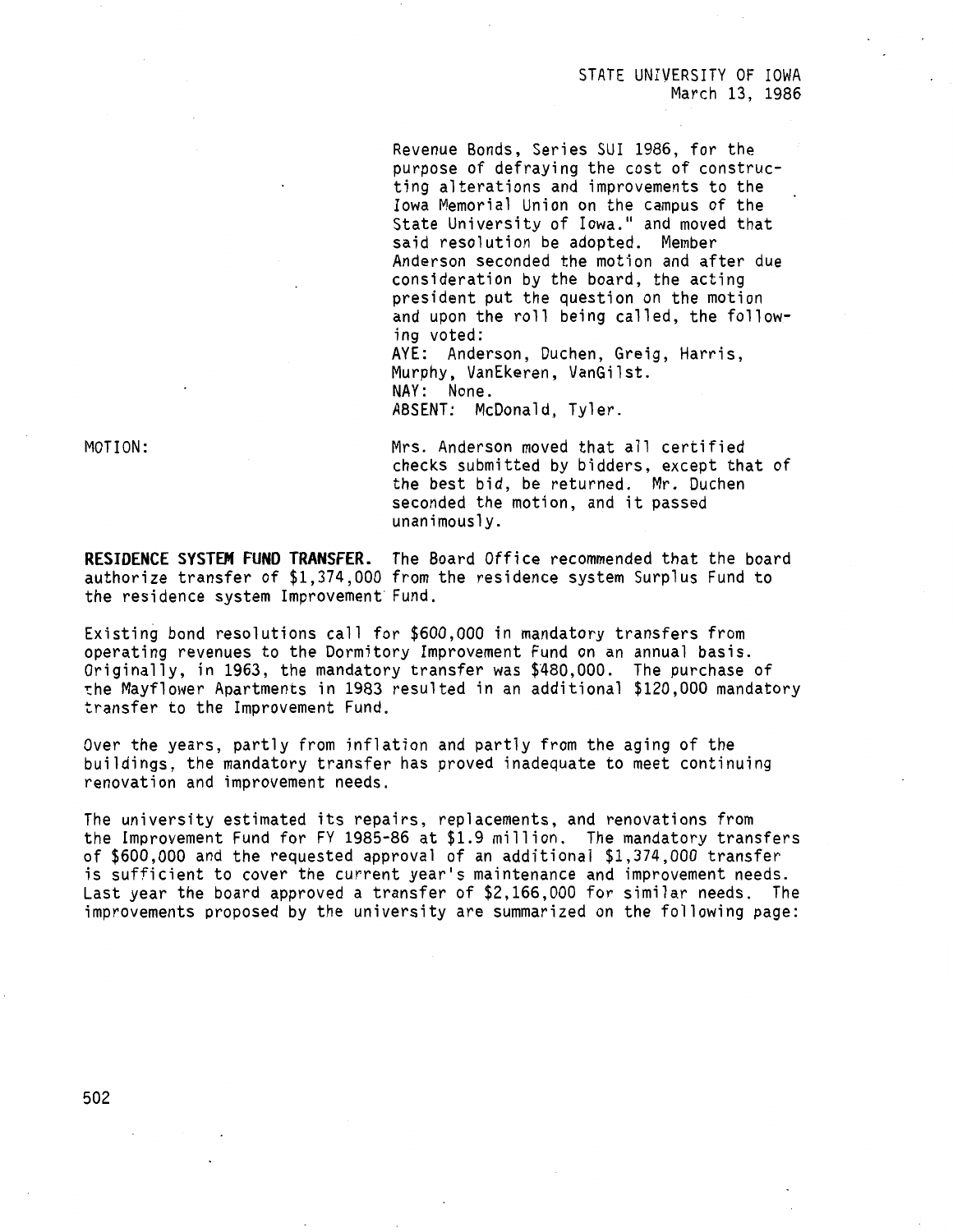| FY 1986 Planned Improvements and Renovations | Amount       |
|----------------------------------------------|--------------|
|                                              |              |
| Resurface Parking Lots                       | \$<br>30,000 |
| Caulking & Waterproofing                     | 35,000       |
| Repair Roofs                                 | 35,000       |
| Replace Water Pipes                          | 61,000       |
| Repair Mechanical/Heating Systems            | 57,000       |
| Painting, Plastering, & Wall Washing         | 141,000      |
| Safety Alterations                           | 151,000      |
| Miscellaneous Projects Under \$25,000        | 316,000      |
| Equipment & Furnishings Replacement          | 846,000      |
| Capital Improvements--Mayflower Apts.        | 233,000      |
|                                              |              |

TOTAL

\$1,905,000

The university's residence system annual report for FY 1985 showed a rounded Surplus Fund balance of \$3,069,000. The university reported that the Surplus Fund should show a FY 1986 year end balance of approximately \$3,312,000 which was felt to be reasonable and prudent, given the age of the residence system buildings and the scope of operations.

MOTION: Mrs. Anderson moved that the board approve the Residence System Fund Transfer as outlined above. Miss VanEkeren seconded the motion, and it passed unanimously.

**LEASES.** The Board Office recommended approval of the following leases: (a) with T.V.L. Corporation for the corporation's use of approximately 275 square feet of office space (Room No. 227) in the Technology Innovation Center on the Oakdale Campus for a term of one year, beginning April 1, 1986, at an annual rent of  $$1,650$ ; and (b) with St. Joseph Hospital, Ottumwa, for the university's use of approximately 612 square feet of office and clinical space (Rooms 203, 204, 205, and 206) in the building located at 317 Vanness Avenue, Ottumwa, at an annual rent of \$2,760 for the term April 1, 1986, to March 31, 1987.

The Board Office explained that the T.V.L. Corporation was an enterprise which presently was a tenant in another location in the Technology Innovation Center and had the need for larger space. The space at the TIC is provided to the companies at a rental rate of \$6 per square per year and includes utilities and services.

Vice President Ellis indicated the lease renewal with the T.V.L. Corporation is an example of the effort of the university to assist in the economic development of the state. He noted that T.V.L. was a minority-owned business and the only one in the TIC. He said that the university had been attempt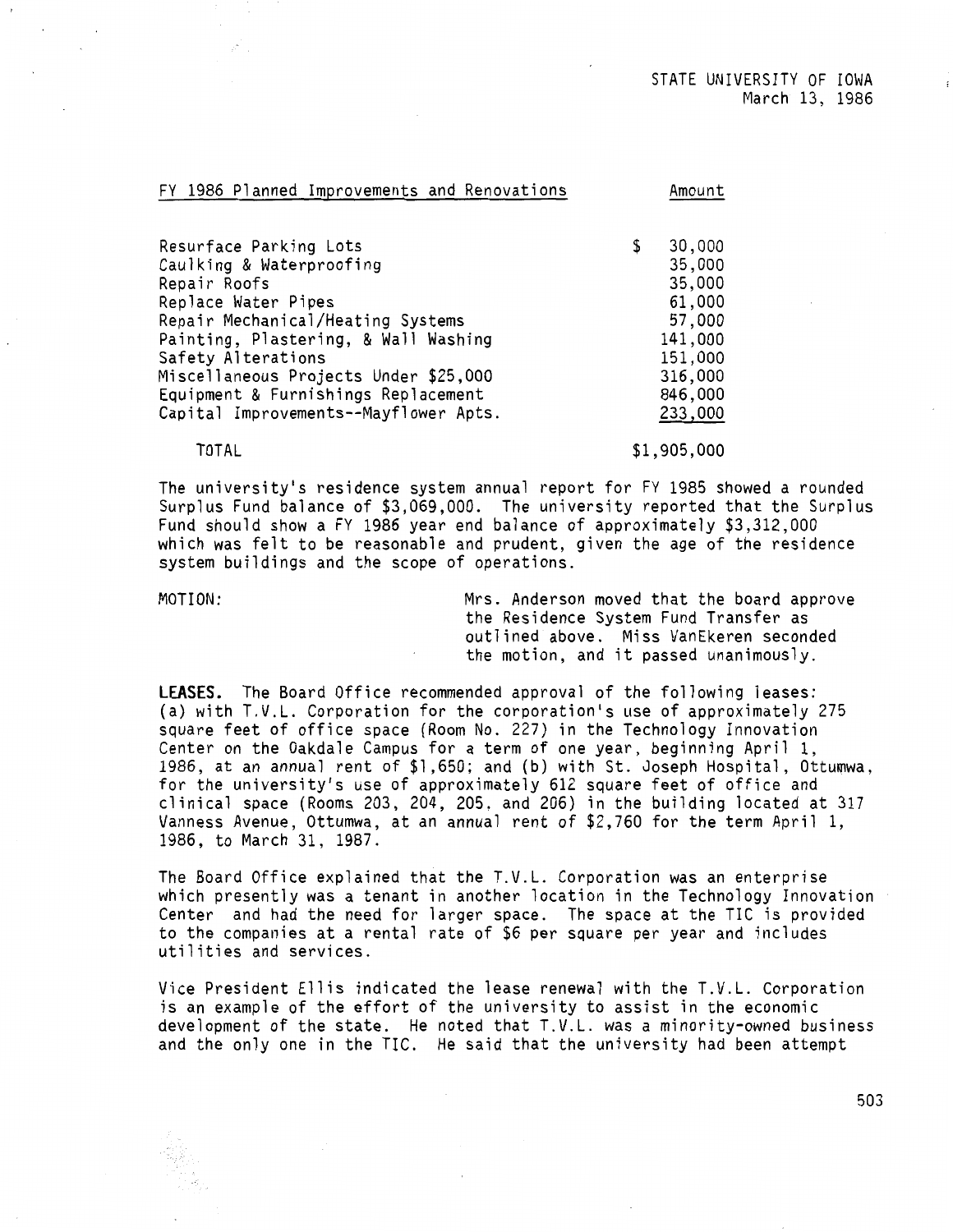ing, without any legislation or mandate, to bring assistance to minority and women owned businesses.

The Board Office explained that the board currently rents Rooms Nos. 203, 204, and 205 at the St. Joseph Hospital for the Southeast Regional Office of Iowa Specialized Child Health Services. The university has the need for additional clinical space for the program. The university will pay \$360.12 additional per year to add this room. The effect is that the rate the university pays per square foot per year would be decreased from \$5.23 to \$4.51 which represents a 13.8 percent decrease.

Pursuant to Executive Order No. 44, the university considered vacant space in school houses in Ottumwa. The space available at Washington Junior High School and at Fairview Elementary School greatly exceeded the needs of the program and did not meet the program needs of accessibility to the hospital's laboratories for special tests and did not provide adequate accessibility for the handicapped.

MOTION: Mrs. Anderson moved that the board approve the leases as follows: (a) with T.V.L. Corporation for the corporation's use of approximately 275 square feet of office space (Room No. 227) in the Technology Innovation Center on the Oakdale Campus for a term of one year, beginning April 1, 1986, at an annual rent of \$1,650; and (b) with St. Joseph Hospital, Ottumwa, for the university's use of approximately 612 square feet of office and clinical space (Rooms 203, 204, 205, and 206) in the building located at 317 Vanness Avenue, Ottumwa, at an annual rent of \$2,760 for the term April l, 1986, to March 31, 1987. Mrs. Murphy seconded the motion, and upon the roll being called, the following voted: AYE: Anderson, Duchen, Greig, Harris, Murphy, VanEkeren, VanGilst. NAY: None. ABSENT: McDonald, Tyler.

Vice President Ellis distributed literature describing the University of Iowa Central Research Support Facilities. He indicated that the facilities were available on certain conditions to the private sector. He stated the literature was an effort on the part of the university to communicate to the rest of the state the facilities that are available at the university and hoped to give the material wide circulation.

**STUDENT HEALTH SERVICE FEE.** The Board Office recommended consideration of this item be deferred until the April board meeting to allow time for thorough analysis and interinstitutional consultation.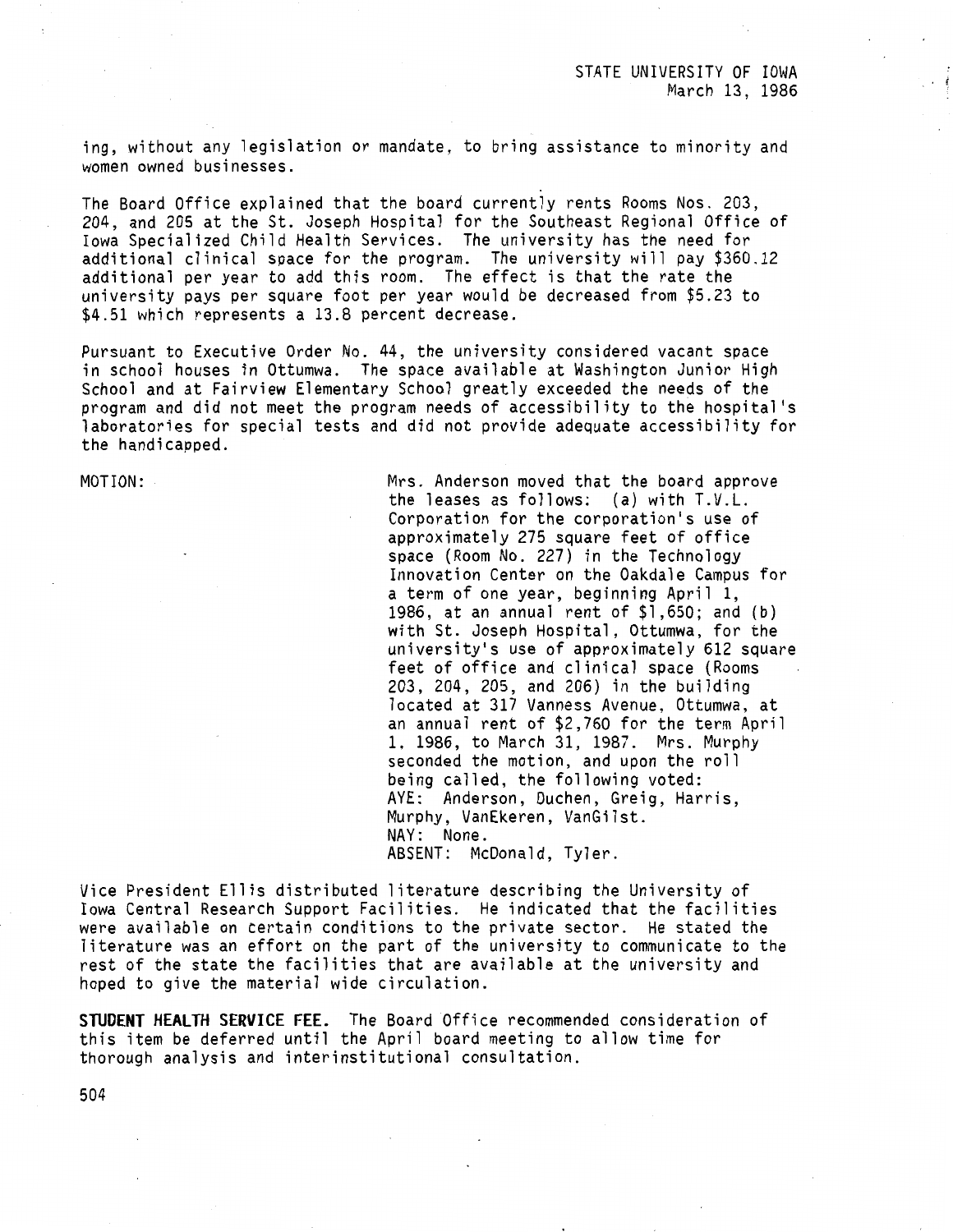# CORRECTED

The university requested board approval to assess a Student Health Services fee beginning with the fall semester of 1986. The fee requested by the university was proposed to be \$27.92 per semester and \$13.96 for the summer session. The proposed fee would be mandatory for all summer session students and for students enrolled for more than four semester hours during the fall or spring semester. The fee would be voluntary for students during the regular academic year enrolled for four or fewer semester hours. The university tuition and fees currently used for student health services amount to \$1,167,200.

The Board Office explained the effect of the university proposal was to increase mandatory tuition and fees by \$55.84 in FY 1987 over the additional 6.5 percent approved by the board in October. It would release about \$1 million from general tuition income to increase the general university budget.

Presently the university student health services are supported as follows:

| General Fund          | \$908,500 |
|-----------------------|-----------|
| Student Activity Fees | 258,700   |
| Fees for Service      | 205,000   |
|                       |           |

TOTAL Health Services Revenues \$1,372,200

The total mandatory tuition and fees are the same whether the student health fee is broken out or not. However, in the university's docket material, information was provided that its method of funding health services was atypical as compared to other Big Ten institutions.

The university's proposal provided that \$1,644,000 in projected FY 1987 health service costs would be funded exclusively through \$1,437,000 in mandatory student fee income and \$207,000 in fee for service income. No university general fund support would be expected under this proposal, thus releasing approximately \$1 million for other uses. The tuition-based student activity fee support for health services would be redirected for other student activities.

Student leaders responded to the university's proposal. The university reports it agreed with the student government leaders on the following points: (1) the fee would be included in calculations for financial aid; (2) implementation of the fee would not be construed as a precedent for future fees; (3) the funds currently allocated from tuition-based student activity **fees** would be reallocated among existing student activities and student services balances; and (4) the fee would not be assessed to students taking four or fewer semester hours during the regular academic year but would be voluntary to those students. The university further reported that it had not been able to agree with the student leaders' request that activity fee balances be indexed to inflation beginning in FY 1987. The university reported that it has under consideration the student leaders' proposal to provide dependent spouse and children access to student health services.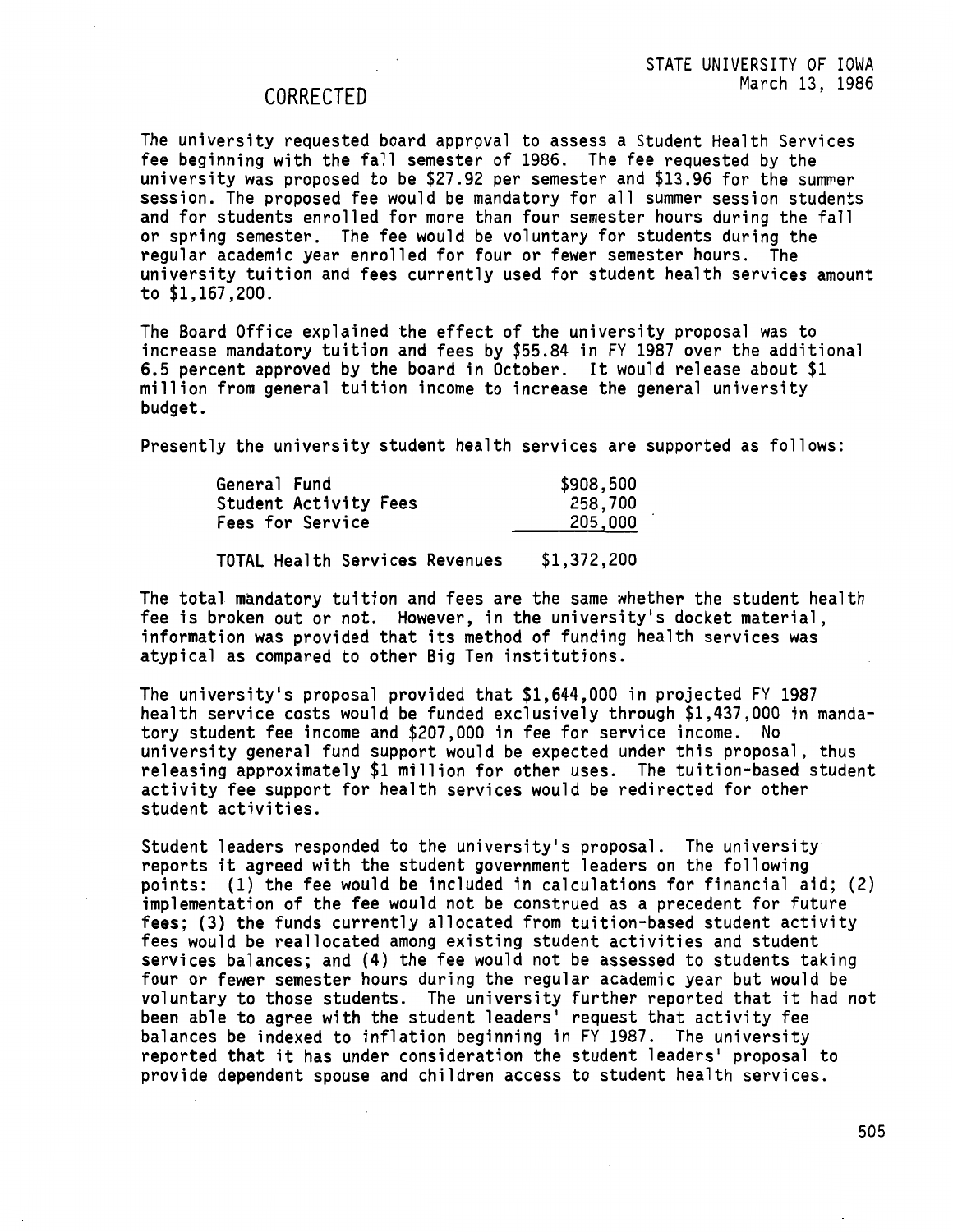**Because** of the significance of the university's request and the interinstitutional implications, the Board Office recommended that the request be deferred. Consideration by the board would most appropriately be done prior to and in conjunction with review of preliminary budgets at the May board meeting. This would also allow the board to evaluate this request in conjunction with consideration of a tuition surcharge in response to the possible underfunding of tuition replacement appropriations. Released general fund support for health services would be approximately equal to projected tuition replacement underfunding.

Vice President Ellis stated the university had no objection to postponing consideration of the proposed fee. He stated that for some years the student health services had been heavily subsidized out of the general education fund and only a small portion was paid out of the mandatory student fee. He indicated the university was unusual in the Big 10 in not charging directly for student health services.

President Freedman stated that the student organization proposed to use the tuition-based support currently directed to the health services to set up two funds. One would be \$20,000 which they would like to have designated as 20 - \$1,000 scholarships, and the other would begin to build funds for an endowed professorship serving the core educational requirements.

Regent Anderson asked Mr. Richey why the Board Office had reservations about **the fee.** 

Mr. Richey stated that the fee was a tuition and mandatory fee increase and had some relationship to tuition in the other institutions as well as well relationship to the Iowa tuition grant program for private colleges. He said the board needed to make its tuition and mandatory fee decisions as soon as possible because of the impact on the tuition grant program.

Regent VanEkeren asked if it would be possible to make the fee optional.

Vice President Ellis stated that it was possible but that the costs would be higher because of self-selection. He noted that assessment of all students was the pattern at the other universities. He stated he felt the \$27.92 per semester to provide basic health services was a tremendous bargain.

Regent Harris stated that the President Freedman had expressed his appreciation to the students for their suggestions for the uses of the student activity fee and felt that something should go forth from the board also expressing appreciation.

Regent Greig stated that in the last year the students had really helped and thought a lot about the university. He said that was something the board should blow its own horn about--how good the students were.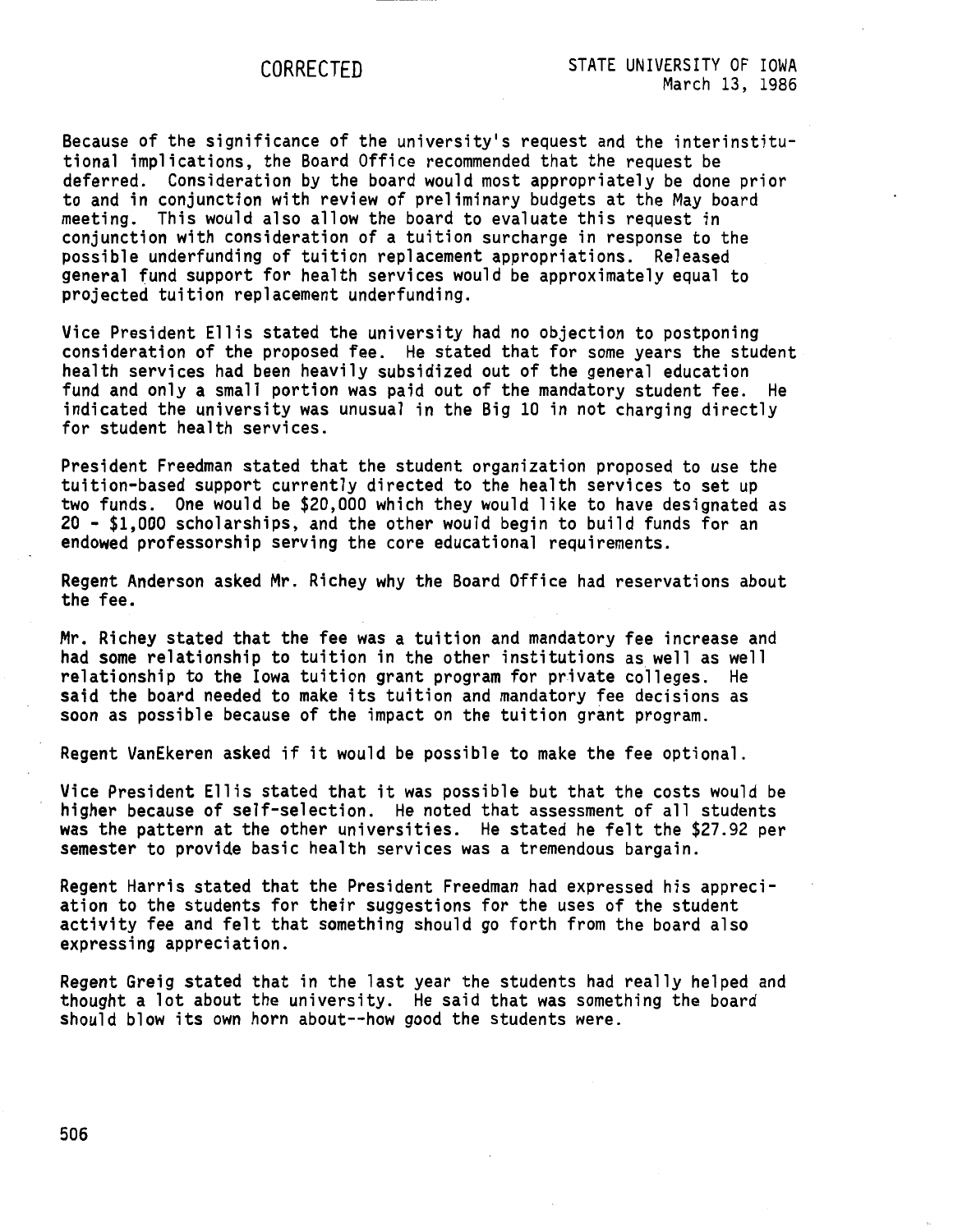# STATE UNIVERSITY OF IOWA March 13, 1986

ACTION:

Acting President Harris stated consideration of the Student Health Services Fee would be deferred until a later meeting.

Acting president Harris then asked the board members and institutional executives if there were additional matters to be raised for discussion pertaining to the State University of Iowa. There were none.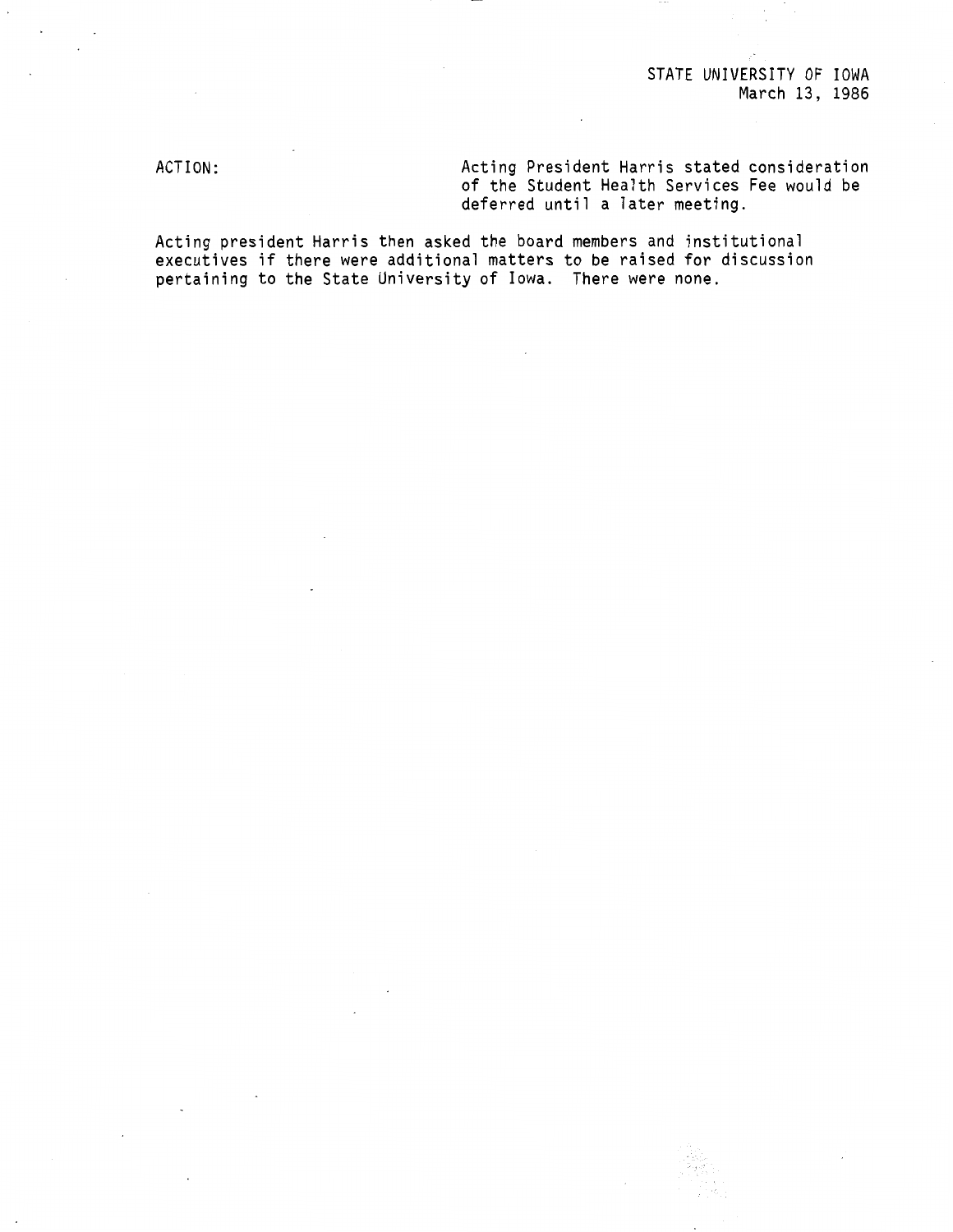## IOWA STATE UNIVERSITY

The following business pertaining to Iowa State University was transacted on Thursday, March 13, 1986.

**REGISTER OF PERSONNEL CHANGES.** The register for the month of February was approved as a part of the consent docket.

**PHASED RETIREMENT REQUEST.** The phased retirement request of Dr. Joseph A. Stritzel, Professor of Agronomy, effective August 1, 1986, was approved as a part of the consent docket.

Dr. Stritzel proposes to reduce his appointment to half time until full retirement in December 1991. The university reported net savings of approximately \$14,952 for the first year would be used for instructional purposes and to offset budget reductions if mandated. Dr. Stritzel meet both the age and service requirements for eligibility for phased retirement.

**REGISTER OF CAPITAL IMPROVEMENT BUSINESS TRANSACTIONS.** The Board Office recommended approval of the register for the period February 20 through March 13, 1986.

Highlights of the register are as follows:

PROJECT DESCRIPTIONS AND BUDGETS

Iowa State Center Scoreboard and Marquee

Source of Funds: Advertising Sponsors, \$350,000 - \$525,000 Field House-Auditorium Revenue Bond Construction Fund, Field House-Auditorium Surplus Funds and 1988 Class Gift Range of \$350,000 - \$175,000

#### TOTAL \$700,000

\$190,140

The amended project budget reflected the award of the contract for the Outdoor Message Center to American Sign and Indicator Corporation for \$91,000.

CONSULTANT AGREEMENTS

Iowa State University Research Park Stanley Consultants, Inc., Muscatine, Iowa (Engineering Services)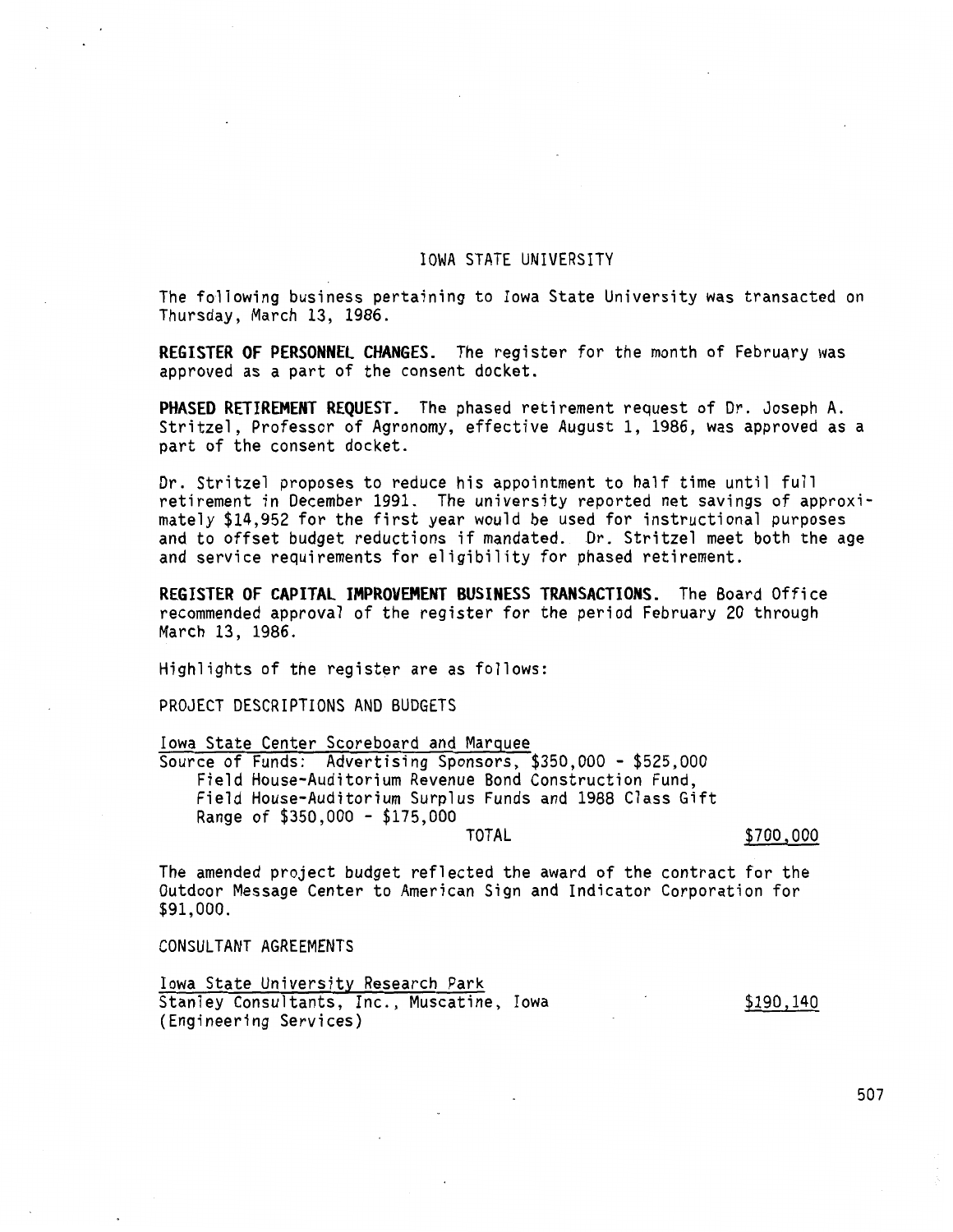The agreement involved preliminary master planning; site development, and detailed site design for the Gateway Corners and the Applied Science Center sites. In addition, the firm will develop covenants for the research parks that will be presented for adoption by Iowa State University. Source of funds for the consultant contract will be earnings from Treasurer's Temporary Investment income, or anticipated support from the Ames, Iowa Economic Development Commission, and the Iowa High Technology Council.

In January, the board authorized the university to negotiate a consulting agreement with Stanley Consultants, subject to the availability of non-general funds, to pay for the consulting contract.

Utilities--Replace Steam Generators No. 1 and 2 Des Moines Health Associates Limited, Des Moines, IA \$21,845

The university reported an agreement with Des Moines Health Associates Limited, to prepare bid documents for removal of asbestos materials from existing power plant boilers. The cost of the consultant contract and the construction work will be financed from proceeds of the utility system revenue bonds.

Gilman Hall Renovation--Phase II Wehner, Pattschull and Pfiffner, Iowa City, Iowa (Design Development Services)

Increase \$50,000

The university requested approval of an amendment to the agreement with Wehner, Pattschull and Pfiffner, for completion of the design development services in the second stage of the three stage project. In July, 1985, the board approved an agreement with this firm to prepare contract documents for Stage 1, which relocates Physical Chemistry Laboratories. The initial phase has been bid and is currently under construction.

The university would like to proceed with planning for Stage 2 of the project, which involves renovating the southeast wing of Gilman Hall. Initiating the design at this time will permit the university to proceed more quickly with construction of the Gilman Hall Renovation project when capital funding becomes available. With approval of this amendment, the new amount of the consultant agreement is \$159,470.

Utilities--Replace Steam Generators No. 1 and 2 Burns and McDonnell Engineering Company, Kansas City, MO (Engineering Services) Increase \$1,610,000

The university requested approval of an amendment to the agreement with Burns and McDonnell Engineering Company to provide engineering design services on this project. The original agreement covered design services necessary to prepare construction documents for installation of two 170,000 lb/hr fluidized bed boilers. Last month, the university presented an amendment that covered design services through the remainder of the design phase. Last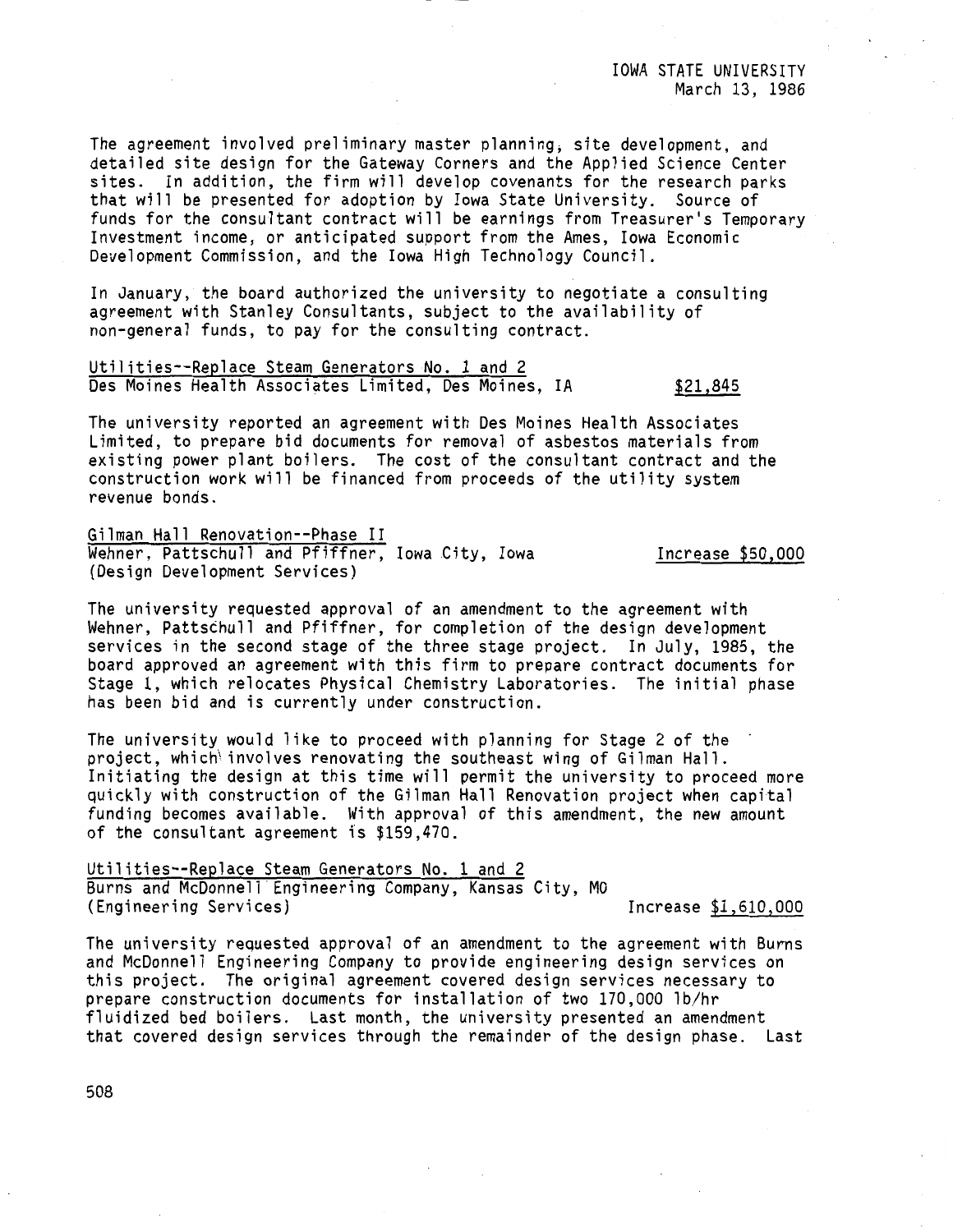month's amendment for \$390,000 increased the amount of the agreement with Burns and McDonnell to \$940,000.

Vice President Madden reported to the board at the February meeting that negotiations were still underway with Burns and McDonnell concerning the continued service of key staff members on the Iowa State project. Negotiations have been completed, and the university requested approval of a new amendment that will cover the remainder of the project. The amendment is in the amount of \$1,610,000, and will increase the amount of the overall agreement with Burns and McDonnell to \$2,550,000.

Agronomy Building Addition--Phase 2 Bussard Dikis Associates, Des Moines, IA (Architectural/Engineering Services) Increase \$90,000

The university requested authority to negotiate with Bussard Dikis Associates, project architects for the Agronomy Building addition, for a contract amendment to incorporate design work on biotechnology laboratories.

Negotiations have been completed, and the university requested approval of amendment #9 to the existing agreement with Bussard Dikis to provide architectural, engineering and contract administration services for the Biotechnology Laboratories project in the Agronomy Building addition. With approval of the \$90,000 amendment, the new amount of the agreement with Bussard Dikis is \$1,454,477. Source of funds for the additional architectural engineering services and the renovation work is income from Treasurer's Temporary Investments. The university intends to finance the Biotechnical Laboratories through a combination of internal and private funds. The university has requested Lottery funding for the Biotechnology Laboratories.

## CONSTRUCTION CONTRACTS

The following contract was awarded by the Executive Secretary on behalf of the board.

Iowa State Center--Scoreboard and Marquee-Outdoor Message Board System American Sign and Indicator Corporation, Spokane, WA Base Bid of \$91,000 (3 bids received)

This project is the final contract of a project to replace the scoreboard in Hilton Coliseum, and to install message centers in and around the Iowa State Center complex.

The contract with American Sign and Indicator Corporation is for the installation of two outdoor computerized message centers to promote activities at the Iowa State Center. This contract was originally bid in November. Four bids were received but did not satisfy the university's requirements for the capability of the computerized boards. The board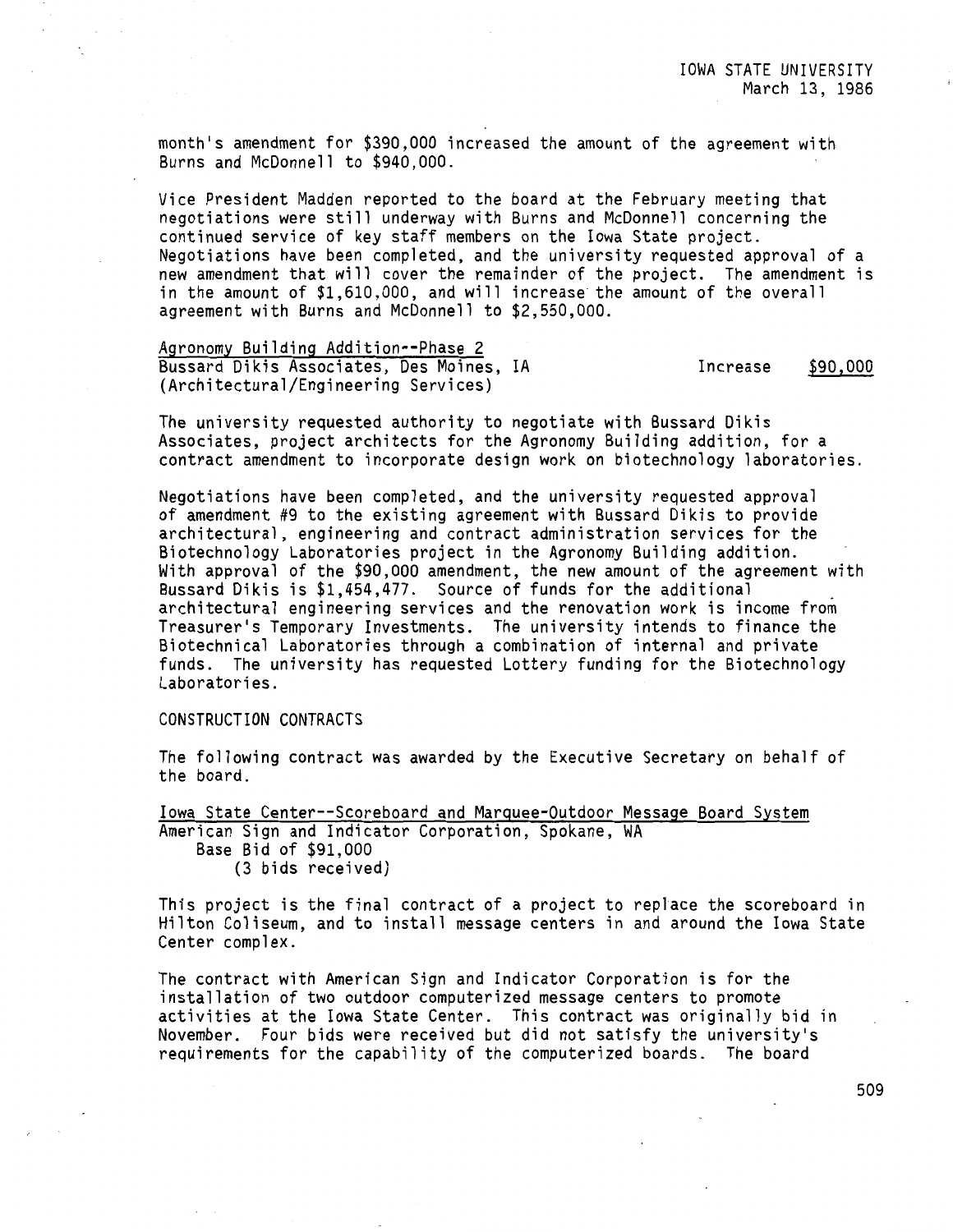rejected those bids, and the university reviewed the technical requirements of the message centers and reconfigured the project to obtain the desired technical capabilities within the available budget.

## ACCEPTANCE OF COMPLETED CONSTRUCTION PROJECTS

The university reported completion of the Mechanical Engineering/Engineering Science and Mechanics Building project during the reporting period. Inspection of the work found that the contractor complied with plans and specifications. The university recommended that the work be accepted as complete.

MOTION: Mrs. Anderson moved that the board approve the Register of Capital Improvement Business Transactions as presented. Mr. Duchen seconded the motion, and it passed unanimously.

**LEASE.** The Board Office recommended approval of the lease with Robert W. Sackett for the use of approximately 1,751 square feet of office space in the building located at 1823 Highway Boulevard, Spencer, Iowa, at a rental rate of \$5.37 per square foot per year, for nine months beginning April 1, 1986, and ending December 30, 1986, at a rent for the term of approximately \$7,052.15.

The Board Office explained that the space has been used for the Spencer Area Extension Office since 1970. A five-year lease for the space expired on June 30, 1985. The board and the owner have, on three previous occasions, extended the lease for three-month period. The last extension, approved in December of last year, will expire March 31. The university had sought to have the landlord provide more space for the office. It was believed that the extensions were sufficient time for negotiations for a new lease with increased space. However, such negotiations did not result in a new lease with increased space. During this last extension period, the university determined that the uncertainty of funding\had made both increased space and a long-term lease undesirable for the university. Therefore, the university negotiated this lease for the same space it had been using and for a term that encompasses the remainder of this calendar year only.

MOTION:

Mr. VanGilst moved that the board approve the lease as follows: with Robert W. Sackett for the use of approximately 1,1751 square feet of office space in the building located at 1823 Highway Boulevard, Spencer, Iowa, at a rental rate of \$5.37 per square foot per year, for nine months beginning April 1, 1986, and ending December 30, 1986, at a rent for the term of approximately \$7,052.15. Mr. Greig seconded the motion, and upon the roll being called, the following voted: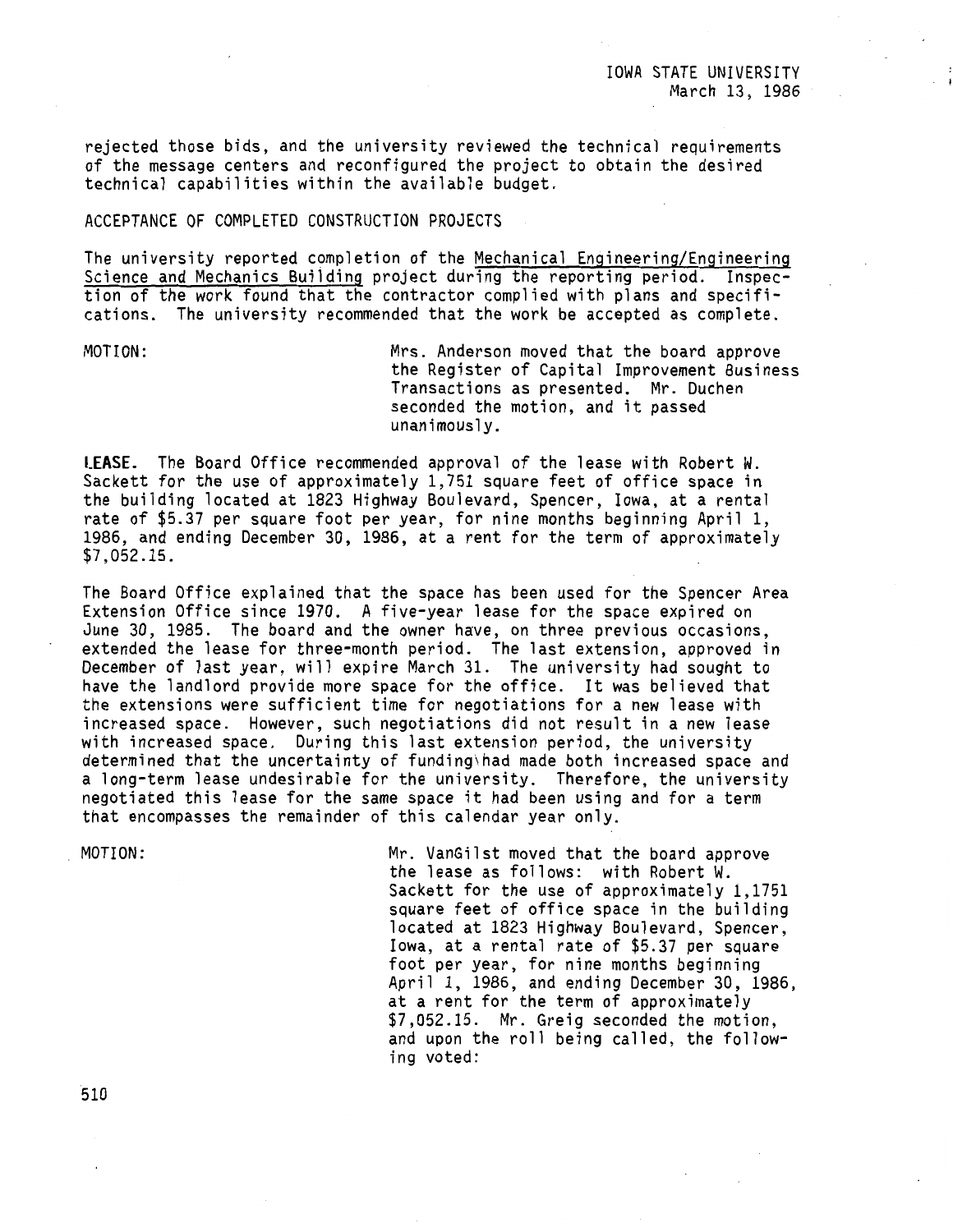AYE: Anderson, Duchen, Greig, Harris, Murphy, VanEkeren, VanGilst. NAY: None. ABSENT: McDonald, Tyler.

**PRELIMINARY BUDGET ESTIMATES AND PROPOSED RESIDENCE SYSTEM ROOM, BOARD, AND APARTMENT HOUSING RATES, 1986-87.** The Board Office made the following recommendations:

- 1. Approval of the proposed rate schedule for residence halls, to be effective June l, 1986.
- 2. Approval of the proposed rate schedule for family/single student apartment housing units, to be effective July 1, 1986.
- 3. Acceptance of the proposed residence system preliminary budget for 1.986-87, subject to further review and action when university operating budgets are approved for 1986-87.

Iowa State University proposed a basic dormitory rate with full board of \$2,040 per occupant, an increase of \$122 or 6.4 percent over 1985-86. Increases of 5.4 to 12.2 percent were proposed for family/single student apartment housing units. The basic dormitory rates for single students in double occupancy units with 20-meal contracts for the past five years are shown below:

|      |                 | Rate    | % of Change |
|------|-----------------|---------|-------------|
| 1982 |                 | \$1,762 | 7.4%        |
| 1983 |                 | 1,812   | 2.8         |
| 1984 |                 | 1,848   | 2.0         |
| 1985 |                 | 1,918   | 3.8         |
|      | 1986 (Proposed) | 2,040   | 6.4         |

The university reported that income generated by the proposed rate increases was intended to support expected increases in expenditures, without any increases in funds to voluntary reserves. Significant increases are anticipated in costs for building and furnishings insurance, the enhanced telecommunication system, and tuition payments to the Ames Community School District for children living on campus. The university projected a slight decrease in occupancy in 1986-87.

At Iowa State University, the basic dormitory rate for a single undergraduate student is identical for triple, double, or single occupancy rooms. In a survey conducted in 1981, residence hall students in all types of rooms favored the one-rate plan. The university indicated that it intends to repeat the survey next year to continue to solicit resident feedback on room rate plans.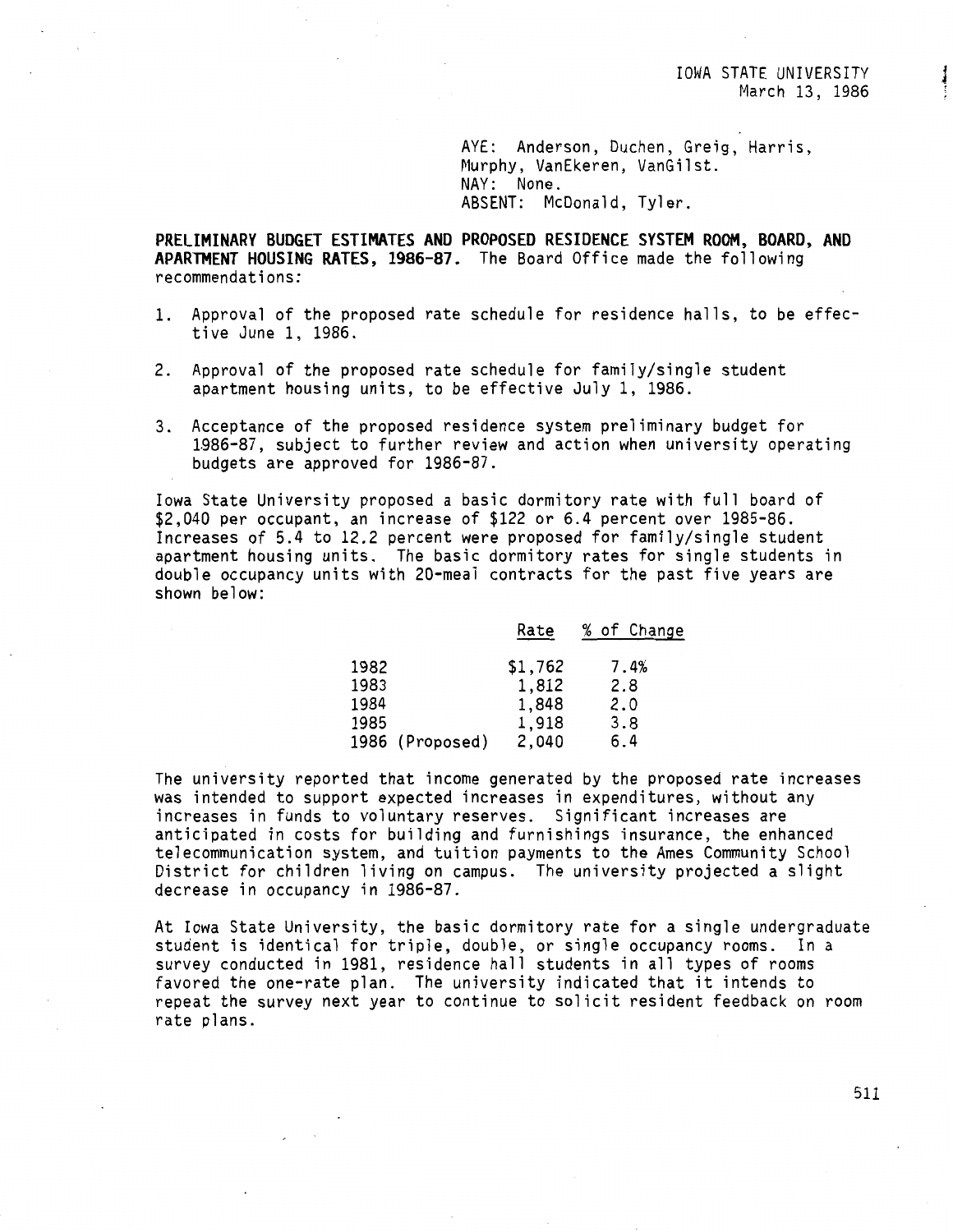The university's proposed rates for the undergraduate residence halls represented increases of 12.6 percent in the annual room rate and 1.3 percent in the annual board rate for a 20-meal contract. Activity fees are assessed and collected by the student government at Iowa State University and are reported to range from \$9 to \$29 per academic year. These fees are in addition to the room rates in the tables.

Room rates in Buchanan Hall for graduate and adult students are proposed to be increased by 11.1 percent. Monthly rates in family apartments range from \$101 to \$218 with proposed increases of 6.9 to 12.2 percent. The rates for single students in university apartments are proposed to be \$122 per month for two single students in Pammel Court and \$335 per month for four single students in Schilletter Village Apartments. Increases proposed in these rates are 9.9 and 5.4 percent.

The university reported that student leaders in all university housing areas were included in the review process. A handout on the rate proposal was distributed and articles were carried in the student newspaper. The university reported that student leaders accepted the rate proposal and recognized the necessity for rate increases. The Student Apartment Council recommended the method of distribution of increases over the different apartment rental areas.

The university proposed a preliminary residence system budget for 1986-87 of \$24,773,860. This included \$21,373,860 for expenditures for operations with the remainder for debt service, reserves and university overhead - payments. The university also reported a revised estimate of the 1985-86 residence system budget which indicated revenues slightly greater than previously expected and expenditures somewhat less.

The university's proposed budget is based on projections of a slight decrease in occupancy in both single student and family housing.

The proposed budget for 1986-87 represented a 3.2 percent increase in revenues and a 6.6 percent increase in operating expenditures in comparison with the revised budget estimate for 1985-86. Budgeted increases for 1986-87 over the revised estimate for 1985-86 by expenditure category are shown on the following page: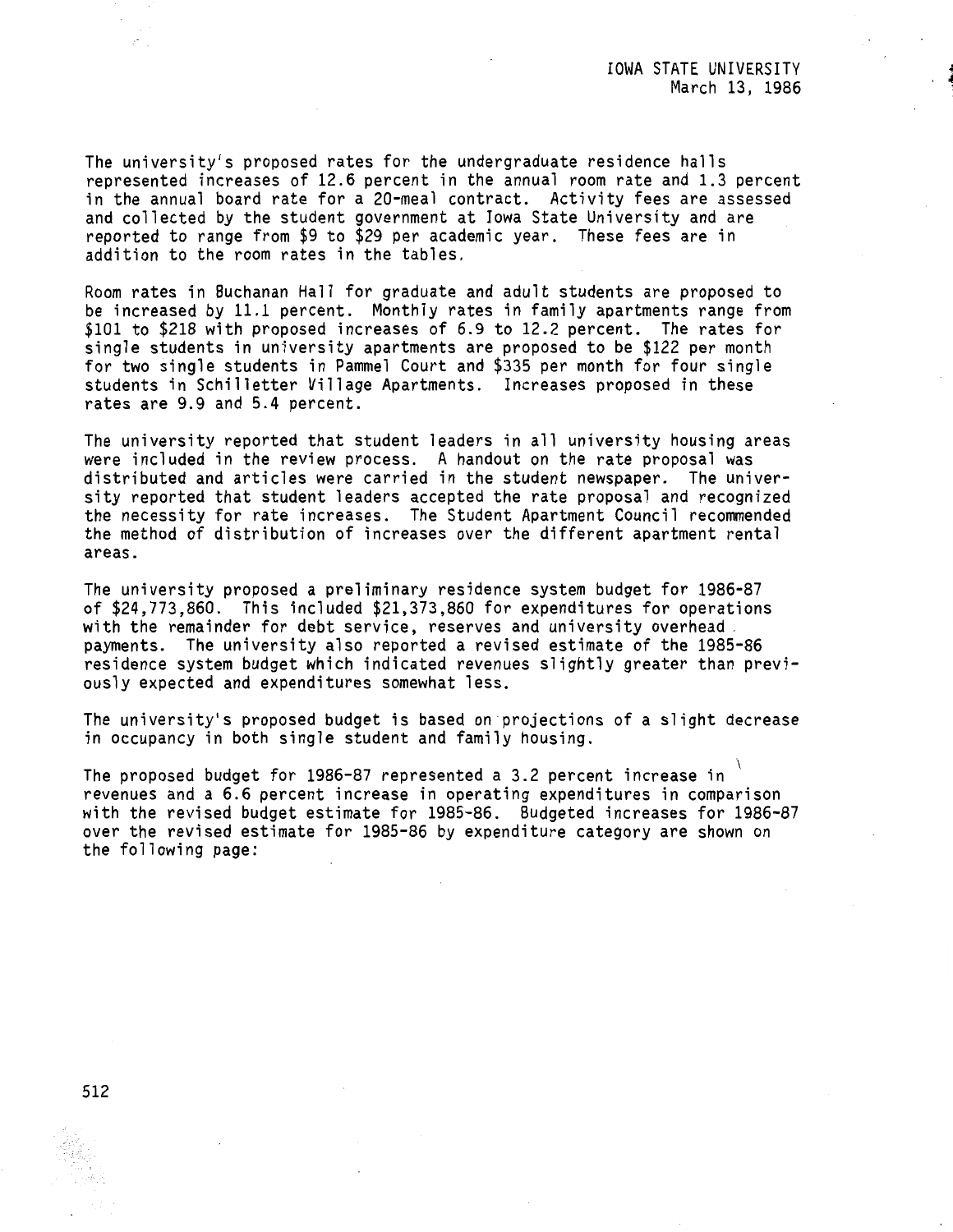Proposed Change

| Proposed Unange      |
|----------------------|
| 1986-87 Over 1985-86 |
|                      |
| 5.0%                 |
| 2.5                  |
| 4.0                  |
| 4.0                  |
| 19.6                 |
| 6.6%                 |
|                      |

Total revenues of \$24.8 million were projected which included increased income from contracts of 6.4 percent. Interest income was expected to decrease by 12.5 percent and Other Income was projected to decline by 19.3 percent.

The residence system reported total indebtedness (principal only) as of June 30, 1985 of \$22,800,000. Bond resolutions for outstanding bonds require minimum payments and transfers as shown below for 1986-87:

Debt Service (Principal and Interest -- Sinking Fund) Mandatory Transfers (Bond Reserve Fund and Improvement Fund) \$1,797,520 500,000

The bond resolutions require that the ratio of net operating income to debt service due must be budgeted to exceed 1.5 for additional bonds to be issued. During the past five years, this ratio has consistently been above 2.0. It is projected ·to be 1.9 for 1986-87 but will still provide an acceptable margin.

The proposed budget for 1986-87 indicated net revenues after deducting expenditures for operations, debt service and mandatory transfers of \$1,102,480. This amount was available for voluntary reserves, including the Improvement Fund and the Surplus Fund. The total voluntary reserve balance as of June 30, 1987 is projected to be \$2.9 million. This will represent 11.7 percent of anticipated revenues and maintains the voluntary reserves at more than 10 percent of revenues, a level which is generally accepted by the institutions as a minimum reserve standard. It is somewhat below the university's goal of approximately \$3.0 million in Voluntary Reserves, and the level should be watched carefully.

Major repairs, replacements and renovations supported by Voluntary Reserves are projected to total \$2,635,000 in 1986-87 in addition to repairs from current revenues of \$1,011,160.

MOTION: Mrs. Murphy moved that the board approve the actions recommended above. Miss VanEkeren seconded the motion, and it passed unanimously.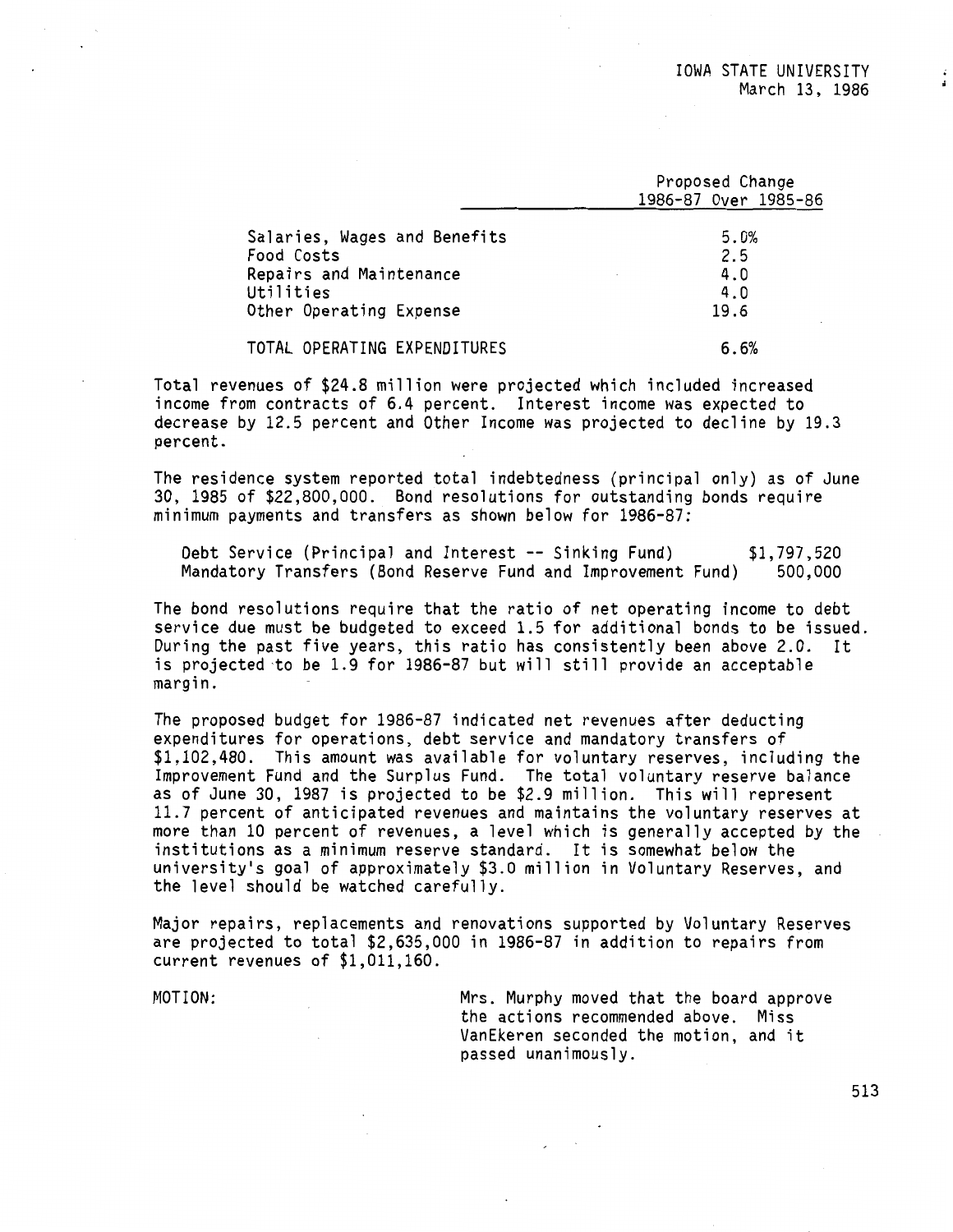**INDUSTRIAL SECURITY AGREEMENT.** The Board Office approval of the resolution.

The Board Office explained that federal regulations permit the adoptions of such resolutions so that boards of trustees will affirm that they will not require access to classified information in the possession of the institution and so that the board members do no occupy positions that would enable them to affect adversely the organizations' policies and practices in the performance of such contracts. The adoption of the resolution was necessary to allow the university to continue to keep its status as a "cleared facility" with the federal government.

MOTION: Mrs. Murphy moved that the board approve the Industrial Security Agreement. Mrs. Anderson seconded the motion, and it passed unanimously.

Acting president Harris then asked the board members and institutional executives if there were additional matters to be raised for discussion pertaining to Iowa State University. There were none.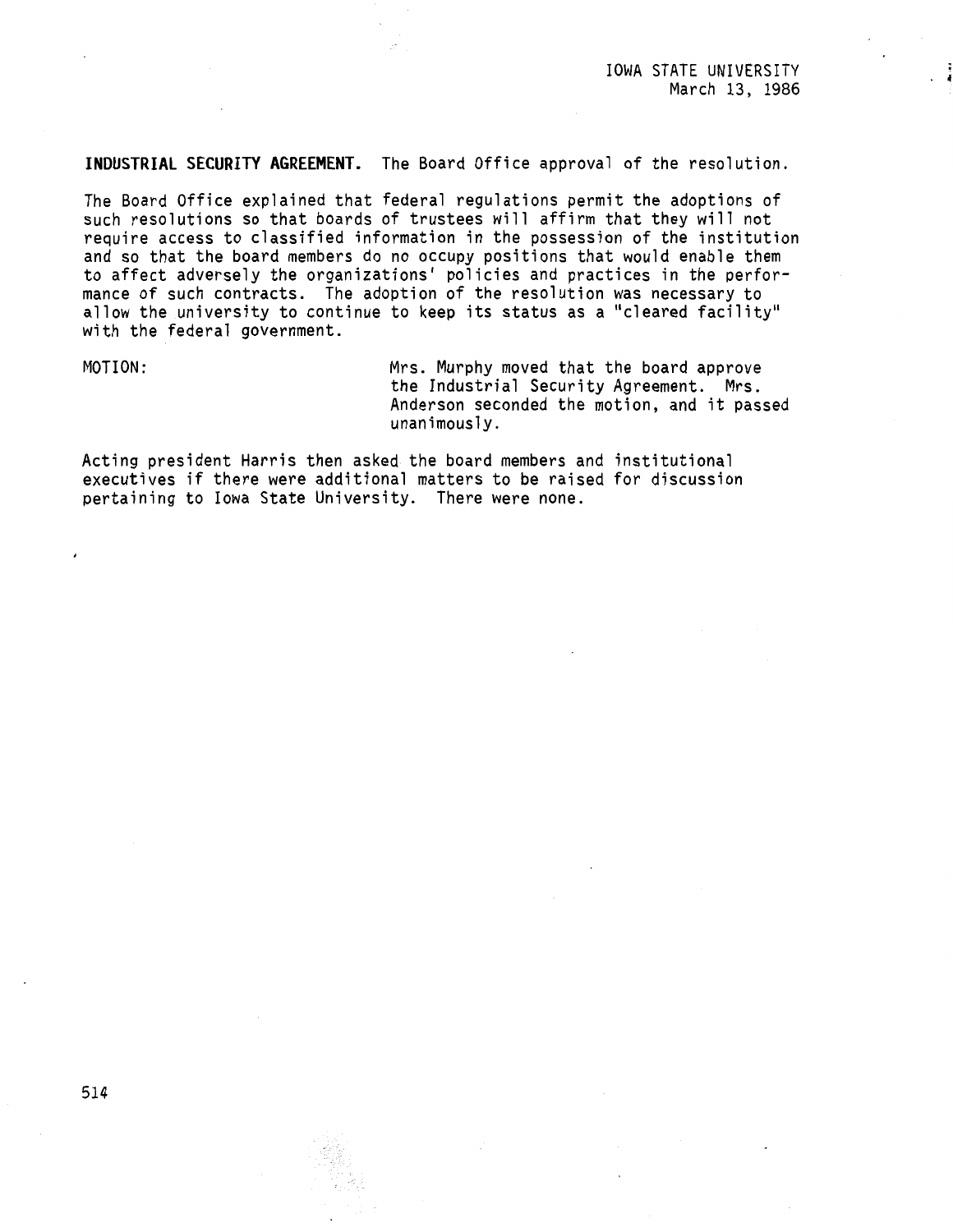## UNIVERSITY OF NORTHERN IOWA

The following business concerning the University of Northern Iowa was transacted on Thursday, March 13, 1986.

**REGISTER OF PERSONNEL CHANGES.** The register for February was approved as a part of the consent docket.

**PROMOTION AND TENURE RECOMMENDATIONS.** The promotion and tenure recommendations were approved as a part of the consent docket.

The university submitted its request for 27 promotions, including the promotion of 13 persons to the rank of professor, 13 persons to the rank of associate professor and one person to the rank of assistant professor without tenure. Ten persons have been recommended for tenure without promotion including three associate professors and seven assistant professors. Five of the associate professors are being promoted with tenure. Seven of the persons being promoted to full professor already ha tenure as did seven of the persons being promoted to associate professor. One person is being promoted to associate professor without tenure. There are 23 males and four females recommended for promotion.

REVISED ACADEMIC CALENDAR, SUMMER SESSION 1987. The Board Office recommended approval of the revised academic calendar for the summer session 1987.

The Board Office explained in July 1983 the board approved a summer session 1987 academic calendar for the university. In July 1985 the university reported that it was reconsidering the calendars for the summer sessions based on legislation which mandated that K-12 school systems must not begin their school year before September 1.

The university studied the impact of the change in legislation and determined that the first summer session for the university should begin a few days later than was previously approved by the board. The revised calendar has been approved by the faculty senate and is consistent with negotiated holidays for merit employees.

MOTION: Mr. VanGilst moved that the board approve the academic calendar as revised. Miss VanEkeren seconded the motion, and it passed unanimously.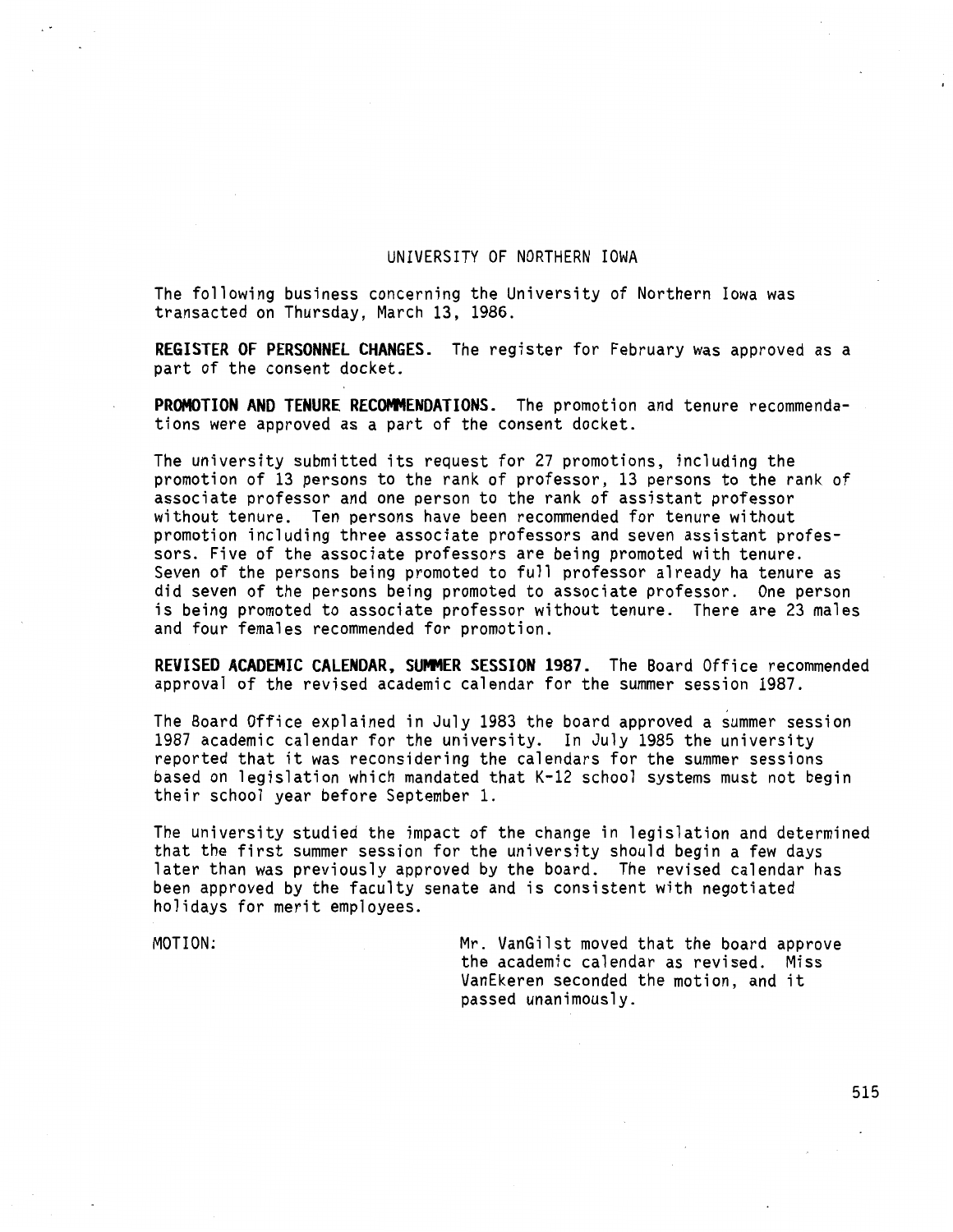**REGISTER OF CAPITAL IMPROVEMENT BUSINESS TRANSACTIONS.** The Board Office recommended approval of the register for the period of February 4 through February 26, 1986.

Highlights of the register are as follows:

PROJECT DESCRIPTION AND BUDGETS

Institutional Roads--Reconstruction of Campus Street and Wisconsin Street Source of Funds: State Park Institutional Road Funds \$175,000

This project is a part of the Regents' 1986-91 Institutional Road program which contains three road reconstruction projects for the University of Northern Iowa to be accomplished in calendar year 1986. The largest of these project, the reconstruction of Wisconsin Street, was to be phased over a three-year period, with the second phase scheduled for 1988. As a result of subsequent planning, the university requested approval to proceed with reconstruction of both phases of the Wisconsin Street project and reconstruction of Campus Street. The change does not affect projects of the other institutions.

Because the roadway construction will be financed from State Parks and Institutional Road Funds, the Iowa Department of Transportation participates in authorizing the design, construction, and construction management of the project. Therefore, the university requested approval of an agreement with !DOT.

The university is in the process of negotiating a design agreement with an engineering firm to provide services on this project. The agreement will be subject to approval and concurrence by the Iowa Department of Transportation.

MOTION: Mr. Duchen moved that the Register of Capital Improvement Business Transactions be approved as submitted. Mr. VanGilst seconded the motion, and it passed unanimously.

**PRELIMINARY BUDGET ESTIMATES AND PROPOSED RESIDENCE SYSTEM ROOM, BOARD AND APARTMENT HOUSING RATES, 1986-87.** The Board Office made the following recommendations:

- 1. Approval of the proposed rate schedule for residence hall contracts, effective with the fall semester 1986.
- 2. Approval of the proposed rate schedule for apartment housing contracts, effective July l, 1986.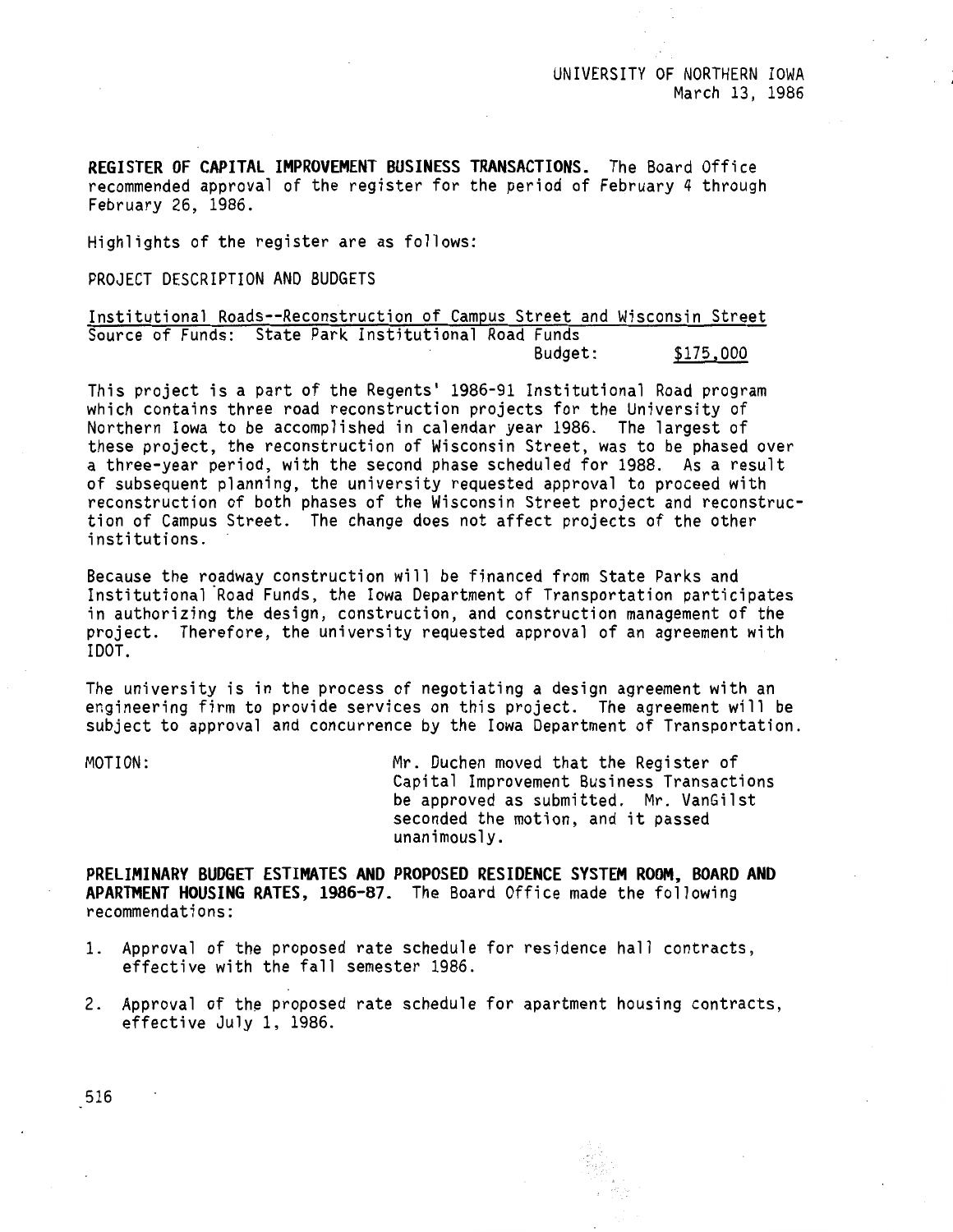3. Acceptance of the proposed residence system preliminary budget for 1986-87, subject to further review and action when university operating budget are approved for 1986-87.

The.University of Northern Iowa proposed a rate for a double occupancy room with full board of \$1,950 per occupant, an increase of \$56 or 3.0 percent over 1985-86. No increases were proposed in apartment housing rates.

Income generated by the rate increases is expected to support inflationary increases and salary increases while maintaining contributions to the voluntary reserves. Occupancy is expected to remain at the same level as in 1985-86.

The basic rate for double occupancy at the University of Northern Iowa remained slightly below comparable rates at the University of Iowa and Iowa State University. The proposed rates represented increases of 3.1 percent in the annual room charge for double occupancy and 2.9 percent in the annual board rate for a 20-meal contract. The rate proposed for single occupancy with a 20-meal board contract was \$2,400, an increase of \$62 or 2.7 percent over 1985-86.

The university also reported rates proposed for room only options in Bartlett Hall, board only options, partial board credits and summer session rates. An \$8 residence hall activity fee was added to each of the rates for the academic year;

The university recommended that monthly rates for apartment housing be held constant for the second year in a row. These rates range from \$146 to \$220 per month.

The university reported that information concerning the proposed 1986-87 residence hall rates had been shared with the Residence Hall Association and that the RHA passed a resolution in support of the proposed rates. The university also indicated that it would attempt to begin the rate-setting process at an earlier date in future years in order to provide additional opportunity for student review and comment prior to consideration of the rates by the Board of Regents.

The university's budget proposal included a revised estimate for the 1985-86 residence system budget which indicated both revenues and expenditures greater than had been anticipated at the time of budget approval one year ago. The university indicated that it would be submitting a request for a budget ceiling change for consideration at a future meeting.

The University of Northern Iowa proposed a preliminary residence system revenue budget for 1986-87 of \$11,250,000. This budget included \$9,062,500 in operating expenditures with the remainder for debt service, reserves and university overhead payments. The proposed budget represented an overall 1.2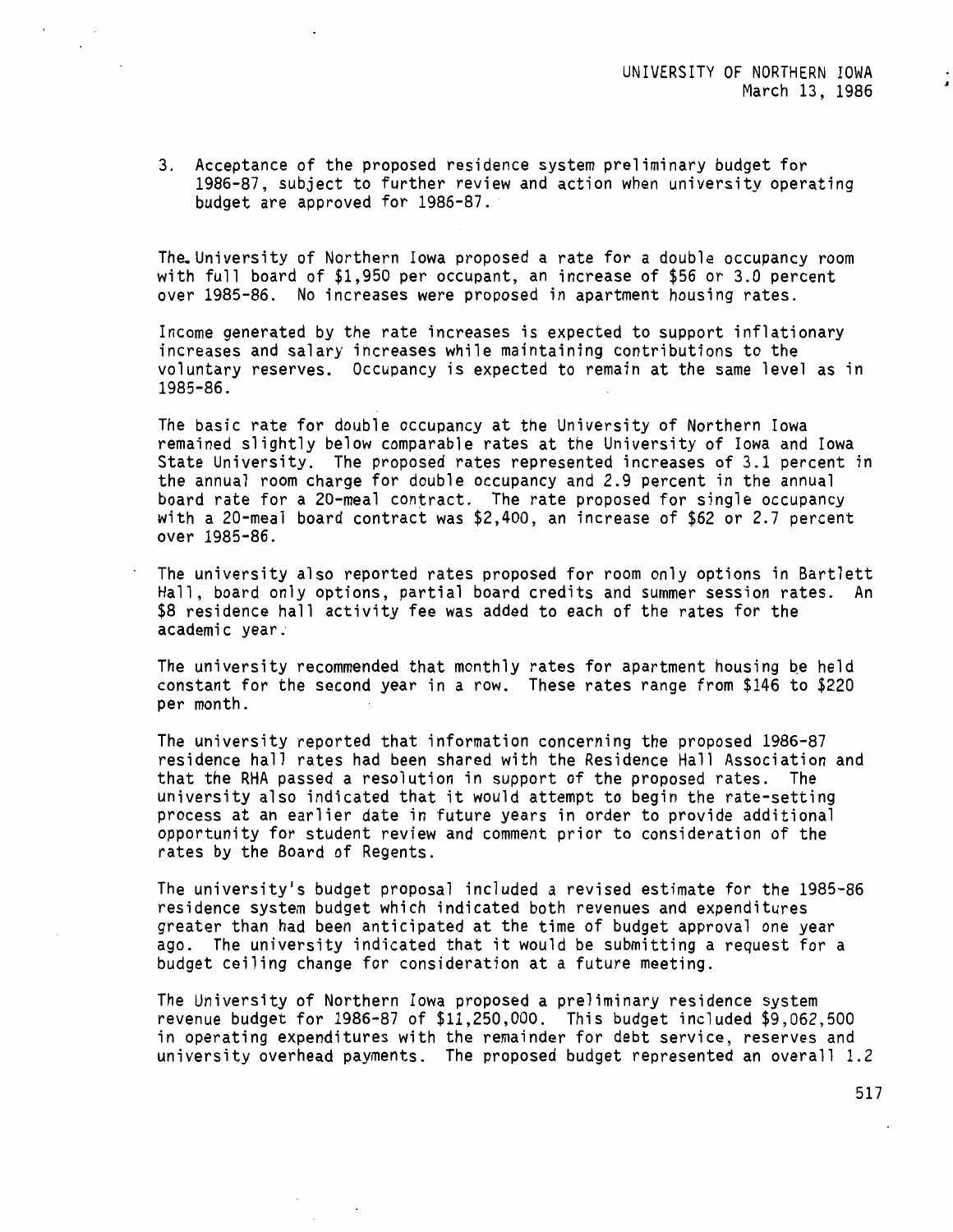percent increase in revenues and a 3.5 percent increase in expenditures for operations, compared to the university's revised 1985-86 budget estimates.

Budgeted increases for 1986-87 over the revised estimate for 1985-86 are shown by expenditure category as follows:

|                              | Proposed Change      |  |
|------------------------------|----------------------|--|
|                              | 1986-87 Over 1985-86 |  |
| Salaries, Wages and Benefits | 5.4%                 |  |
| Cost of Food Sold            | 3.1                  |  |
| Repairs and Maintenance      | 1.1                  |  |
| Utilities                    | 0.6                  |  |
| Other Operating Expense      | 1.9                  |  |
| TOTAL OPERATING EXPENDITURES | 3.5%                 |  |

Since there were substantial increases in some budget categories in the revised 1985-86 budget over actual 1984-85 expenditures, the small increases budgeted for 1986-87 may be regarded as representing a reasonable two-year change. The projected utilities budget, estimated to be at approximately the same level as in 1984-85, should be watched.closely during the year.

Total revenues of \$11.25 million included income from contracts, projected to increase by 2.7 percent; interest, projected to decrease by 10.5 percent; and other income, projected to decrease by 11.9 percent. The Other Income category included conference housing and meals, rentals, vending commissions, sales of equipment, and other miscellaneous income categories.

The residence system reported total indebtedness (principal only) as of June 3G, 1985, of \$10,940,000. Bond resolutions for outstanding bonds require minimum payments and transfers as follows for 1986-87:

| Debt Service (Principal and Interest--Sinking Fund)    | \$765,824 |
|--------------------------------------------------------|-----------|
| Mandatory Transfers to Reserves (Bond Reserve Fund and |           |
| Improvement Fund)                                      | 330,000   |

The bond resolutions also require that the ratio of net operating income to debt service due must be budgeted to exceed 1.5 for additional bonds to be issued. The ratio has been 2.5 or greater in recent years and is 2.9 in the projected budget for 1986-87.

The 1986-87 proposed budget indicated net revenues after deducting expenditures for operations, debt service and mandatory transfers of \$1,091,676. This amount is available for voluntary reserves, including the improvement fund and the surplus fund. The total Voluntary Reserves balance as of June 30, 1987 is projected to be \$4.1 million. This amount represents 36 percent of revenues, well above the minimum standard of 10 percent generally regarded by the institutions as prudent.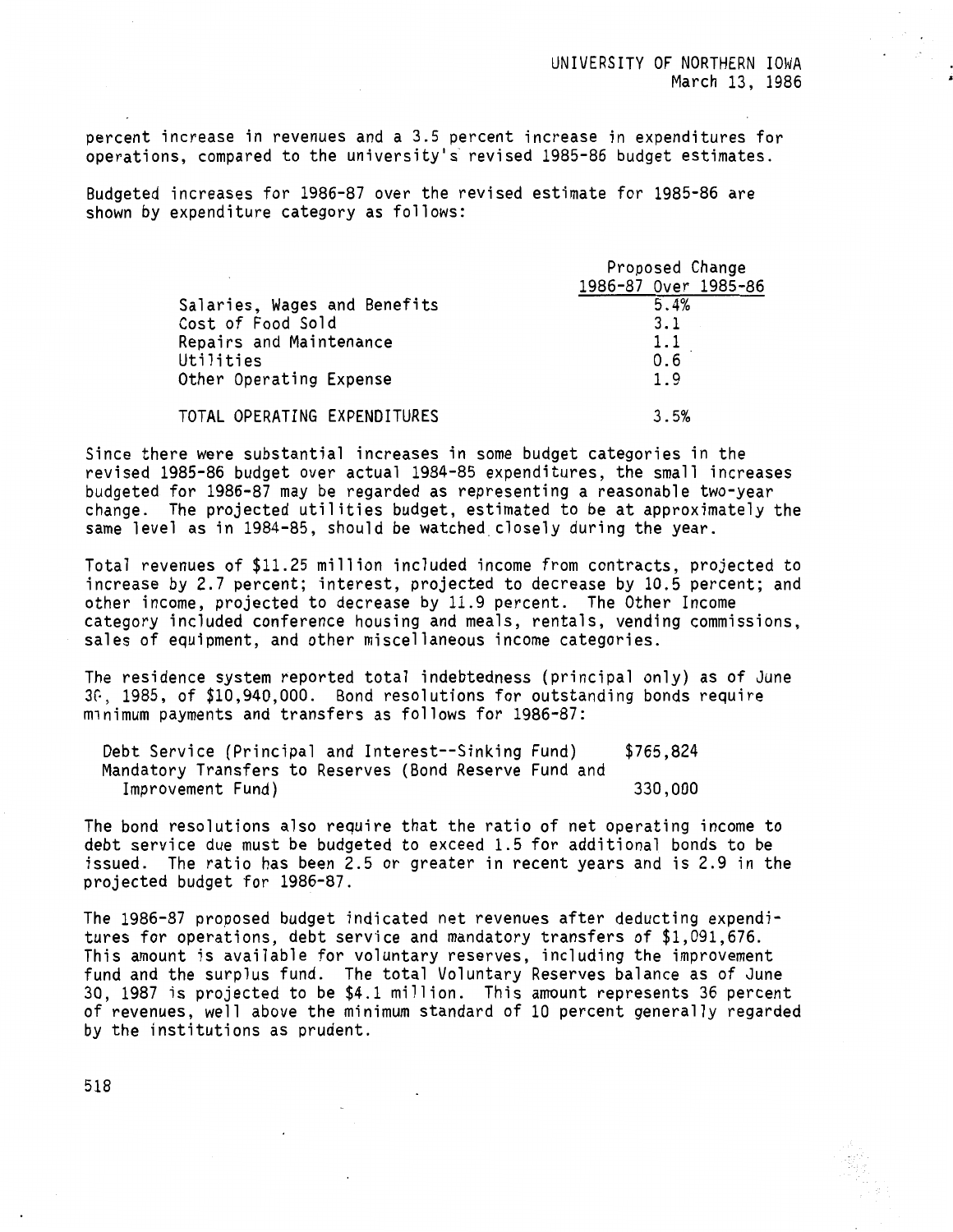•

The university's proposed budget was based on projections of level occupancy in single student housing and a modest increase in apartment housing.

MOTION: Miss VanEkeren moved that the board approve the actions as recommended. Mr. VanGilst seconded the motion, and it passed unanimously.

**LEASES.** The Board Office recommended approval of three farms leases for the benefit of the university with tenant Maynard Henderson for the period March 31, 1986, to December 31, 1986, which includes two leases for two parcels of land of approximately 90.8 combined acres at a rent for the term of \$10,169.60, and a third lease for approximately 16.8 acres at a rent for the term of \$1,780.80.

The Board Office explained that each required the land be farmed using a herbicide (if any was used) that will have no carryover effect for crops planted in 1987.

The 90.8 acre parcels of land is at the south edge of the campus and is known as the Upland Forest Preserve. The land is part of a larger parcel from which has been set aside approximately 12 acres, at the request of the Biological Preserves Committee, and land on which the Dome Observatory are located. The rental rate.of \$112 per acre is a decrease of \$38 per acre over the preceding lease.

The 16.8 acre parcel is west of the UNI-Dome and is intended for future use of the Department of Physical Education. The rental rate of \$106 per acre is \$44 per acre lower than the preceding lease.

Based on the conditions of the Iowa farm economy, these leases, secured through the bid process, appear to be fair and equitable, according to the Board Office.

MOTION: Mr. Duchen moved that the board approve the leases with tenant Maynard Henderson for the period March 31, 1986, to December 31, 1986, which includes two leases for two parcels of land of approximately 90.8 combined acres at a rent for the term of \$10,169.60, and a third lease for approximately 16.8 acres at a rent for the term of \$1,780.80. Mrs. Murphy seconded the motion, and upon the roll being called, the following voted: AYE: Anderson, Duchen, Harris, Murphy, VanEkeren, VanGilst. NAY: None. ABSENT: Greig, McDonald, Tyler.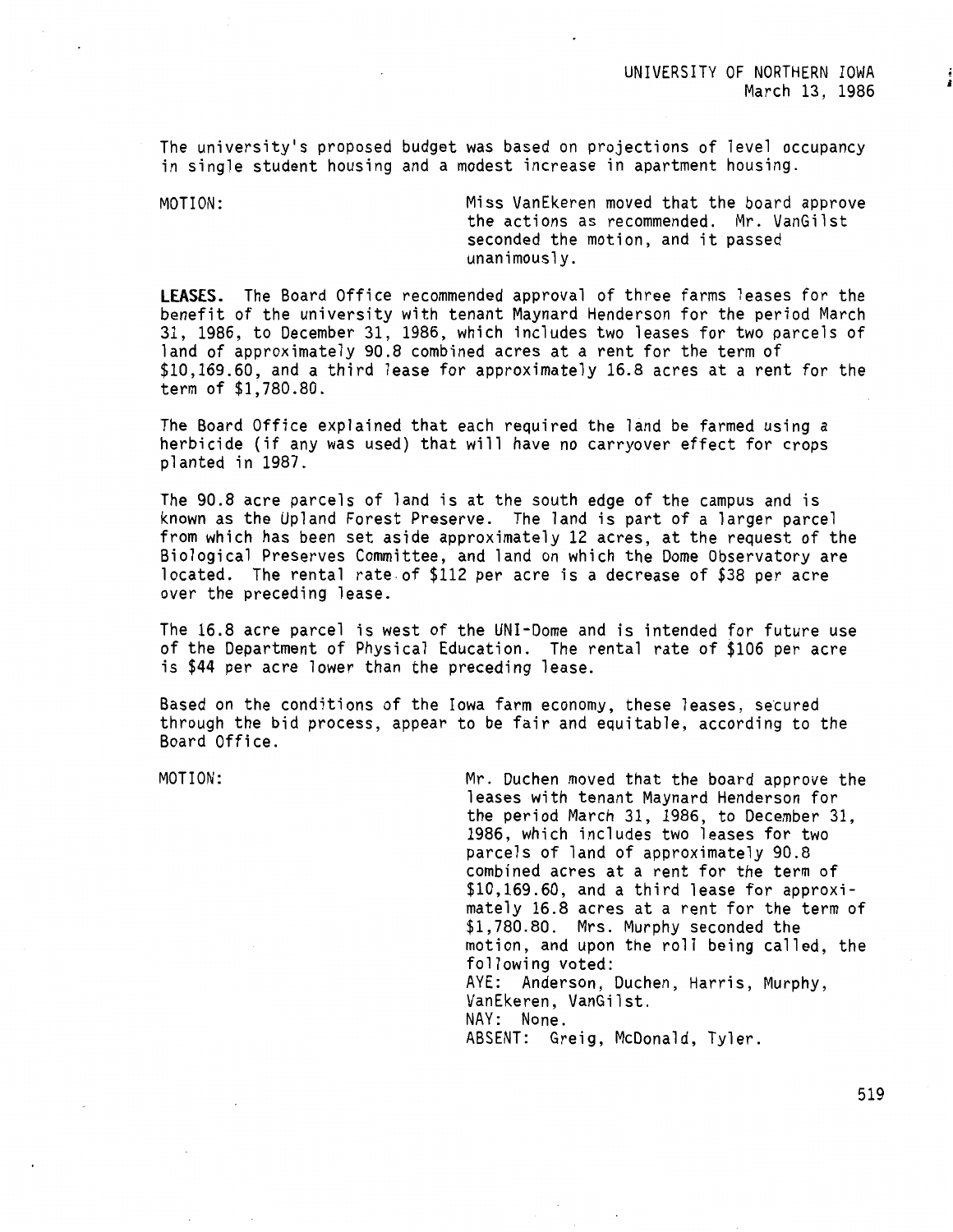President McDonald then asked the board members and institutional executives if there were additional matters to be raised for discussion pertaining to the University of Northern Iowa.

Regent Murphy stated the two winners of the Des Moines Symphony came from the University of Northern Iowa.

Regent VanGilst stated he was concerned about the legislature considering taking away the per diem paid to board members. He stated it did not bother him personally but that it could be a hardship in the future on some board members. He stated he felt it cheapened the board if the members could not even charge per diem. He asked that the three legislative liaisons work to see that the current statute is not changed.

Regent Harris stated he felt withdrawal of the per diem would make certain that people in the middle income categories would be eliminated from serving on the board.

Regent Duchen expressed agreement with the remarks made by Regents VanGilst and Harris.

MOTION: Mr. Duchen moved that the board express strong concern and opposition of the proposal to eliminate per diem paid to board members to the legislature. Mr. VanGilst seconded the motion, and it passed unanimously.

Mr. Richey stated that the message would be conveyed to the legislature and the liaisons.

**lXECUTIVE SESSION.** Acting President Harris requested that the board enter into executive session to discuss the purchase of a particular piece of real estate pursuant to Chapter 21.5, Subsection 1, paragraph j of the Code of Iowa. On a roll call vote as to whether to enter into executive session, the following voted: AYE: Anderson, Duchen, Greig, Harris, Murphy, VanEkeren, VanGilst. NAY: None.

ABSENT: Tyler, McDonald.

The board, having voted by at least two-thirds majority, resolved to meet in executive session beginning at 2:09 p.m. and arose therefrom at 2:20 p.m. on March 13, 1986.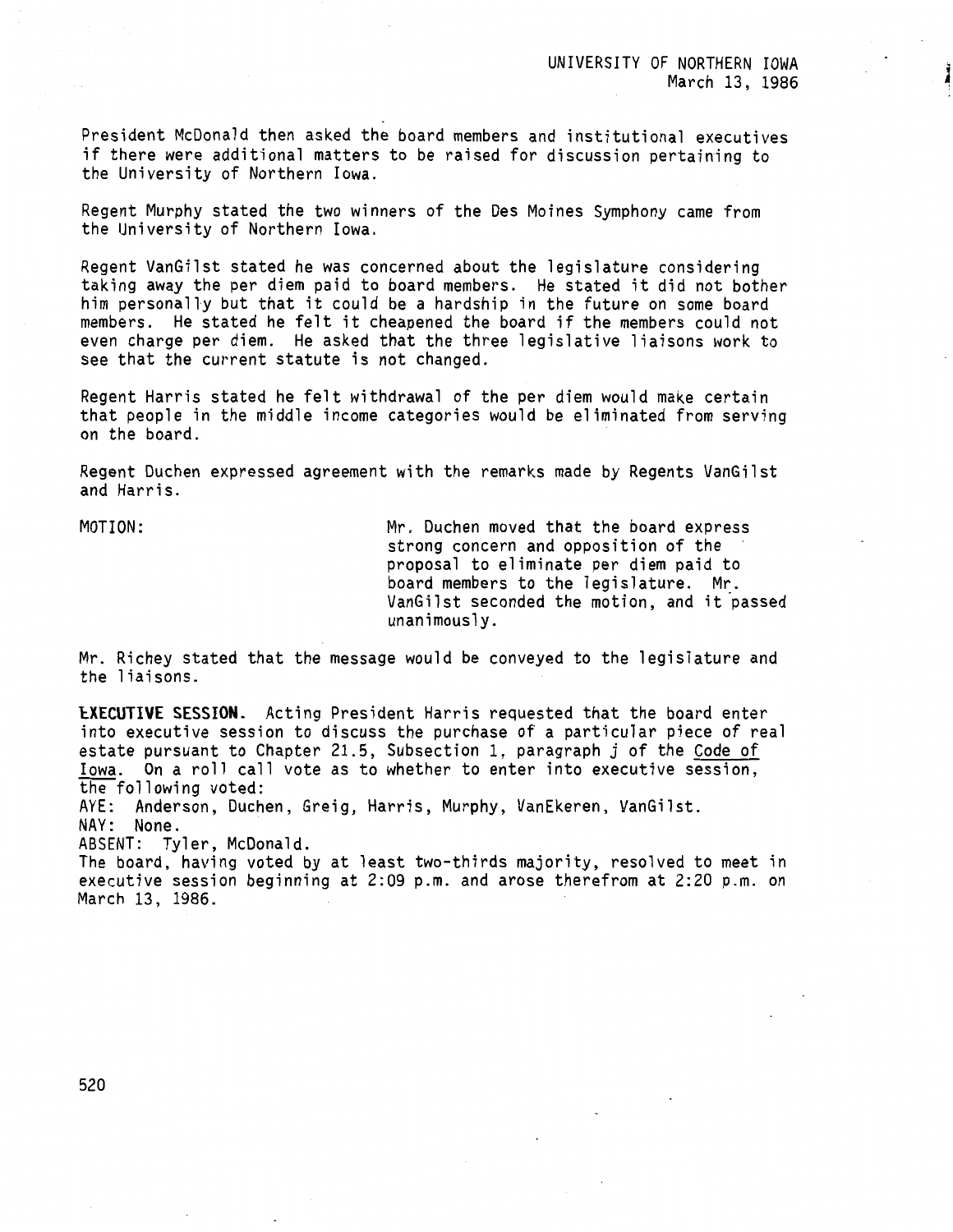# IOWA SCHOOL FOR THE DEAF

The following business concerning the Iowa School for the Deaf was transacted on Thursday, March 13, 1986.

**REGISTER OF PERSONNEL CHANGES.** The register for the month of February was approved as apart of the consent docket.

**REGISTER OF CAPITAL IMPROVEMENT BUSINESS TRANSACTIONS.** The register contained no entries.